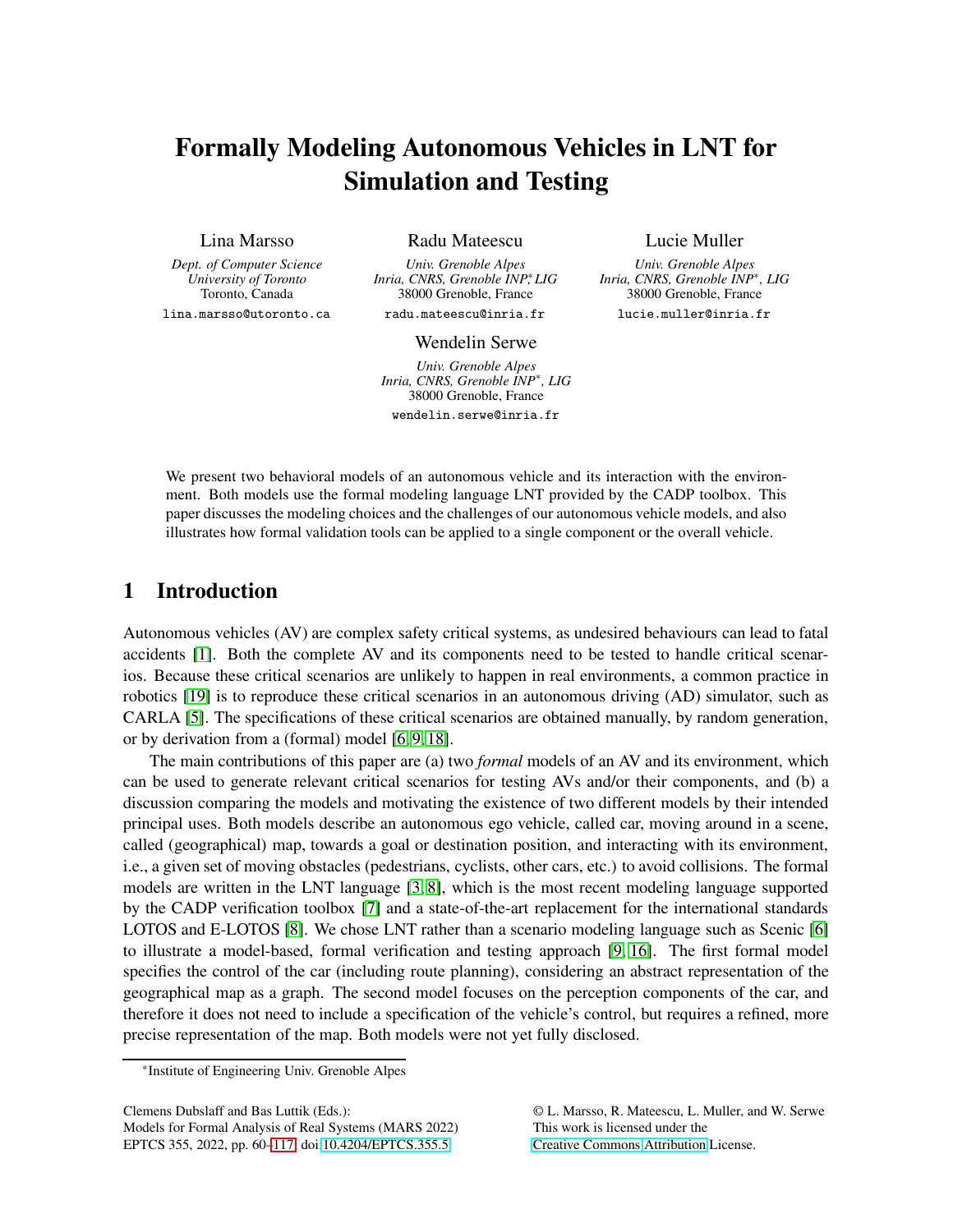

<span id="page-1-1"></span>Figure 1: Architecture of the autonomous vehicle LNT model focused on control Arrows indicate messages sent between components and arrow labels denote the gates used.

We validated both models using different approaches supported by the CADP tools. First, we checked several safety and liveness properties characterizing the correct behavior of an AV. Concretely, we expressed the properties in the MCL [\[17\]](#page-13-3) data-handling, action-based temporal property language, and verified them on the models using the on-the-fly model checker of CADP. Second, we generated several relevant AD scenarios from the models. More precisely, we used TESTOR [\[15\]](#page-13-4), a tool developed on top of CADP for on-the-fly conformance test case generation guided by test purposes, to generate abstract test cases, which were automatically translated into AD scenarios [\[9\]](#page-12-3).

The rest of this paper is organized as follows. Section [2](#page-1-0) presents the first formal model of an AV, including its control, and the validation of the model using safety and liveness properties. Section [3](#page-6-0) presents the second formal model of an AV, with a refined map, and generation of AD scenarios based on the model. Section [4](#page-11-0) compares both models and gives concluding remarks. Appendices [A](#page-14-0) and [B](#page-32-0) give the complete LNT source code of the first and second model, respectively.

# <span id="page-1-0"></span>2 Model focused on control

In the first model, the autonomous car itself consists of four components: a GPS, a radar, a decision (or trajectory) controller, and an action controller. We chose these four components in order to represent the essential functionalities present in an autonomous car: perception (GPS and radar), decision, and action. The GPS keeps the current position of the car updated. The radar detects the presence of the obstacles close to the car and builds a perception grid summarizing information about perceived obstacles. The decision controller computes an itinerary from the current position to the destination, avoiding streets containing obstacles. The action controller commands the engine and direction to follow the itinerary computed by the decision controller, using the perception grid built by the radar to avoid collisions. As shown in Figure [1](#page-1-1) these four components communicate in various ways: the GPS sends the current position to the decision controller upon request, the radar periodically sends the perception grid to the action controller, and the action controller requests a new itinerary from the decision controller. This LNT model is a translation of the GRL model [\[13,](#page-13-5) Appendix B] used to illustrate the combination of synchronous and asynchronous test generation tools [\[14\]](#page-13-6) to validate GALS (Globally Asynchronous, Locally Synchronous) systems.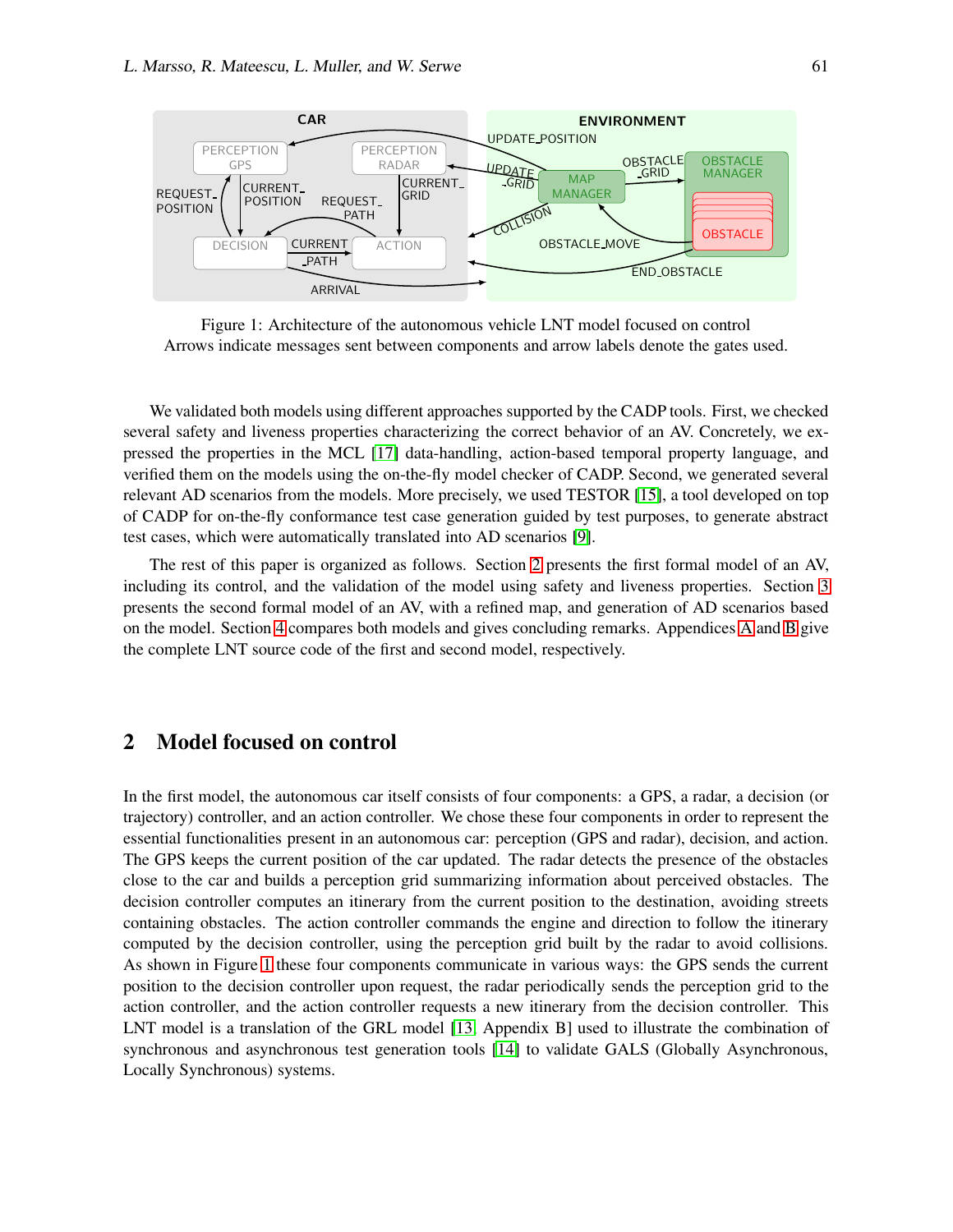#### 2.1 Elements and processes composing the model

The car has an initial position and a destination. Each obstacle has an initial position and a list of moves. The model's behavior is defined such that inevitably either the car arrives, a collision occurs between the car and an obstacle, or all obstacles finish their list of moves. The LNT model is generic and is instantiated for a particular scene by providing global constants for the map, the initial position and destination of the car, and the set of obstacles with their initial positions and lists of moves.

Car. Each component of the car is specified as a LNT process, and a process CAR defines the overall behavior as the parallel composition of these four processes (PERCEPTION\_RADAR, PERCEPTION\_GPS, DECISION, and ACTION) as shown in the following LNT fragment (the visible gates of a process are specified between square brackets "[...]"; a process must synchronize on the gates before the arrow "->"):

```
par
  CURRENT_GRID ->
    PERCEPTION_RADAR [ UPDATE_GRID , CURRENT_GRID]
\perpREQUEST_POSITION , CURRENT_POSITION ->
    PERCEPTION_GPS [UPDATE_POSITION, REQUEST_POSITION, CURRENT_POSITION]
| |REQUEST_PATH , CURRENT_PATH , REQUEST_POSITION , CURRENT_POSITION ->
    DECISION [ REQUEST_PATH , CURRENT_PATH , REQUEST_POSITION ,
              CURRENT_POSITION , ARRIVAL] ( map , destination)
| |
  CURRENT_PATH , CURRENT_GRID , REQUEST_PATH ->
    ACTION [ REQUEST_PATH , CURRENT_PATH , CURRENT_GRID , CAR_MOVE , COLLISION]
end par
```
Car components. The LNT process PERCEPTION\_RADAR has two local variables to keep track of the current and previous perception grid. A perception grid is represented by a list of edges corresponding to the streets occupied by the obstacles. This grid is initially empty (i.e., it has the value Radar  $(\{\})$ ). After each obstacle or car move, the radar receives the current grid as a message from the environment, but informs the driving controller only in case of a change.

The LNT process PERCEPTION\_GPS initializes the car position, receives updates of the car position (on gate UPDATE\_POSITION) and position requests from the decision controller (on gate REQUEST\_POSITION). Upon request, it sends the car position to the decision controller (on gate CURRENT\_POSITION).

The LNT process DECISION has two value parameters: the initial map and the destination of the car. Process DECISION waits for receiving from process ACTION (on gate REQUEST\_PATH) a request to compute a path avoiding obstacles, then requests the current position from process PERCEPTION\_GPS (on gate REQUEST\_POSITION). When process DECISION receives the current position (on gate CURRENT\_POSITION), it checks if the car arrived at the destination, in which case it performs a rendezvous on gate ARRIVAL and stops; otherwise it computes an itinerary (using classical graph exploration algorithms) and sends it to process ACTION (on gate CURRENT\_PATH). An itinerary is a list of controls, i.e., a turn in one of the crossroads (turned\_n (N: Nat)) or a brake (brakes). If there is no possible itinerary avoiding the obstacles, an empty itinerary is sent (if the obstacles have finished their moves, this leads to a deadlock).

The LNT process ACTION requests an itinerary avoiding the obstacles from process DECISION (on gate REQUEST\_PATH), and then it checks if the itinerary is feasible: if yes, it moves the car according to the first control in the itinerary (e.g., turn in the 5th crossroad), if not it waits for obstacles moves. Finally,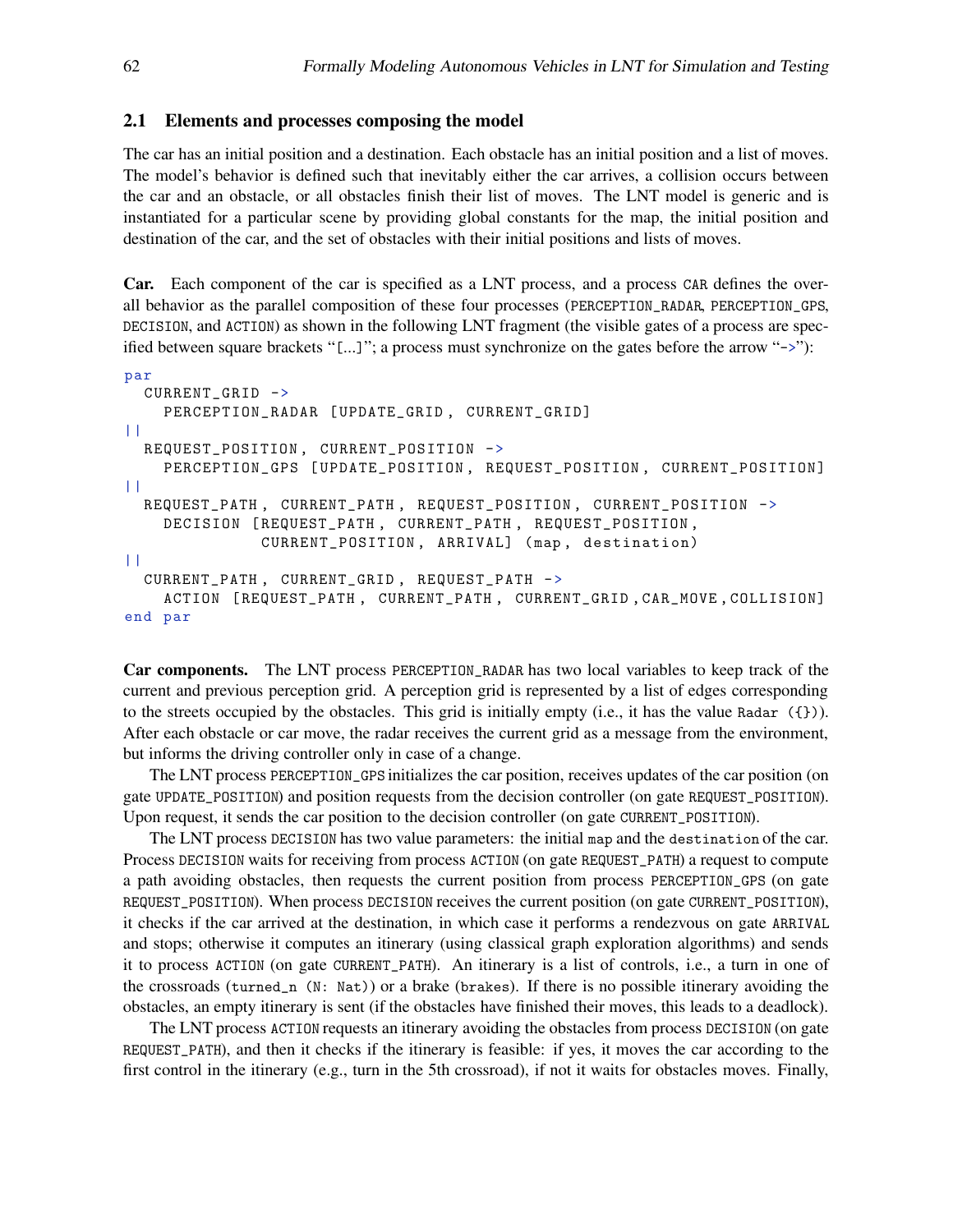



(A) Map (with the car and a crossing pedestrian) (B) Map representation as directed graph

<span id="page-3-0"></span>Figure 2: Example of a geographical map and its corresponding graph representation

after each perception change received from process PERCEPTION\_RADAR, it requests a new itinerary with the updated list of obstacle positions (on gate REQUEST\_PATH).

Geographical map. The geographical map is represented as a directed graph as illustrated in Figure [2.](#page-3-0)B, in which edges correspond to streets and nodes correspond to crossroads; for simplicity, we assume that an actor (car or an obstacle) occupies a street completely (a longer street can be represented by several edges in the graph). A set of functions is defined to explore this graph, to compute itineraries, etc. The example below shows a a fragment of the LNT constant initial\_map that returns the graph corresponding to the map illustrated on Figure [2.](#page-3-0)

```
function initial_map : Graph is
   var g: Graph, e: Edges, v: Vertices in
      v := \{0, 1, 2, 3, 4, 5, 6, 7, 8\};e := \{ Edge (0, Coronation\_Street, 1),Edge (0, Corporation_Street, 3),
            Edge (1, Coronation_Street_bis, 0),
            ... };
      g := Graph (v, e);
      return g
   end var
end function
```
Obstacles. As the car, obstacles move from a street-segment to an (adjacent) street-segment. If an obstacle is on the same segment as the car, this corresponds to a collision. To limit the complexity, each obstacle executes a fixed number of random or statically chosen moves. More precisely, there are three types of obstacle moves: (1) the obstacle can either leave, (2) turn in one of the crossroads, or (3) perform a random move. These moves are defined by the following LNT type Operation.

```
type Operation is -− obstacle operations
   random ,
   turned_n (N: Nat),
   leave
end type
```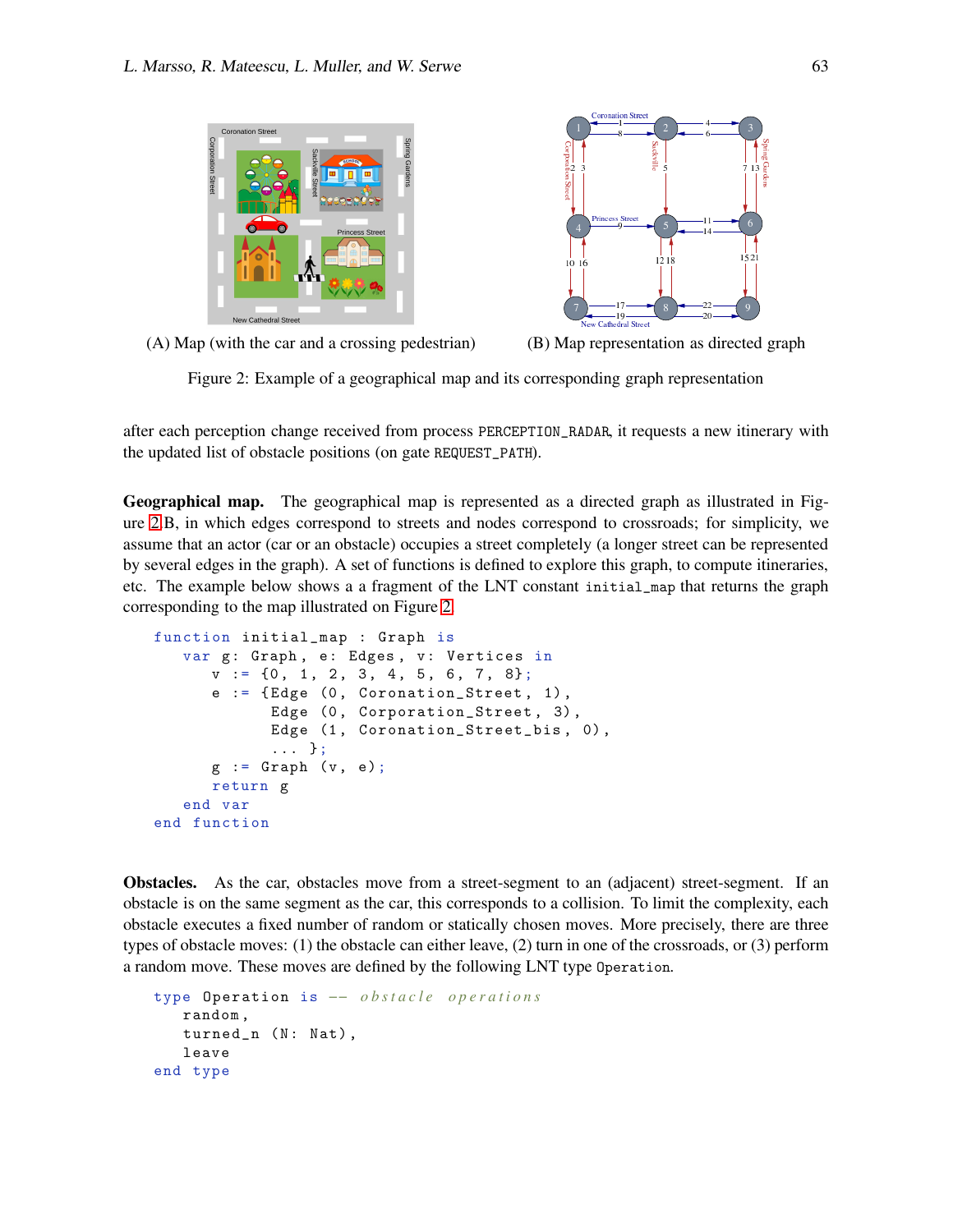The behaviour of an obstacle is specified in the process OBSTACLE. It consists of executing the sequence of the obstacle's moves and then stop. The first move corresponds to the appearance of the obstacle at its initial position. For random, the next move is chosen randomly among those possible in the current map (e.g., leave or turn (0)) as shown in the following LNT fragment of the process OBSTACLE.

```
if opi == random thenselect
      opi := leave
   [] var n0, n1: Nat in
         n1 := length ( succ_l ( map .G.E , o. position));
         n0 := any Nat where n0 \leq n1;
         opi := turned_n (n0)end var
   end select
end if ;
```
Note that the LNT operator select specifies non-deterministic choice. Finally, when the next move is chosen, the obstacle only executes the move if the destination segment is free; otherwise, it waits. Note that the process OBSTACLE receives from the process ENVIRONMENT updates of the positions of the car and obstacles. The LNT process OBSTACLES\_MANAGER groups several obstacles in a parallel composition, providing the initial list of moves to each obstacle.

**Map management.** The map is akin to a global variable modified at each move of the car or an obstacle. The updates of the map are handled by the process MAP\_MANAGEMENT, which ensures that: (1) the geographical map information, such as the position of the car  $(\text{map.c})$  and obstacles  $(\text{grid})$ , is shared with the process RADAR (by sending this information to RADAR on gate POSITIONS); (2) the geographical map information is updated when the car or the obstacles move (by receiving these moves from the processes ACTION and RADAR); and (3) the processes can only be executed as long as the car did neither arrive at destination nor crash, and at least one obstacle has still some moves to execute. The environment is defined as the parallel composition of the process OBSTACLES\_MANAGER and MAP\_MANAGEMENT in the process ENVIRONMENT.

### 2.2 Module hierarchy and scenario module

The model is split in three different parts. First, a part with definitions independent of the AV, e.g., types related to graph definitions together with the classical graph functions. Second, a generic part, defining types, functions, and processes common to all configurations. Finally, a particular part, defining the constants characterizing the considered configuration: the geographical map, the number of obstacles, as well as the initial position and behaviour of these obstacles.

Stats. The resulting LNT specification has 881 lines dispatched in four modules, containing 14 types, 19 functions, six channels, and ten processes. Using CADP, for the map with 22 streets and 8 crossroads represented in Figure [2](#page-3-0) and two obstacles, each with one random move, we generated (in about a minute on a standard laptop) the corresponding LTS (Labelled Transition System): 59,781 states and 179,884 transitions (13,305 states and 28,601 transitions after strong bisimulation minimization).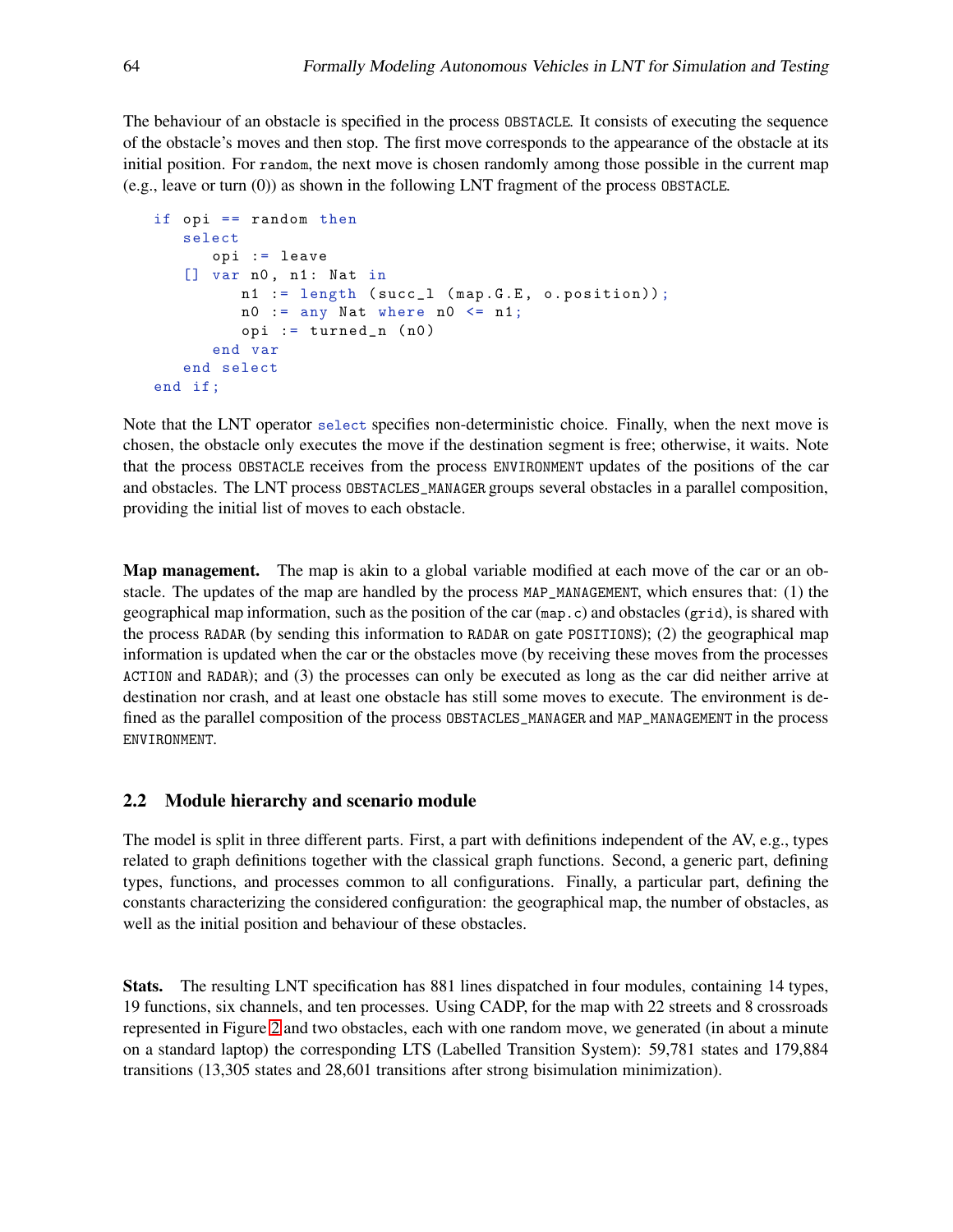### 2.3 Validation by model checking

We validated our LNT model by checking several safety and liveness properties characterizing the correct behavior of the AV. We expressed the properties in MCL [\[17\]](#page-13-3), the data-handling, action-based, branching-time temporal logic of the on-the-fly model checker of CADP. We describe here two properties in natural language and in MCL—more were verified for the associated GRL model [\[14\]](#page-13-6).

Property 1: "*The position of the car is correctly updated after each move of the car.*" This safety property expresses that on each transition sequence, an update of the car position ("UPDATE\_POSITION ?current\_street", where current\_street is the street on which the car currently is) followed by a car move ("CAR\_MOVE ?control", where control is a move) cannot be followed by an update of the car position inconsistent with current\_street, control, and the map. This can be expressed in MCL using the necessity modality below, which forbids transition sequences containing inconsistent position updates:

```
[ true* .
  { UPDATE_POSITION ? current_street: String } .
  (not ( { CAR_MOVE ... } or { UPDATE_POSITION ... }{ CAR_MOVE ? control: String } .
  (not ( { CAR_MOVE ... } or { UPDATE_POSTITION ... }{ UPDATE_POSITION ? new_street: String where
    not ( Consistent_Move ( current_street , control , new_street)) }
] false
```
The values of the current position, the move, and the new position of the car occurring as offers for the gates UPDATE\_POSITION and CAR\_MOVE are captured in the variables current\_street, control, and new\_street of the corresponding action predicates (surrounded by curly braces) and reused in the where clause of the last action predicate. The Boolean function Consistent\_Move defines all valid combinations for current\_street, control, and new\_street allowed by the map.

Property 2: "*Inevitably, the system should reach a state where either the car arrived (*ARRIVED*), or a collision occurred between the car and an obstacle (*COLLISION*), or all obstacles have finished their list of moves (END\_OBSTACLE).*" This property can be expressed in MCL using the formula below, which forbids infinite transition sequences not containing one of the three terminal actions (TERMINATE):

not <( not TERMINATE)>@

Here, TERMINATE encompasses all three terminal actions ARRIVED, COLLISION, and END\_OBSTACLE. Note that this formula correctly expresses the property if and only if the model is free of deadlocks, which can be easily verified by another check.

Note that we also specified test purposes and generated test cases from this model using TESTOR [\[15\]](#page-13-4) as part of the evaluation of a test generation approach [\[16\]](#page-13-2).

### 2.4 Discussion

We specified an AV close to a deployed one, i.e., we considered an AV as consisting of several components for action, decision, and perception. To naturally specify the search of an itinerary, we represented the geographical map as a graph, and formalized classical graph exploration algorithms. This model is a translation of a GALS model [\[13,](#page-13-5) [14\]](#page-13-6) previously described in the formal GRL language [\[11,](#page-12-7) [12\]](#page-12-8), where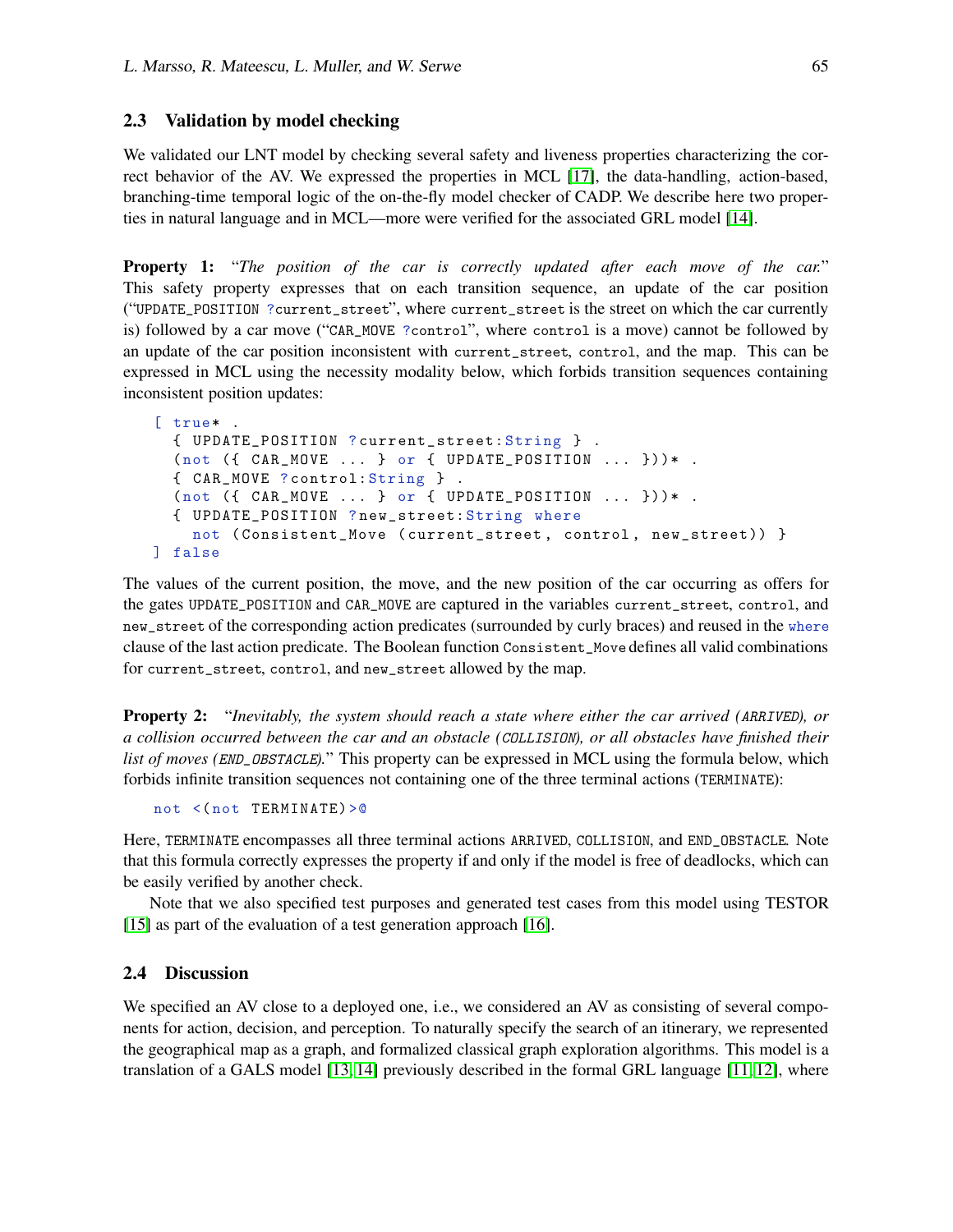

Figure 3: Architecture of the autonomous vehicle LNT model focused on perception

the various components of the car are represented as synchronous programs interacting globally in an asynchronous manner.

This first model can directly be used to test the control of an AV, since it computes the possible itineraries avoiding collisions. However, the abstraction of each component can be refined according to different evaluation goals. For instance, to only test the perception component (e.g., radar) the current formal model is too general and the current abstraction of the map is not optimal to verify a perception component. In particular, more precision is required for the geographical map (e.g., concrete angles and lengths of street segments) and (the trajectories of) obstacles (e.g., their size and speed). On the other hand, some information might not be necessary to test a particular component (e.g., the control and action processes might be irrelevant to test the perception): thus, these aspects can be dropped from the model, consequently improving validation performance by reducing the size of the underlying LTS.

In the next section, we will present a second formal model for an AV. If the overall structure of the second model is the same (in particular the module hierarchy and the processes OBSTACLES\_MANAGER and MAP\_MANAGEMENT), the second model focuses on the perception component, which requires a more precise representation of the geographical map.

# <span id="page-6-0"></span>3 Model focused on perception

To validate the perception components, which are crucial for an AV, it is necessary to devise a model focused on perception aspects. We present below such a model in LNT, derived from the control-focused model given in Section [2.](#page-1-0) This second model keeps the same management of actors and important events (arrival of the car at destination, end of obstacle trajectories, and collision), but represents the map using an array instead of a graph, and abstracts away most car components, except for the perception LiDAR. This perception-focused model was used to generate scenarios to be executed on an AD simulator.

### 3.1 Elements and processes composing the model

Constants and Channels. The principal constants are the height and width of the array defining the map, and those of the array defining the perception grid of the LIDAR component. They are mostly used to verify if an actor is present on the map or not. The default size of the map is ten $\times$ ten cells, and it can be increased for a higher resolution. The various processes in the model communicate through gates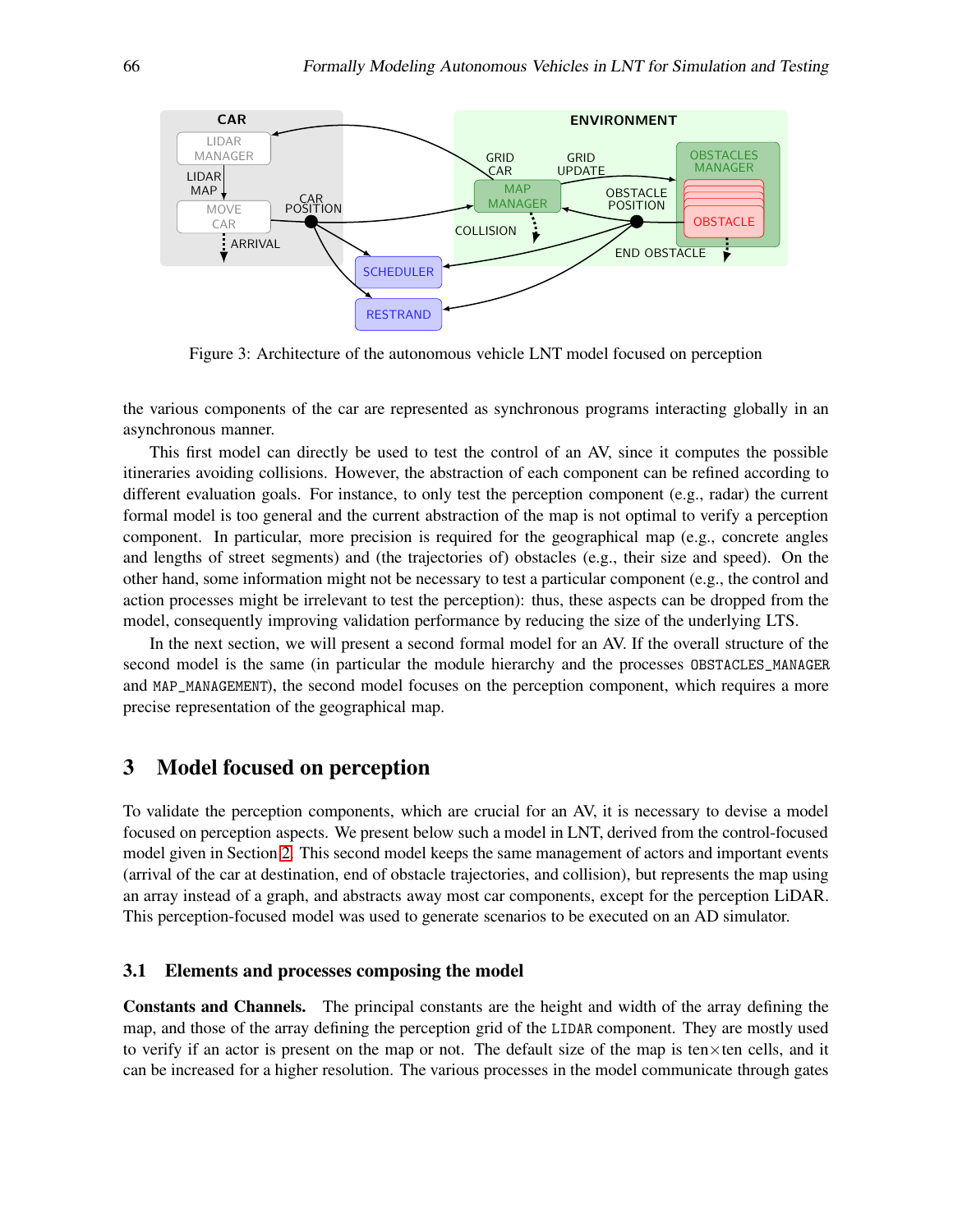

Figure 4: Representation of the map with three actors (car and two mobile obstacles)

<span id="page-7-0"></span>defined with channels used to convey specific data values. We defined seven different channels in the model.

Obstacles. The obstacles are actors on the map that represent various objects and elements of the environment. Obstacles can have various sizes (minimum one cell) as they can be pedestrians, cars, or buildings. Each obstacle has a unique identifier defined as a value of an enumerated type. Obstacles can be static or mobile, the latter ones being able to move in any direction. Each move consists in traversing a number of cells determined by the obstacle speed. Some obstacles can hide the view (e.g., a car or a building) and some cannot (e.g., a pedestrian or a pole).

In a configuration, each obstacle has a list of moves defining its behavior. Its moves depend on its speed and direction. An obstacle may also choose not to move or may randomly choose between several possible directions, which adds nondeterminism to the model and enables the exploration of further scenarios. As in the first model, obstacle moves must not lead to collisions (i.e., end on occupied cells of the map) in order to yield relevant scenarios. To keep the model size tractable, we enable full random moves only for obstacles close enough to the car, the random moves of the farther obstacles being restricted to directions bringing them closer to the car.

Each obstacle is modeled by an instance of the OBSTACLE process, which has as parameters the obstacle's identifier, its list of moves, and a flag indicating whether the obstacle has a cyclic movement. Before attempting the next obstacle move (at the head of the list), process OBSTACLE obtains, via gate GRID\_UPDATE, the current map from the MAP\_MANAGER process. Based on the map, on the current obstacle information (position and speed), and on the direction of the next move, the obstacle determines whether the move is valid, i.e., does not lead to a collision. Then, process OBSTACLE sends on gate OBSTACLE\_POSITION the previous position, next position, and new direction of the obstacle (including the case when the obstacle does not move) to process MAP\_MANAGER, in charge of updating the map. If the next direction of move is random, the possible moves of the obstacle are constrained by the RESTRAND process, described later in this section. When the list of moves is finished, process OBSTACLE performs an END\_OBSTACLE action and stops moving, except when it has a cyclic behaviour, in which case it starts again using its list of moves given initially. The process OBSTACLES\_MANAGER is the parallel composition of all OBSTACLE processes in the considered configuration.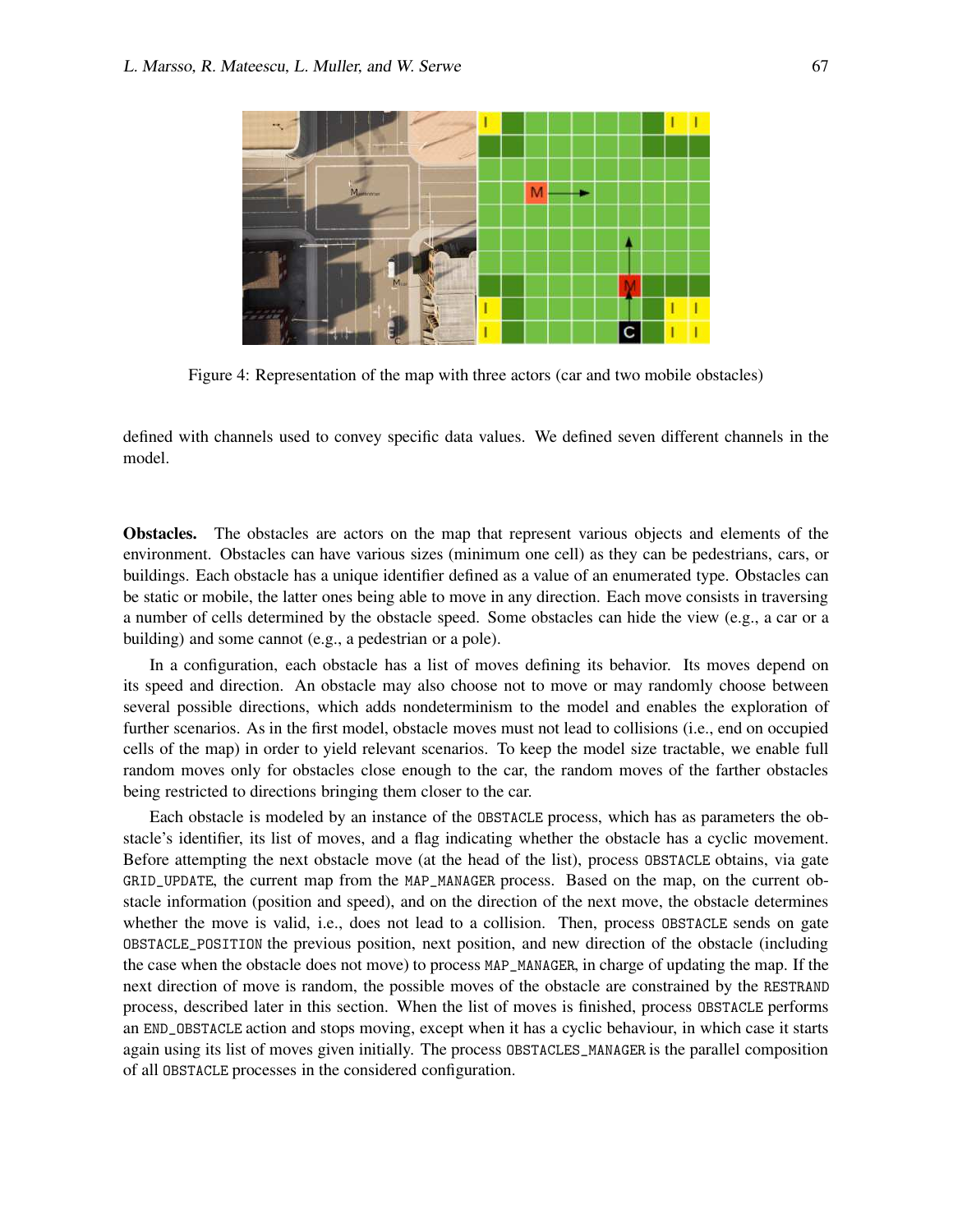Map. The map is essentially the representation of the ground truth, the world in which the different actors move. The map is represented as a 2–dimensional array composed of cells with different values: free when there is no obstacle nor car on the cell, occupied (obstacle) when the cell is occupied by an obstacle (including all the obstacle information), and car\_pos when the cell is occupied by the car (we consider only one car on the map). The map is defined and initialized in LNT as follows:

```
type Map_Info is free, car_pos, occupied (0:0bstacle) end type
type Map_Line is array [0..9] of Map_Info end type
type Map is array [0..9] of Map_Line end type
function initiate_map ( out var m: Map) is
  −− c r e a t e an empty map
 m := Map ( Map_line ( free ));
 −− add static obstacles into the ground truth array
  add_obstacle (!?m , Obstacle ( Scenery ,
                                CellRectPosition (Position (0, 0)),
                                Obstacle_Speed (0), none, false));
  ...
  −− add mobile obstacles into the ground truth array
  add_obstacle (!?m , Obstacle ( Other_Car ,
                                CellRectPosition (Position (6, 7)),
                                Obstacle_Speed (1), up, false));
  ...
```
end function

The MAP\_MANAGER process is a central part of the model, in charge of maintaining the map (ground truth) and of communicating with the other processes to update the position of the actors. The map is initialized with the positions of static obstacles and the initial positions of mobile obstacles. It is sent on gate GRID\_UPDATE to the OBSTACLE processes to determine their next moves, and is also sent on gate GRID\_CAR (accompanied by the car position) to the process LIDAR\_MANAGER to generate the perception grid. If at some moment the position of the car becomes the same as one of the obstacles, MAP\_MANAGER performs an action COLLISION and stops, entailing the termination of the whole scenario. The ENVIRONMENT process is the parallel composition of MAP\_MANAGER and OBSTACLES\_MANAGER.

Car. The CAR process is the parallel composition of the LIDAR\_MANAGER and CAR\_MOVE processes, the latter being in charge of managing the car moves. Process CAR\_MOVE has as parameters the car's information (position, list of moves, speed, and a flag indicating if the car has a cyclic movement) and is similar to process OBSTACLE. The car moves essentially in the same way as the obstacles, except that it can also move to an occupied cell, and thus trigger a COLLISION action from the GRID\_MANAGER process. Upon each move of the car, its previous and current positions are transferred to the MAP\_MANAGER process on gate CAR\_POSITION to be updated on the map. If the car has finished its list of moves, it performs an action ARRIVAL, which terminates the scenario.

LiDAR. The perception grid represents the perception of the car (as computed by the LiDAR) up to a certain distance. It is modeled as a 2-dimensional array centered on the car position and having a default size of 5x5 cells. The cells of the perception grid have different values from those of the map: F for free cells, C for the car position, O for occupied cells, M for cells that were free on the last grid but became occupied, T for cells occupied by a transparent obstacle, N similar to M but for cells occupied by transparent obstacles, and U for unknown cells, i.e., those out of the map (if the grid exceeds the map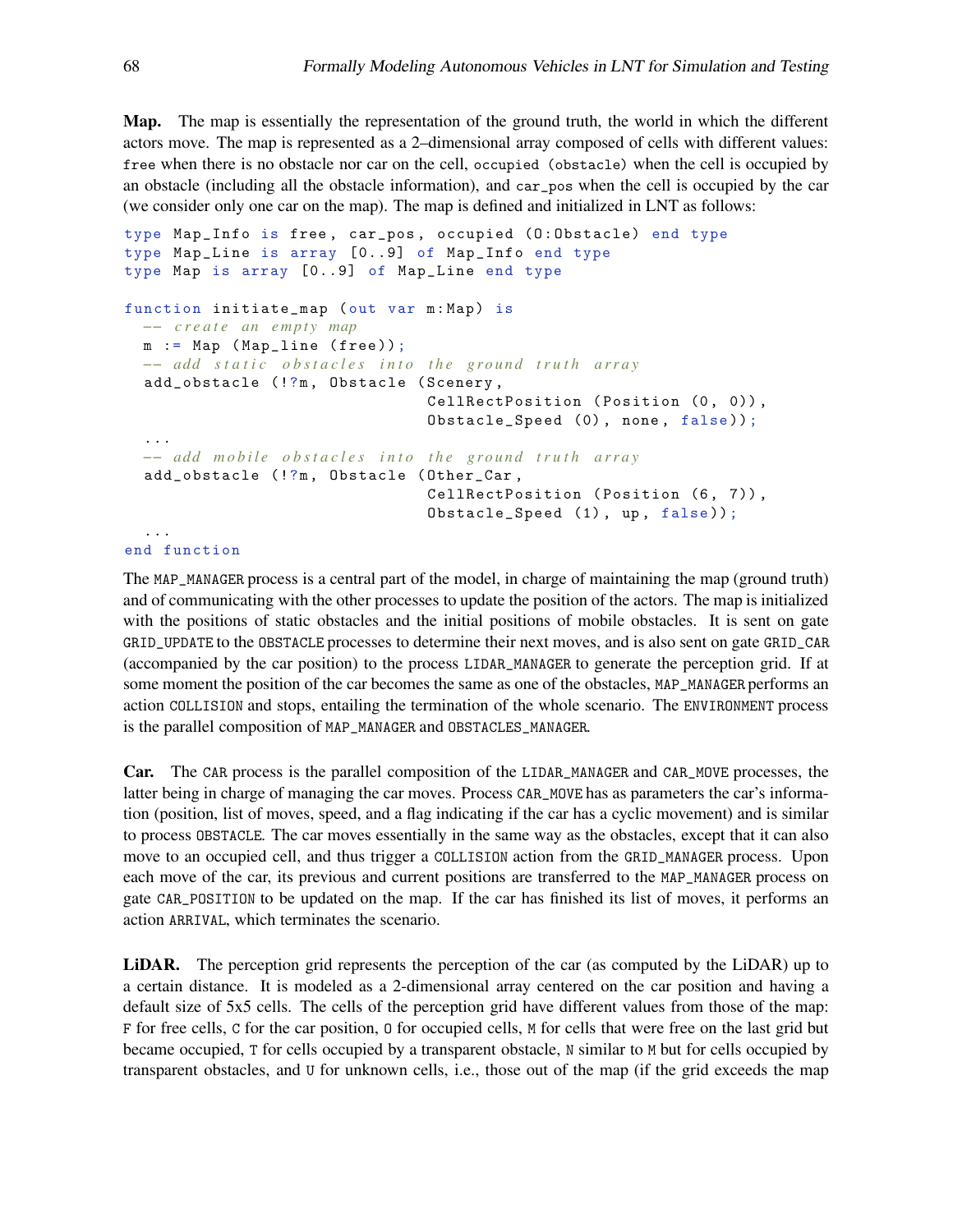boundaries) or those hidden from view (behind an opaque obstacle). The perception grid is defined as follows and initialized as an empty array:

```
type Perception_Info is C, F, O, M, T, N, U end type
type L is array [0..4] of Perception_Info end type
type P is array [0..4] of L end type
```
There are several functions calculating the perception grid. The principal one takes the map, the previous perception grid and the current position of the car to calculate the new grid by translating the values of map cells into the values of the corresponding grid cells. Other functions calculate the hidden cells depending on the presence of opaque obstacles around the car, and update the value of grid cells from F to M or to N if these changed between two consecutive grids. The perception grid is maintained by the LIDAR\_MANAGER process, which sends on gate LIDAR\_MAP the new value of the grid and map to process MOVE\_CAR to compute the next car moves. Process LIDAR\_MANAGER also has a special parameter to indicate whether the contents of the grid must be kept available in the LTS for validation purposes.

**Scheduler and Restrand.** Two auxiliary processes optimize the model regarding both its scalability and its realism when connected to an AD simulator. The SCHEDULER process introduces additional synchrony in the model to bring it closer to its physical counterpart, by enforcing that between two consecutive time instants, every actor must perform one move (at its own speed). Process SCHEDULER monitors the moves of the car and the obstacles by synchronizing on gates CAR\_POSITION and OBSTACLE\_POSITION, indicates consecutive time periods by emitting signals on a special gate TICK, and forces all actors (in a fixed order) to perform one move between two TICK actions (note that an obstacle may choose not to move, which amounts to keep its position unchanged). This improves the execution of transition sequences in the AD simulator, by allowing all actor moves between two TICK actions to be performed in parallel, yielding realistic movements, as opposed to jerky ones induced by equivalent, but less realistic interleavings in the absence of TICK actions. This also reduces the size of the LTS by pruning redundant interleavings of actions (equivalent orderings of obstacle moves between two TICK actions). Between two TICK actions, the car moves after all obstacles, because at the end of the scenario (car arrival or a collision), the obstacles must still be able to finish their moves in the simulator.

```
process SCHEDULER [OBSTACLE_POSITION: 0, CAR_POSITION: C, TICK: none] is
  loop
    OBSTACLE_POSITION (? Obstacle ( Pedestrian , any RectPosition ,
                        any Obstacle_Speed, any Direction, true),
                        ? any Obstacle , ? any Direction);
    ... -- all the other obstacles
    CAR_POSITION (? any Position , ? any Position);
    TICK
  end loop
end process
```
The RESTRAND (for "restraining random") process limits the random moves of the obstacles to keep them in a meaningful neighbourhood of the car. This is useful both for specifying scenarios with relevant obstacle trajectories (obstacles close enough to be perceived by the LiDAR) and for reducing the LTS. Process RESTRAND monitors the obstacle moves by synchronizing on gate OBSTACLE\_POSITION and constrains the random moves (depending on the car position, the previous obstacle position, a direction and the minimal distance) to force obstacles to get close enough to the car to be perceived.

OBSTACLE\_POSITION (?any Obstacle, ?any Obstacle, dir)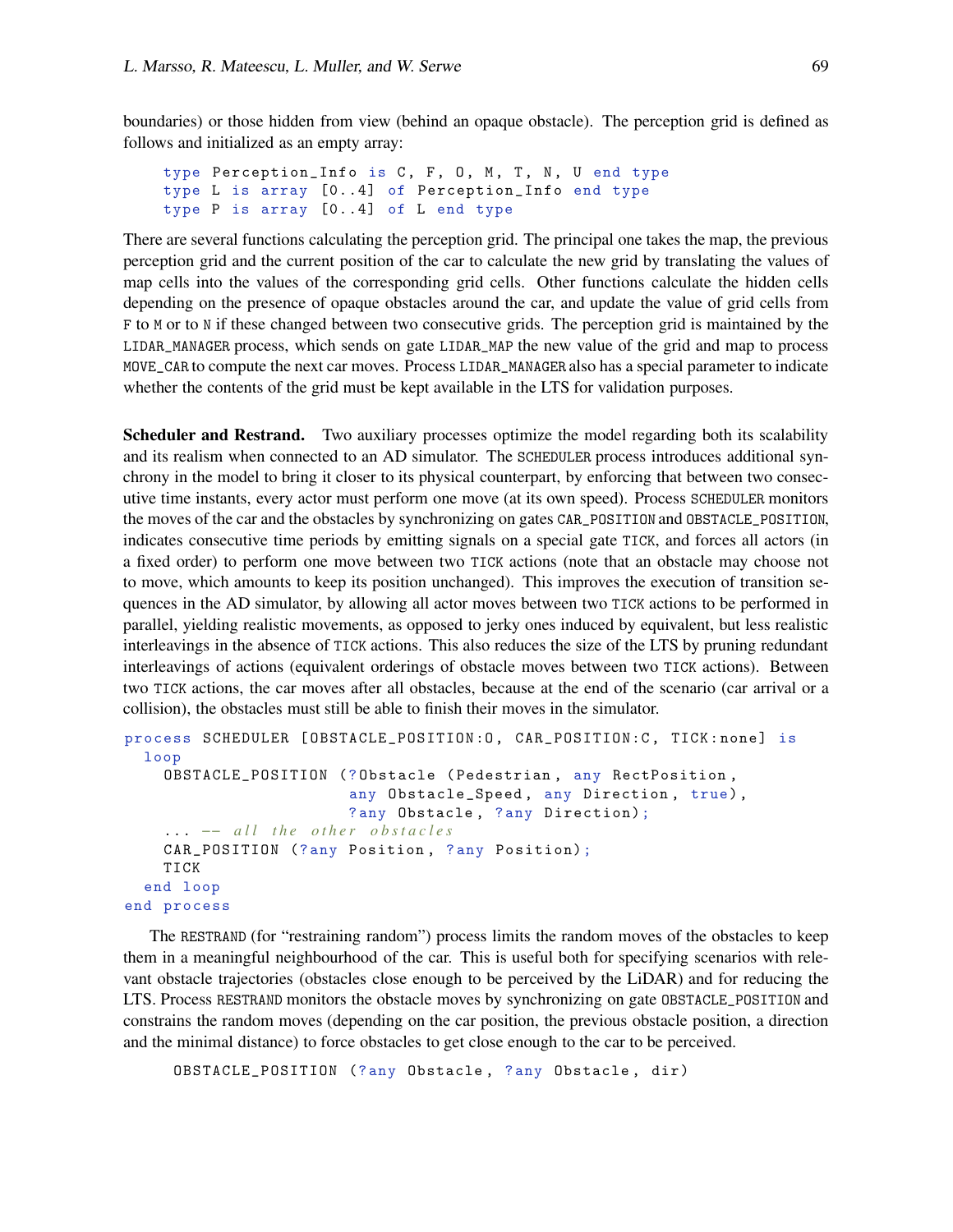```
where dir != random
[] OBSTACLE_POSITION (?obst, ?obst_prev, random)
      where moveAllowed (car, obst_prev, obst.dir, distMin)
```
#### 3.2 Module hierarchy and scenario module

The LNT model is structured as a hierarchy of modules, depending on the type of data the functions or processes work on. All type definitions are grouped in the top module of the hierarchy, which is then separated in two branches, one for the modules concerning the environment (obstacles, map) and the other for the modules concerning the car. The main module inherits from both branches.

The modules are the following: types contains the data types, constants, and generic functions; lidar contains the functions and the process for the perception grid; car defines the behaviour of the car; map contains the functions for updating the map; obstacles contains the functions and processes to move obstacles; scenario contains the definitions specific to a configuration; map\_manager contains the process monitoring the map; finally, the main module contains the parallel composition of the principal processes.

To easily build various configurations of the LNT model, the scenario module enables to choose the map, the initial positions of (static and dynamic) obstacles, and the behaviour of the car. The only parameter not defined in the scenario module is the size of the map, defined in the types module because of the hierarchy. The example SCENARIO given in Appendix [B](#page-32-0) contains four static obstacles and two moving obstacles (another car and a pedestrian) with a simple trajectory. We decided to place the processes RESTRAND and SCHEDULER in the scenario module because these processes depend on the number of obstacles and, for RESTRAND, on the distance from the car that is chosen for randomly moving obstacles.

Stats. The resulting LNT specification has 1059 lines (excluding the scenario module, the size of which depends on the configuration—the one given in Appendix [B](#page-32-0) has 161 lines) dispatched in eight modules, containing 13 types, 38 functions, seven channels, and eleven processes. Using CADP, for the map of size ten×ten represented in Figure [4](#page-7-0) and two obstacles, we generated (in less than a minute on a standard laptop) the corresponding LTS with 27,168 states and 50,719 transitions (14,595 states and 28,287 transitions after strong bisimulation minimization).

### 3.3 Test case generation for simulation scenarios

The model focused on perception was devised for the synthesis of AD simulation scenarios from conformance test cases generated using the TESTOR [\[15\]](#page-13-4) tool, as reported in [\[9\]](#page-12-3). The model was first validated by checking several temporal logic properties expressed in MCL [\[17\]](#page-13-3).

The generation of test cases is guided by test purposes, which are high-level descriptions of the sequences of actions to be reached by testing. A test purpose is an LNT process specifying a sequence of actions terminated by a TESTOR\_ACCEPT action characterizing the desired situation. An example of test purpose defining a sequence of (zero or more) actions leading to a COLLISION is given below.

```
process PURPOSE [ TESTOR_ACCEPT: none , COLLISION: COLLISION_O] is
  COLLISION ( Pedestrian);
  loop TESTOR_ACCEPT end loop
end process
```
We tested the model with ten different configurations, on three different maps, with three different test purposes. The first configuration was the one represented on Figure [4.](#page-7-0) On a crossroad, a car (moving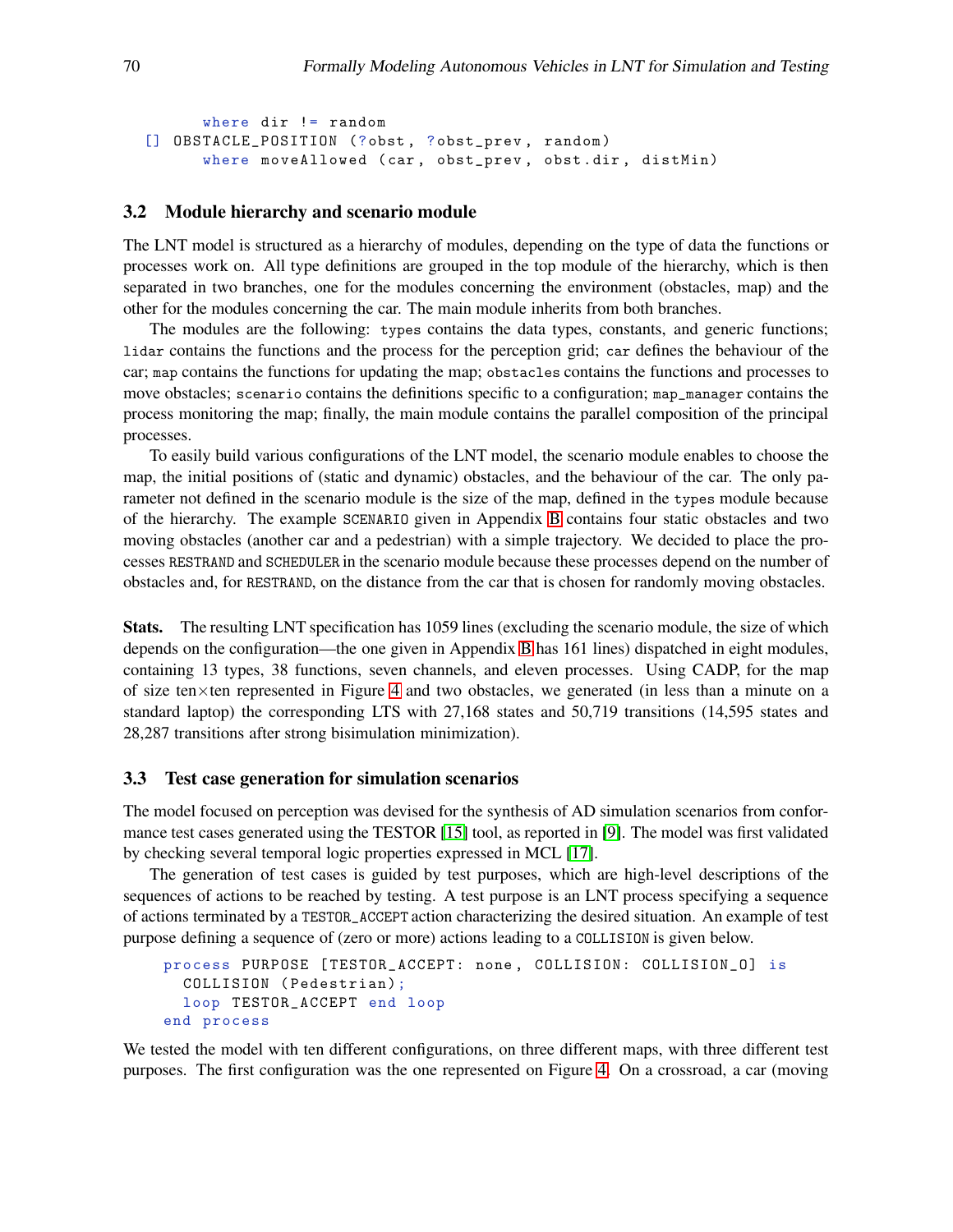obstacle) is going straight to the north, the car is following it, and a pedestrian is trying to cross and walk between them. The two different outcomes defined in test purposes are that a collision happens or not. Three other configurations were variants of this one on the same map. In two other configurations, the obstacles do not have defined trajectories, their moves being specified in the test purpose (reaching a collision or a particular perception grid). Another configuration involved a map representing a highway where three vehicles (including the car) move at different speeds in the same direction and try to change the lane. A further configuration involved a T-shaped crossroad, where another vehicle ignores the signalisation, leading to a collision with the car. Finally, we specified two configurations containing an additional obstacle that may produce near misses, where the car would be just next to an obstacle but not collide with it.

### 3.4 Discussion

This second model focuses on a particular component (i.e., the perception), with a more precise representation of the geographical map. The advantage of this focus is the possibility to refine the precision of the moves of the obstacles and the car (e.g., by increasing the resolution of the map and perception grid) and to fine-tune the model to cover a large number of relevant AD perception scenarios. For instance, this model enables random trajectories for the obstacles with different speeds around the car, within an area of parameterized size managed by the RESTRAND process. Although the second model focuses on the perception component, (re)integrating a control component could enrich the car's trajectory, which also impacts the perception in AD scenarios. However, a simple control component computing a random trajectory (or executing a precomputed one) for the car would be sufficient.

# <span id="page-11-0"></span>4 Conclusion

Existing work in formal models of autonomous driving (AD) systems focuses either on modelling one component in particular as in [\[10\]](#page-12-9), or on verifying a given AD scenario as in [\[4\]](#page-12-10), where a DSL is proposed to specify AD scenarios, which are subsequently translated into networks of stochastic hybrid automata and are verified using the UPPAAL-SMC model checker [\[2\]](#page-12-11).

In contrast, we presented two formal LNT models specifying the interaction of an AV with its environment, for the purpose of generating AD scenarios and testing the vehicle or some of its components in an deployment environment. Our first model is more general, i.e., consists of a higher abstraction of both the AV and the environment, and includes several components (perception, decision, action) of the AV, whereas our second model focuses more on a particular component of the vehicle (i.e., the perception component) and considers a fragment of the geographical map, which results in a more refined representation of both the component and the geographical map representation. Both models can be and have been used to test AVs: the first one to generate tests for the entire system, which does not require a refined abstraction of each AV component, and the second one to generate tests for validating a particular perception component, which requires a more precise representation of the map.

As future work, we plan to unify both models. This could be beneficial for the generation of more refined test cases, i.e., including the control of the car on a precise fragment of the geographical map. We then plan to transform these refined test cases into scenarios for an AD simulator such as CARLA, using the approach of [\[9\]](#page-12-3). Finally, we plan to take advantage of both the refined test cases and the corresponding derived AD scenario to test the control component using online conformance testing techniques.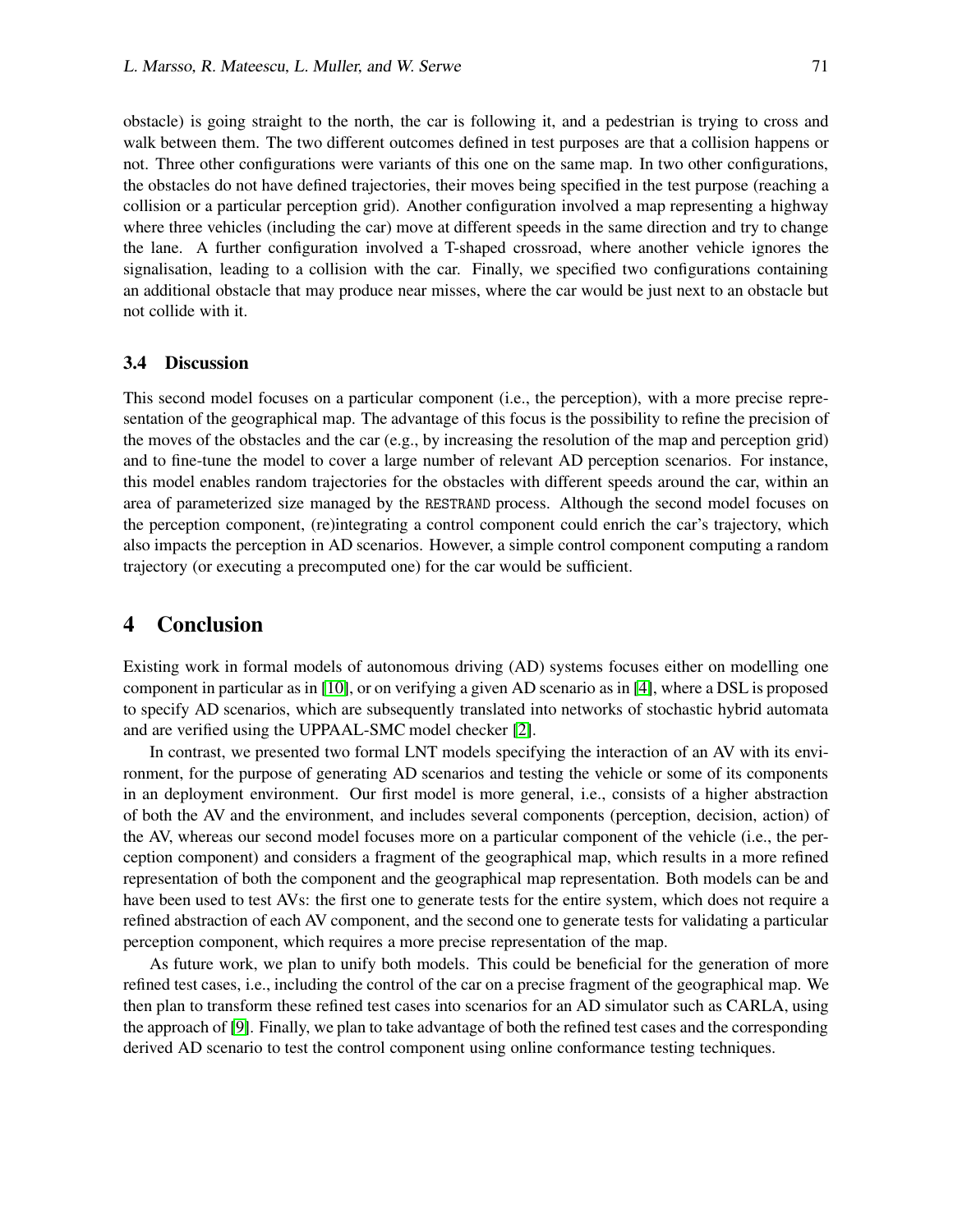Acknowledgments. This work was partly supported by project ArchitectECA2030 that has been accepted for funding within the Electronic Components and Systems for European Leadership Joint Undertaking in collaboration with the European Union's H2020 Framework Programme (H2020/2014-2020) and National Authorities, under grant agreement No. 877539.

# <span id="page-12-0"></span>References

- [1] Neil Boudette (2021): *"It Happened So Fast": Inside a Fatal Tesla Autopilot Accident*. <https://www.nytimes.com/2021/08/17/business/tesla-autopilot-accident.html>.
- <span id="page-12-11"></span>[2] Peter E. Bulychev, Alexandre David, Kim Guldstrand Larsen, Marius Mikucionis, Danny Bøgsted Poulsen, Axel Legay & Zheng Wang (2012): *UPPAAL-SMC: Statistical Model Checking for Priced Timed Automata*. In Herbert Wiklicky & Mieke Massink, editors: Proceedings of the 10th Workshop on Quantitative Aspects of Programming Languages and Systems (QAPL'2012), Tallinn, Estonia, EPTCS 85, pp. 1–16, doi[:10.4204/EPTCS.85.1.](http://dx.doi.org/10.4204/EPTCS.85.1)
- <span id="page-12-4"></span>[3] David Champelovier, Xavier Clerc, Hubert Garavel, Yves Guerte, Christine McKinty, Vincent Powazny, Frédéric Lang, Wendelin Serwe & Gideon Smeding (2021): *Reference Manual of the LNT to LOTOS Translator (Version 7.0)*. INRIA, Grenoble, France.
- <span id="page-12-10"></span>[4] Biao Chen & TengFei Li (2021): *Formal Modeling and Verification of Autonomous Driving Scenario*. In: Proceedings of the International Information Communication and Software Engineering (ICICSE'2021), IEEE, pp. 313–321, doi[:10.1109/ICICSE52190.2021.9404128.](http://dx.doi.org/10.1109/ICICSE52190.2021.9404128)
- <span id="page-12-1"></span>[5] Alexey Dosovitskiy, German Ros, Felipe Codevilla, Antonio Lopez & Vladlen Koltun (2017): *CARLA: An Open Urban Driving Simulator*. In: 1st Annual Conference on Robot Learning, pp. 1–16. Available at <https://arxiv.org/abs/1711.03938>.
- <span id="page-12-2"></span>[6] Daniel J. Fremont, Tommaso Dreossi, Shromona Ghosh, Xiangyu Yue, Alberto L. Sangiovanni-Vincentelli & Sanjit A. Seshia (2019): *Scenic: A Language for Scenario Specification and Scene Generation*. In: Proceedings of the 40th ACM SIGPLAN Conference on Programming Language Design and Implementation, Association for Computing Machinery, New York, NY, USA, pp. 63–78, doi[:10.1145/3314221.3314633.](http://dx.doi.org/10.1145/3314221.3314633)
- <span id="page-12-6"></span>[7] Hubert Garavel, Frédéric Lang, Radu Mateescu & Wendelin Serwe (2013): *CADP 2011: A Toolbox for the Construction and Analysis of Distributed Processes*. Springer International Journal on Software Tools for Technology Transfer (STTT) 15(2), pp. 89–107, doi[:10.1007/s10009-012-0244-z.](http://dx.doi.org/10.1007/s10009-012-0244-z)
- <span id="page-12-5"></span>[8] Hubert Garavel, Frédéric Lang & Wendelin Serwe (2017): *From LOTOS to LNT*. In: ModelEd, TestEd, TrustEd – Essays Dedicated to Ed Brinksma on the Occasion of His 60th Birthday, Lecture Notes in Computer Science 10500, Springer, pp. 3–26, doi[:10.1007/978-3-319-68270-9](http://dx.doi.org/10.1007/978-3-319-68270-9_1) 1.
- <span id="page-12-3"></span>[9] Jean-Baptiste Horel, Christian Laugier, Lina Marsso, Radu Mateescu, Lucie Muller, Anshul Paigwar, Alessandro Renzaglia & Wendelin Serwe (2022): *Using Formal Conformance Testing to Generate Scenarios for Autonomous Vehicles*. In: Proceedings of the 25th International Conference on Design, Automation & Test in Europe: Autonomous Systems Design DATE ASD'2022, IEEE 000, Springer, p. 06.
- <span id="page-12-9"></span>[10] Félix Ingrand (2019): *Recent Trends in Formal Validation and Verification of Autonomous Robots Software*. In: Proceedings of the 3rd International Conference on Robotic Computing (IRC'19), Naples, Italy, IEEE, pp. 321–328, doi[:10.1109/IRC.2019.00059.](http://dx.doi.org/10.1109/IRC.2019.00059)
- <span id="page-12-7"></span>[11] Fatma Jebali (2016): *Formal Framework for Modelling and Verifying Globally Asynchronous Locally Synchronous Systems*. Ph.D. thesis, Grenoble Alpes University, France. Available at <https://tel.archives-ouvertes.fr/tel-01679311>.
- <span id="page-12-8"></span>[12] Fatma Jebali, Frédéric Lang & Radu Mateescu (2016): *Formal Modelling and Verification of GALS systems using GRL and CADP*. Formal Aspects of Computing 28(5), pp. 767–804, doi[:10.1007/s00165-016-0373-3.](http://dx.doi.org/10.1007/s00165-016-0373-3)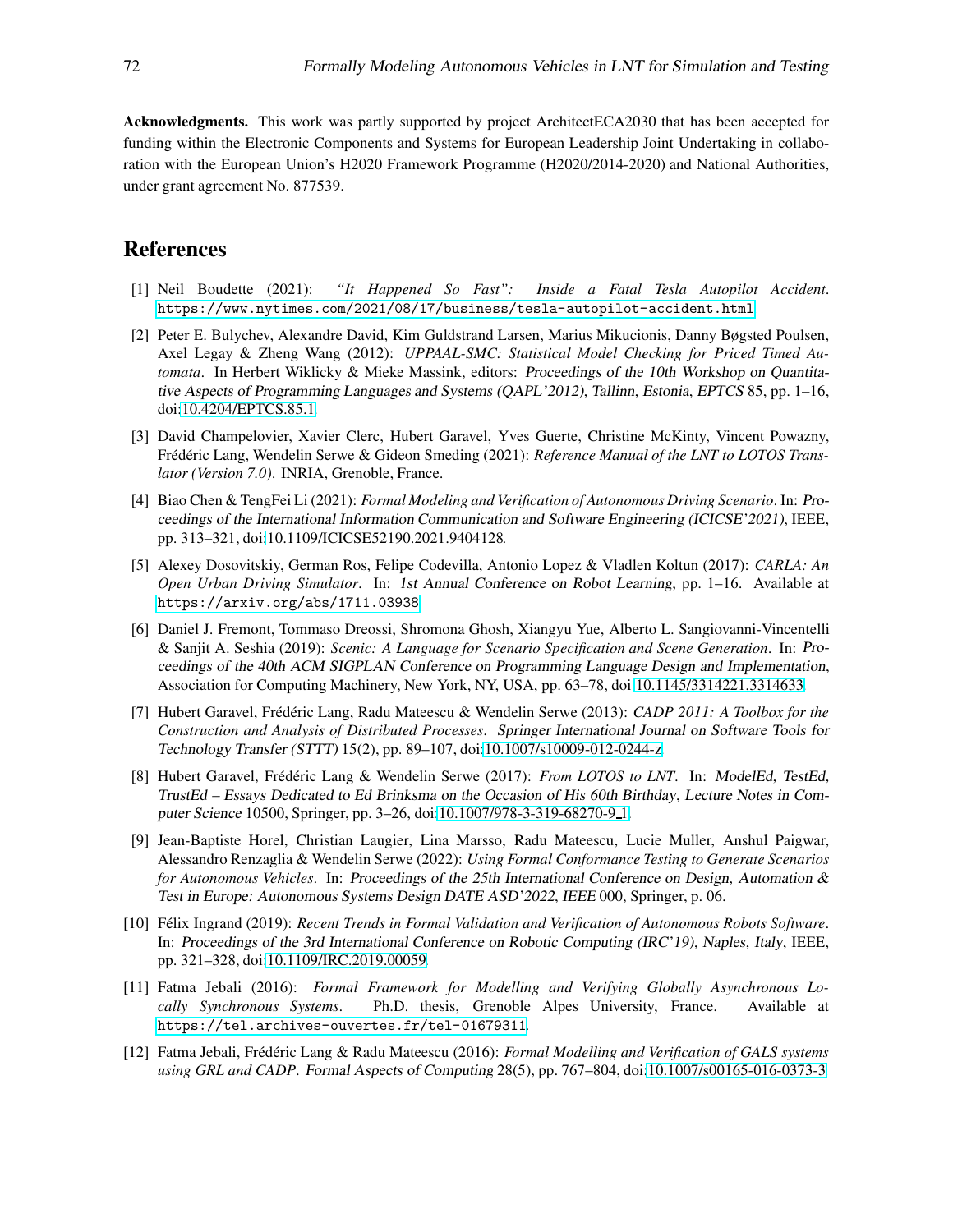- <span id="page-13-5"></span> $[13]$  Lina Marsso (2019): *On Model-based Testing of GALS Systems. (Etude de génération de tests à partir d'un modèle pour les systèmes GALS).* Ph.D. thesis, Grenoble Alpes University, France. Available at <https://tel.archives-ouvertes.fr/tel-02948083>.
- <span id="page-13-6"></span>[14] Lina Marsso, Radu Mateescu, Ioannis Parissis & Wendelin Serwe (2019): *Asynchronous Testing of Synchronous Components in GALS Systems*. In Wolfgang Ahrendt & Silvia Lizeth Tapia Tarifa, editors: Proceedings of the 15th International Conference on Integrated Formal Methods (IFM'2019), Bergen, Norway, LNS 11918, Springer, pp. 360–378, doi[:10.1007/978-3-030-34968-4](http://dx.doi.org/10.1007/978-3-030-34968-4_20) 20.
- <span id="page-13-4"></span>[15] Lina Marsso, Radu Mateescu & Wendelin Serwe (2018): *TESTOR: A Modular Tool for On-the-Fly Conformance Test Case Generation*. In Dirk Beyer & Marieke Huisman, editors: Proceedings of the 24th International Conference on Tools and Algorithms for the Construction and Analysis of Systems (TACAS'18), Thessaloniki, Greece, Lecture Notes in Computer Science 10806, Springer, pp. 211–228, doi[:10.1007/978-3-319-89963-3](http://dx.doi.org/10.1007/978-3-319-89963-3_13) 13.
- <span id="page-13-2"></span>[16] Lina Marsso, Radu Mateescu & Wendelin Serwe (2020): *Automated Transition Coverage in Behavioural Conformance Testing*. In: 32nd IFIP Int. Conference on Testing Software and Systems (ICTSS'20), pp. 219–235, doi[:10.1007/978-3-030-64881-7](http://dx.doi.org/10.1007/978-3-030-64881-7_14) 14.
- <span id="page-13-3"></span>[17] Radu Mateescu & Damien Thivolle (2008): *A Model Checking Language for Concurrent Value-Passing Systems*. In Jorge Cuéllar, T. S. E. Maibaum & Kaisa Sere, editors: *Proceedings of the 15th International Sym*posium on Formal Methods (FM'08), Turku, Finland, Lecture Notes in Computer Science 5014, Springer, pp. 148–164, doi[:10.1007/978-3-540-68237-0](http://dx.doi.org/10.1007/978-3-540-68237-0_12) 12.
- <span id="page-13-1"></span>[18] Stefan Riedmaier, Thomas Ponn, Dieter Ludwig, Bernhard Schick & Frank Diermeyer (2020): *Survey on Scenario-Based Safety Assessment of Automated Vehicles*. IEEE Access 8, pp. 87456–87477, doi[:10.1109/ACCESS.2020.2993730.](http://dx.doi.org/10.1109/ACCESS.2020.2993730)
- <span id="page-13-0"></span>[19] World Forum for the Harmonization of Vehicle Regulations (2021): *New Assessment/Test Method for Automated Driving (NATM) - Master Document*. Technical Report, UNECE. Available at https://unece.org/transport/documents/2021/04/working-documents/grva-new-assessmenttest-method-au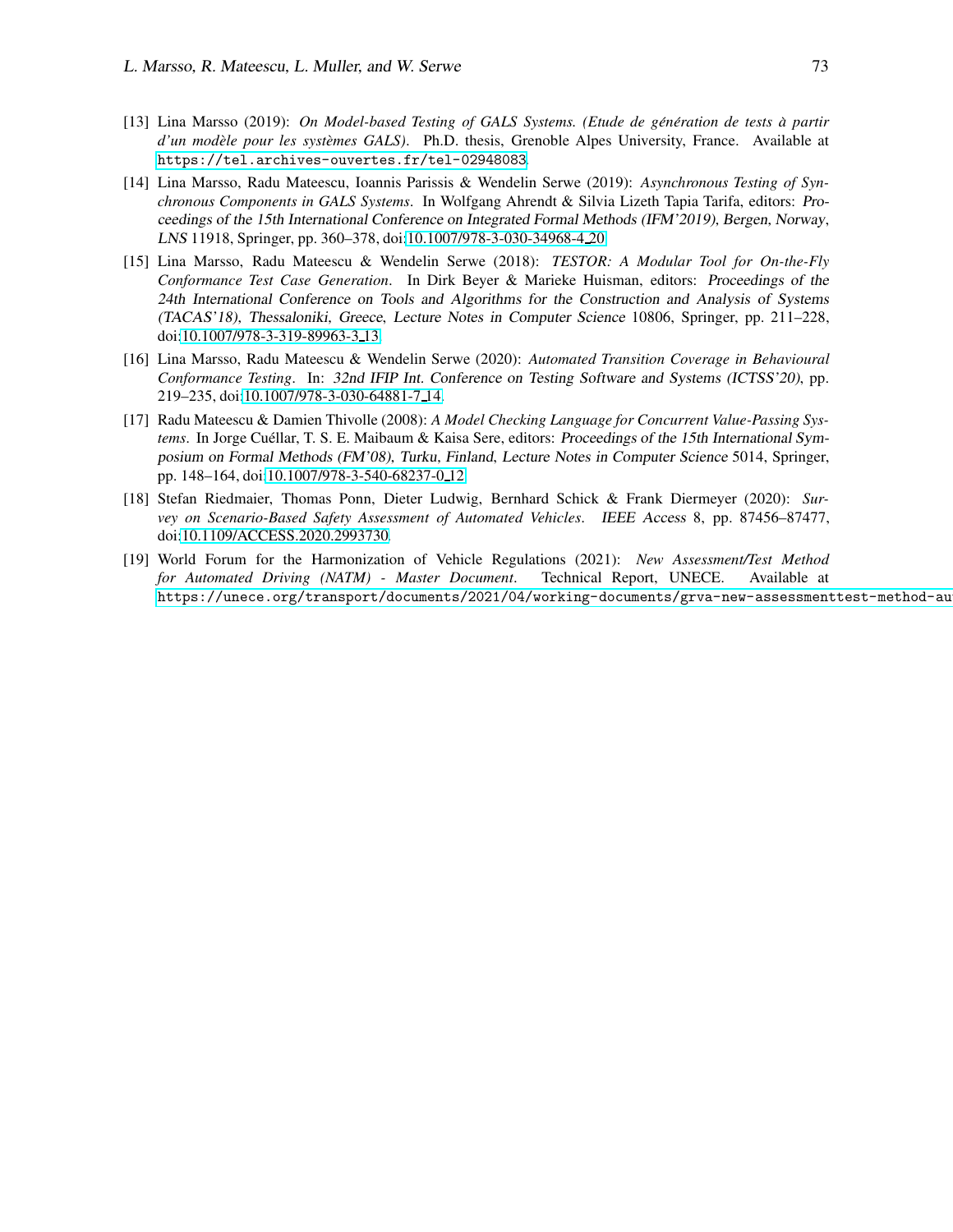# <span id="page-14-0"></span>A Full model focused on control

This appendix presents the first LNT model of the autonomous vehicle (AV) and its interaction with the environment. This model is fully self-contained and does not depend on any externally-defined library. For readability, the specification has been split into 8 parts, each part being devoted to a particular module, or a collection of test purpose. The first parts contain general definitions that could be independent of the autonomous vehicle; starting from Section [A.2,](#page-18-0) the definitions become increasingly more AV-specific.

# <span id="page-14-1"></span>A.1 Definitions of generic graph functions and datatypes

The module graph\_car defines the types related to graph definitions together with usual graphexploration functions. This module is independent of the autonomous vehicle: for a use in another context, one only needs to replace the type Street by an appropriate type characterising edge labels, e.g., the generic type String or another type specific to a domain. The module clause with request the automatic definition of predefined functions for all types defined in the module.

```
module graph_car
with ==, !=, get, set, inter, union
is
−−−−−−−−−−−−−−−−−−−−−−−−−−−−−−−−−−−−−−−−−−−−−−−−−−−−−−−−−−−−−−−−−−−−−−−−
   −− T y p e s
                            −−−−−−−−−−−−−−−−−−−−−−−−−−−−−−−−−−−−−−−−−−−−−−−−−−−−−−−−−−−−−−−−−−−−−−−−
type Street is
  Coronation_Street ,
  Corporation_Street ,
  Coronation_Street_bis ,
  two_Coronation_Street ,
  Sackville ,
  two_Coronation_Street_bis ,
  Spring_Gardens ,
  Corporation_Street_bis ,
  Princess_Street ,
  two_Corporation_Street ,
  two_Princess_Street ,
  two_Sackville ,
  Spring_Gardens_bis ,
  two_Princess_Street_bis ,
  two_Spring_Gardens ,
  two_Corporation_Street_bis ,
  New_Cathedral_Street ,
  two_Sackville_bis ,
  New_Cathedral_Street_bis ,
  two_New_Cathedral_Street ,
  two_Spring_Gardens_bis ,
  two_New_Cathedral_Street_bis ,
  −− o b s t a c l e l a b e l s :
  Lily ,
  Theo ,
```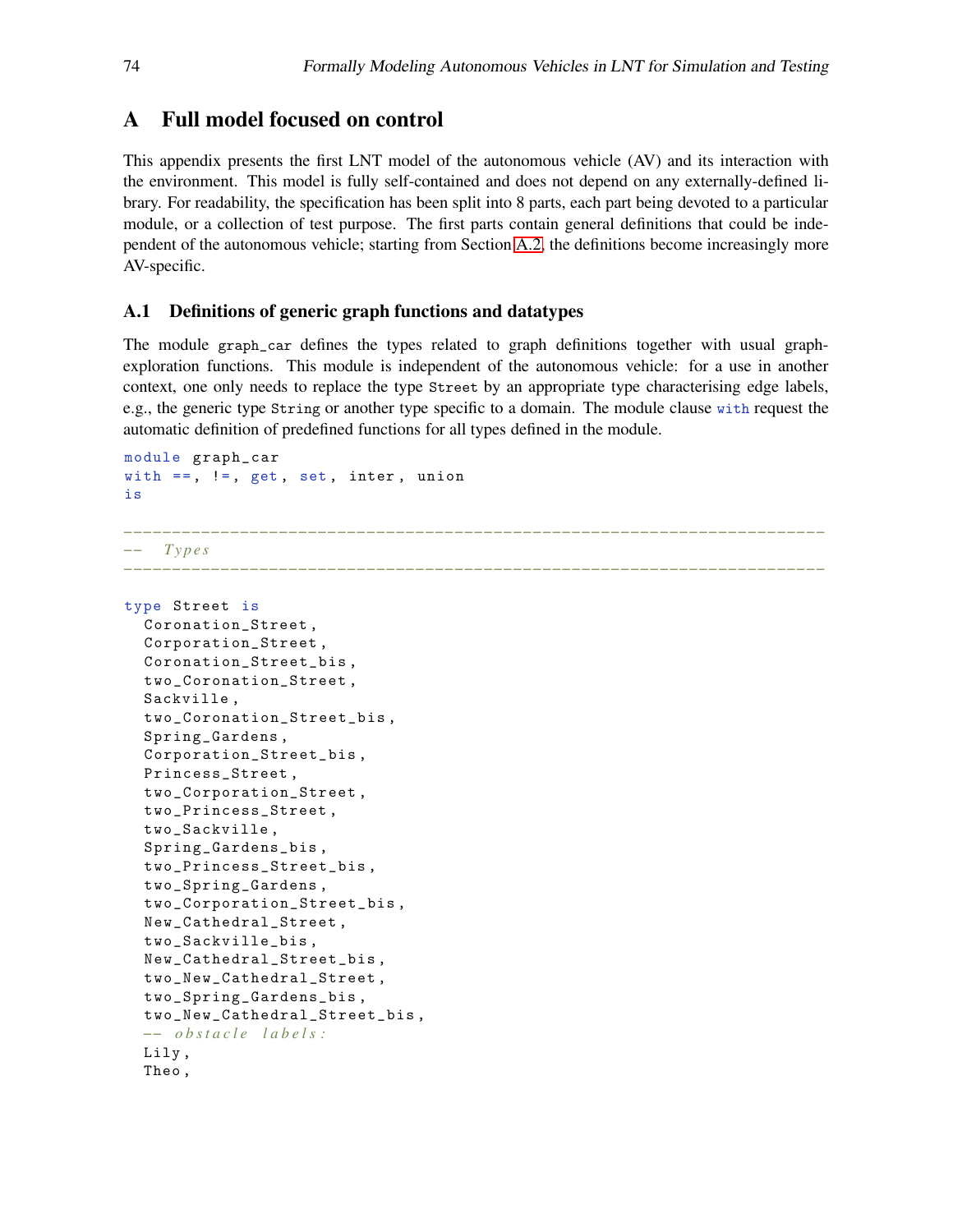HIDDEN end type

```
−−−−−−−−−−−−−−−−−−−−−−−−−−−−−−−−−−−−−−−−−−−−−−−−−−−−−−−−−−−−−−−−−−−−−−−−
type Corner is
 0,1 ,
  2 ,
  3 ,
  4 ,
  5 ,
  6 ,
 7 ,
 8
end type
−−−−−−−−−−−−−−−−−−−−−−−−−−−−−−−−−−−−−−−−−−−−−−−−−−−−−−−−−−−−−−−−−−−−−−−−
type Edge is
  Edge (q1: Corner, 1: Street, q2: Corner)
end type
 −−−−−−−−−−−−−−−−−−−−−−−−−−−−−−−−−−−−−−−−−−−−−−−−−−−−−−−−−−−−−−−−−−−−−−−−
type Edges is
 list of Edge
with head, tail, reverse, length, member
end type
−−−−−−−−−−−−−−−−−−−−−−−−−−−−−−−−−−−−−−−−−−−−−−−−−−−−−−−−−−−−−−−−−−−−−−−−
type Vertices is
 list of Corner
with head, tail, member
end type
−−−−−−−−−−−−−−−−−−−−−−−−−−−−−−−−−−−−−−−−−−−−−−−−−−−−−−−−−−−−−−−−−−−−−−−−
type Graph is
 −− Di g r a p h ( d i r e c t e d g r a p h )
 Graph (V: Vertices, E: Edges)
end type
−−−−−−−−−−−−−−−−−−−−−−−−−−−−−−−−−−−−−−−−−−−−−−−−−−−−−−−−−−−−−−−−−−−−−−−−
−− F u n c t i o n s
−−−−−−−−−−−−−−−−−−−−−−−−−−−−−−−−−−−−−−−−−−−−−−−−−−−−−−−−−−−−−−−−−−−−−−−−
function add_Edge (q1, q2: Corner, 1: Street, e: Edges) : Edges is
 −− add ( q1, l, q2) to e
 return cons (Edge (q1, 1, q2), e)
end function
```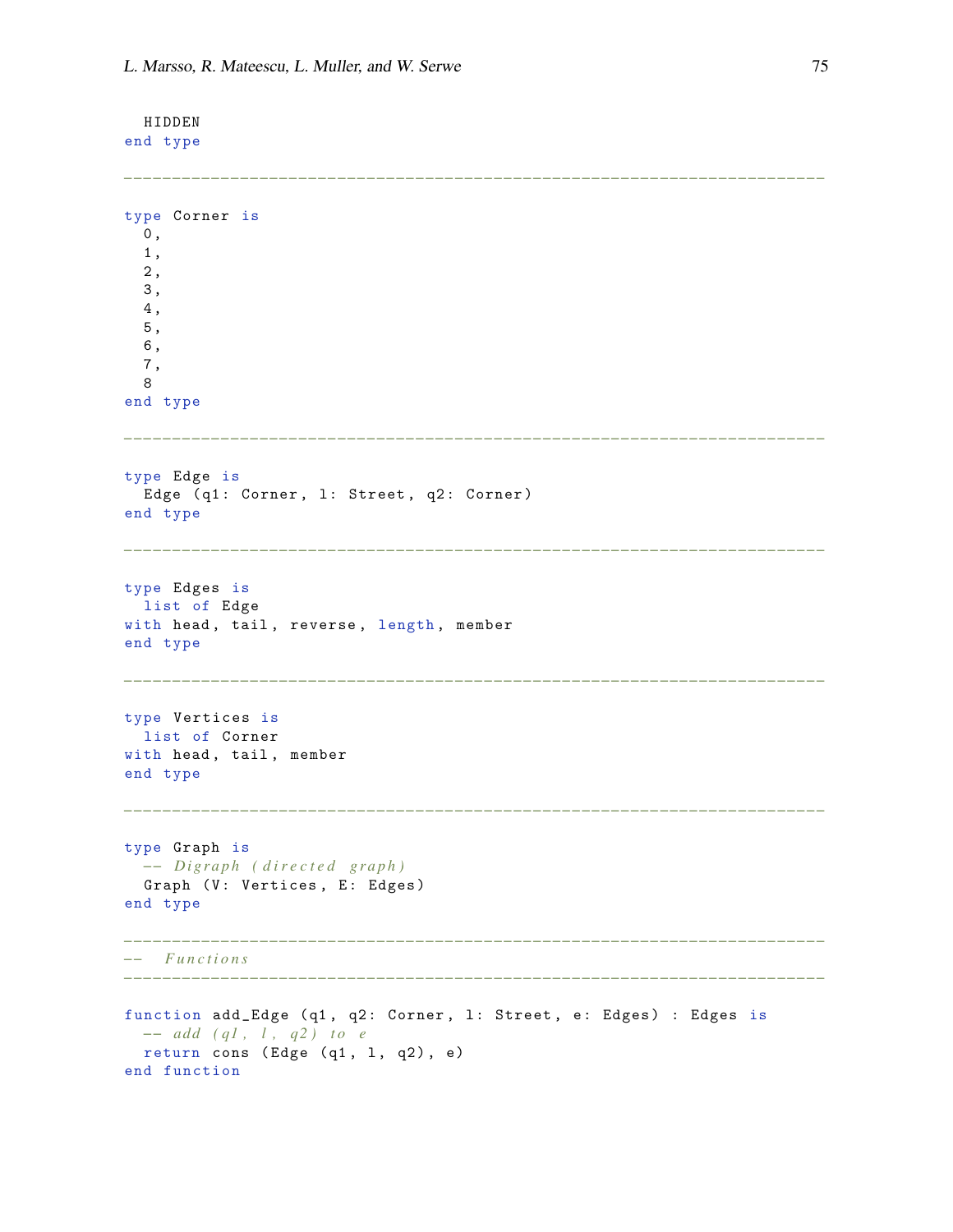```
function succ_s (in var E: Edges, s: Corner) : Vertices is
  −− r e t u r n t a r g e t s o f a l l e d g e s i n E l e a v i n g s
  var list_succ: Vertices in
    list_succ := \{\};
    loop
      case E
      var q1, q2: Corner in
        NIL \rightarrowreturn list_succ
      | CONS (Edge (q1, any Street, q2), E) ->
          if q1 == s then
            list\_succ := cons (q2, list\_succ)end if
      end case
    end loop
  end var
end function
−−−−−−−−−−−−−−−−−−−−−−−−−−−−−−−−−−−−−−−−−−−−−−−−−−−−−−−−−−−−−−−−−−−−−−−−
function succ_1 (in var L: Edges, e: Edge) : Edges is
 −− return all edges of E that leave the target of e
 var list_succ: Edges in
    list\_succ := \{\};
    loop
      case L
      var q1, q2: Corner, s: Street in
        NIL \rightarrowreturn reverse ( list_succ)
      | CONS (Edge (q1, s, q2), L) ->
          if q1 == e. q2 thenlist\_succ := add\_Edge (q1, q2, s, list\_succ)end if
      end case
    end loop
  end var
end function
  −−−−−−−−−−−−−−−−−−−−−−−−−−−−−−−−−−−−−−−−−−−−−−−−−−−−−−−−−−−−−−−−−−−−−−−−
function succ_l_s (in var E: Edges, 1: Street) : Corner is
 −− return target state of a succesor edge for a label
  return edge_1 (E, 1).q2
end function
                        −−−−−−−−−−−−−−−−−−−−−−−−−−−−−−−−−−−−−−−−−−−−−−−−−−−−−−−−−−−−−−−−−−−−−−−−
function edge_1 (in var E: Edges, 1: Street) : Edge is
 −− return edge in E with label l
```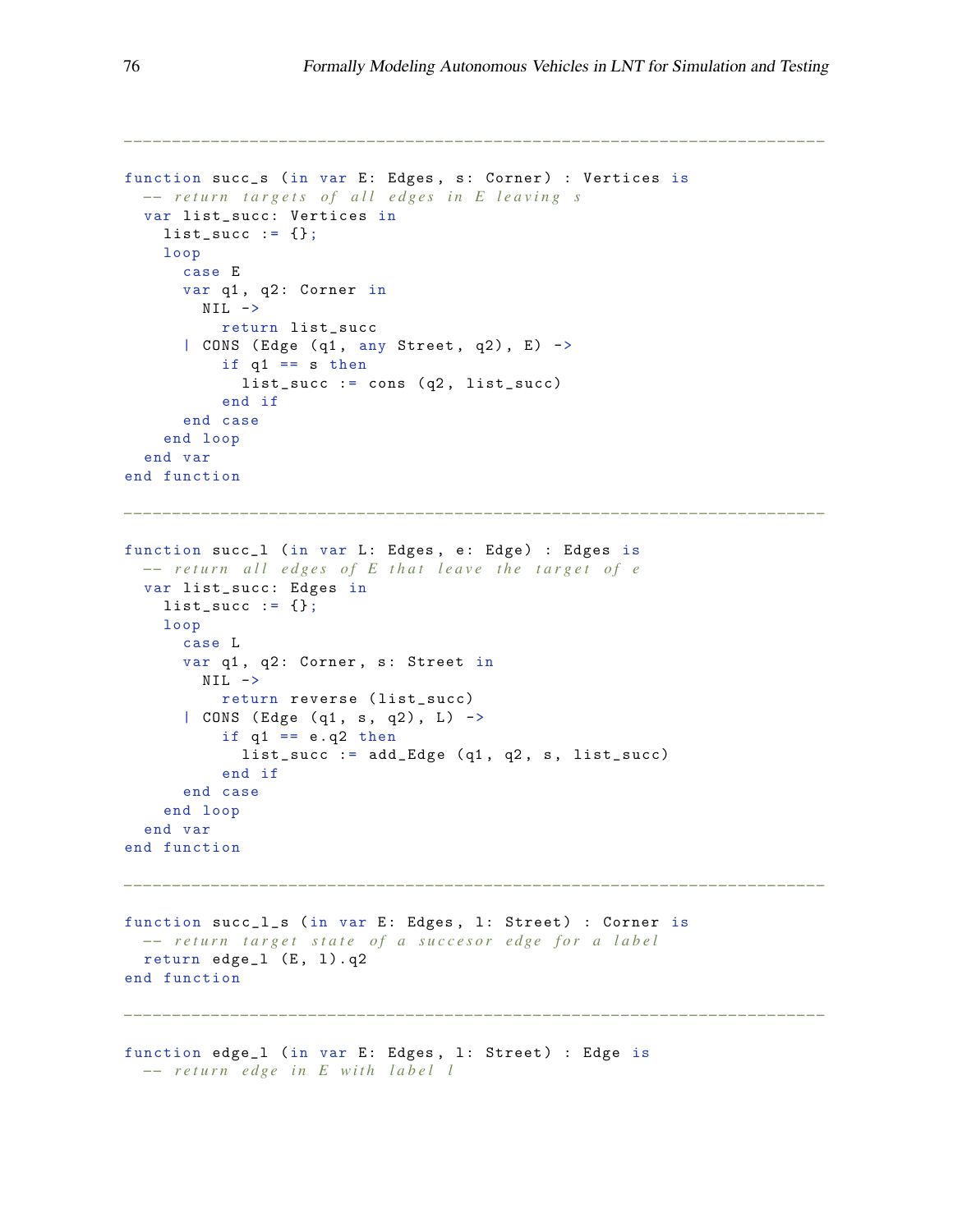```
loop
    assert E != {};
   if head (E). l = 1 then
     return head (E)
    end if;
   E := tail (E)end loop
end function
−−−−−−−−−−−−−−−−−−−−−−−−−−−−−−−−−−−−−−−−−−−−−−−−−−−−−−−−−−−−−−−−−−−−−−−−
function is_l_in_E (in var E: Edges, 1: Street) : Bool is
 −− return true iff there is an edge in E with label l
 loop
   case E
   var 11: Street in
      NIL \rightarrowreturn false
    | CONS (Edge (any Corner, 11, any Corner), E) ->
      if 11 == 1 then
        return true
      end if
    end case
  end loop
end function
−−−−−−−−−−−−−−−−−−−−−−−−−−−−−−−−−−−−−−−−−−−−−−−−−−−−−−−−−−−−−−−−−−−−−−−−
function pred_edge (E: Edges, in var D: Edge) : Edges is
 −− return all edges of E that have the source of D as target
  var pred, temp: Edges in
   pred := {D};temp := E;loop L in
      if temp == {} then
        return pred
      end if ;
      if (head (temp). q2 == D. q1) then
        D := head (temp);pred := cons (D, pred)else
        temp := tail (temp)end if
    end loop
  end var
end function
         −−−−−−−−−−−−−−−−−−−−−−−−−−−−−−−−−−−−−−−−−−−−−−−−−−−−−−−−−−−−−−−−−−−−−−−−
function delete_l_in_E (in var E: Edges , l: Street ) : Edges is
 −− delete from E all edges with label l
 var new: Edges in
```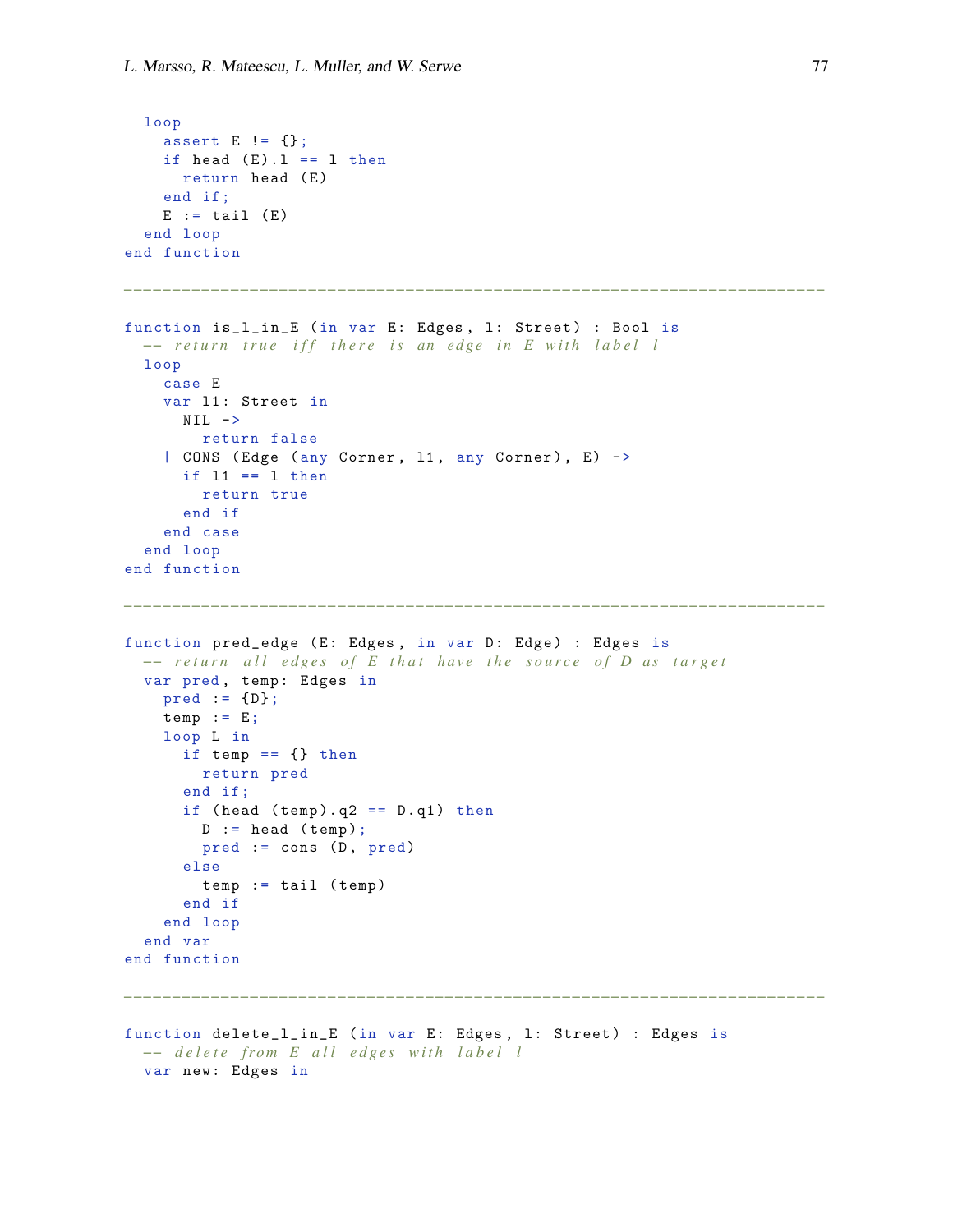```
new := \{\};
    loop
      case E
      var q1, q2: Corner, 11: Street in
        NIL \rightarrowreturn new
      | CONS (Edge (q1, 11, q2), E) \rightarrowif l1 != l then
             new := add\_Edge (q1, q2, 11, new)end if
      end case
    end loop
  end var
end function
−−−−−−−−−−−−−−−−−−−−−−−−−−−−−−−−−−−−−−−−−−−−−−−−−−−−−−−−−−−−−−−−−−−−−−−−
function is_q1q2_in_E (in var E: Edges, A: Edge) : Bool is
  −− return true iff E has an edge with same source and target as A
  loop
    case E
    var q1, q2: Corner in
      NIL \rightarrowreturn false
    | CONS (Edge (q1, any Street, q2), E) \rightarrowif (q1 == A. q1) and (q2 == A. q2) then
          return true
        end if
    end case
  end loop
end function
```
end module

### <span id="page-18-0"></span>A.2 Definitions of AV specific datatypes

Using the types and functions defined in module graph\_car (see Section [A.1\)](#page-14-1), the module types defines the AV specific datatypes together with their functions. It also defines the channels, i.e., the types of the offers exchanged during rendezvous.

*−−−−−−−−−−−−−−−−−−−−−−−−−−−−−−−−−−−−−−−−−−−−−−−−−−−−−−−−−−−−−−−−−−−−−−−−*

```
module types (graph_car)
with ==, !=, get, set
is
                   −−−−−−−−−−−−−−−−−−−−−−−−−−−−−−−−−−−−−−−−−−−−−−−−−−−−−−−−−−−−−−−−−−−−−−−−
−− T y p e s
−−−−−−−−−−−−−−−−−−−−−−−−−−−−−−−−−−−−−−−−−−−−−−−−−−−−−−−−−−−−−−−−−−−−−−−−
```
type Localization is !printedby " PRINT\_LOCALIZATION "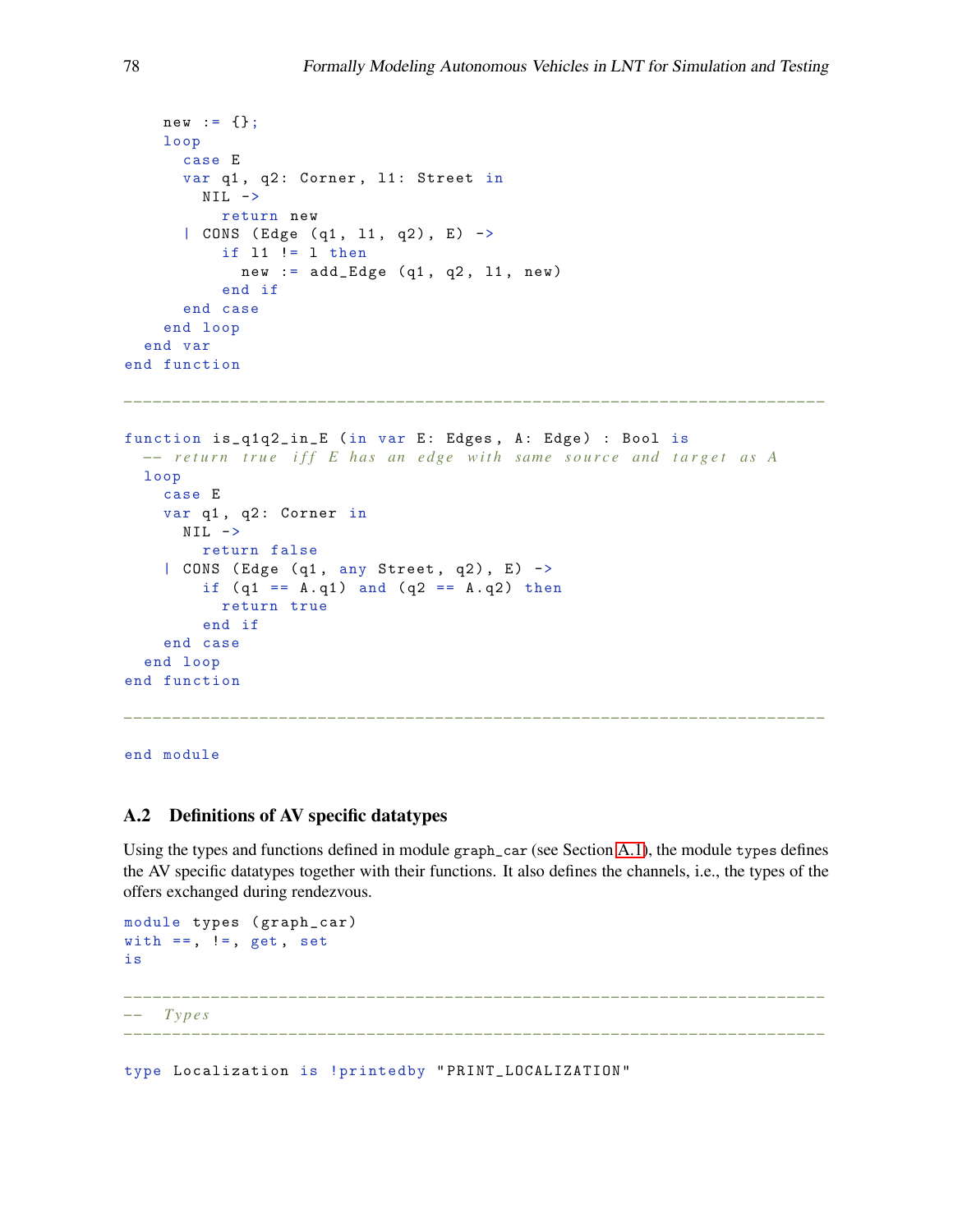```
−− global localization (perception of the GPS), annotated with the
  −− c u r r e n t p o s i t i o n o f t h e c a r
  Localization (c: Edge, -- current street (i.e., edge) of the car
                  G: Graph) - current state of the global map)
end type
−−−−−−−−−−−−−−−−−−−−−−−−−−−−−−−−−−−−−−−−−−−−−−−−−−−−−−−−−−−−−−−−−−−−−−−−
type Radar_Grid is
  −− l o c a l l o c a l i z a t i o n
  −− grid ( obstacles or mvnt or nothing) (RADAR Grid)
  −− S0 i n i t i a l s t a t e s
  Radar (E: Edges)
end type
                           −−−−−−−−−−−−−−−−−−−−−−−−−−−−−−−−−−−−−−−−−−−−−−−−−−−−−−−−−−−−−−−−−−−−−−−−
type Direction is
 turn_n (N: Nat) -- 5th if crossroads
end type
                                  −−−−−−−−−−−−−−−−−−−−−−−−−−−−−−−−−−−−−−−−−−−−−−−−−−−−−−−−−−−−−−−−−−−−−−−−
type Itinerary is
 −− i n s t r u c t i o n l i s t (−− re n ame i t i n e r a r y )
 list of Direction
with head, tail, reverse
end type
−−−−−−−−−−−−−−−−−−−−−−−−−−−−−−−−−−−−−−−−−−−−−−−−−−−−−−−−−−−−−−−−−−−−−−−−
type Control is
 −− d i r e c t i o n
 turned_n (N: Nat),
  brakes
end type
                      −−−−−−−−−−−−−−−−−−−−−−−−−−−−−−−−−−−−−−−−−−−−−−−−−−−−−−−−−−−−−−−−−−−−−−−−
type Obstacle is
 Obstacle (name: Street, position: Edge)
end type
                            −−−−−−−−−−−−−−−−−−−−−−−−−−−−−−−−−−−−−−−−−−−−−−−−−−−−−−−−−−−−−−−−−−−−−−−−
type Operation is
 −− o b s t a c l e o p e r a t i o n s
 random ,
  turned_n (N: Nat), -- 5th if crossroads,
  leave
end type
```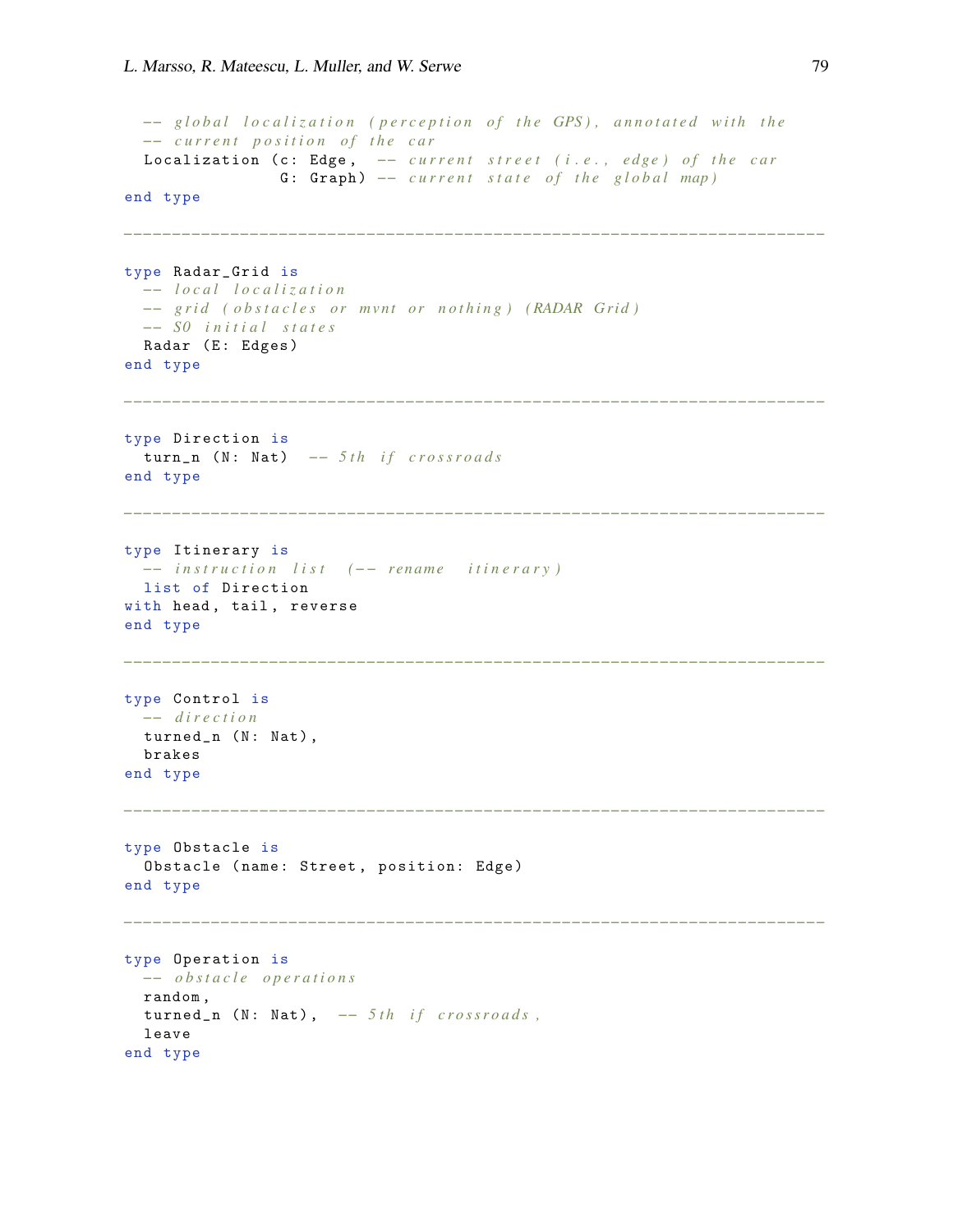```
type Obstacle_behaviour is
 list of Operation
with head, tail
end type
                −−−−−−−−−−−−−−−−−−−−−−−−−−−−−−−−−−−−−−−−−−−−−−−−−−−−−−−−−−−−−−−−−−−−−−−−
−− F u n c t i o n s
−−−−−−−−−−−−−−−−−−−−−−−−−−−−−−−−−−−−−−−−−−−−−−−−−−−−−−−−−−−−−−−−−−−−−−−−
function succ_avoid_reach_D (E: Edges, P: Edge, D: Edge, avoid: Edges)
: Edges is
 −− compute successors leading to D avoiding the edges in a given list
  var a: Edge, pred, succ, succ_t: Edges, dejavu: Vertices in
    if member (P, E) == false thenreturn {}
    end if;
    a := P;pred := \{a\};succ := succ_1 (E, a);succ_t := succ;dejavu := {a.q2};loop
      if member (D, succ_t) then
        return pred_edge (pred , D)
      elsif succ == {} then
        return {}
      else
        a := head (succ);succ := tail(succ);if (member (a.q2, degawu) == false) and
                    (member (a, avoid) == false) thensucc_t := succ_l (E, a);pred := cons (a, pred);succ := union (succ_t, succ);dejavu := cons (a.q2, dejavu)
        end if
      end if
    end loop
  end var
end function
     −−−−−−−−−−−−−−−−−−−−−−−−−−−−−−−−−−−−−−−−−−−−−−−−−−−−−−−−−−−−−−−−−−−−−−−−
function edges_to_itinerary (map: Localization, in var succ: Edges)
: Itinerary is
  var eg: Edges, it: Itinerary, I: Nat in
    it := \{\};
    eg := map.G.E;loop
      if (succ == \{\}) or (eg == \{\}) then
```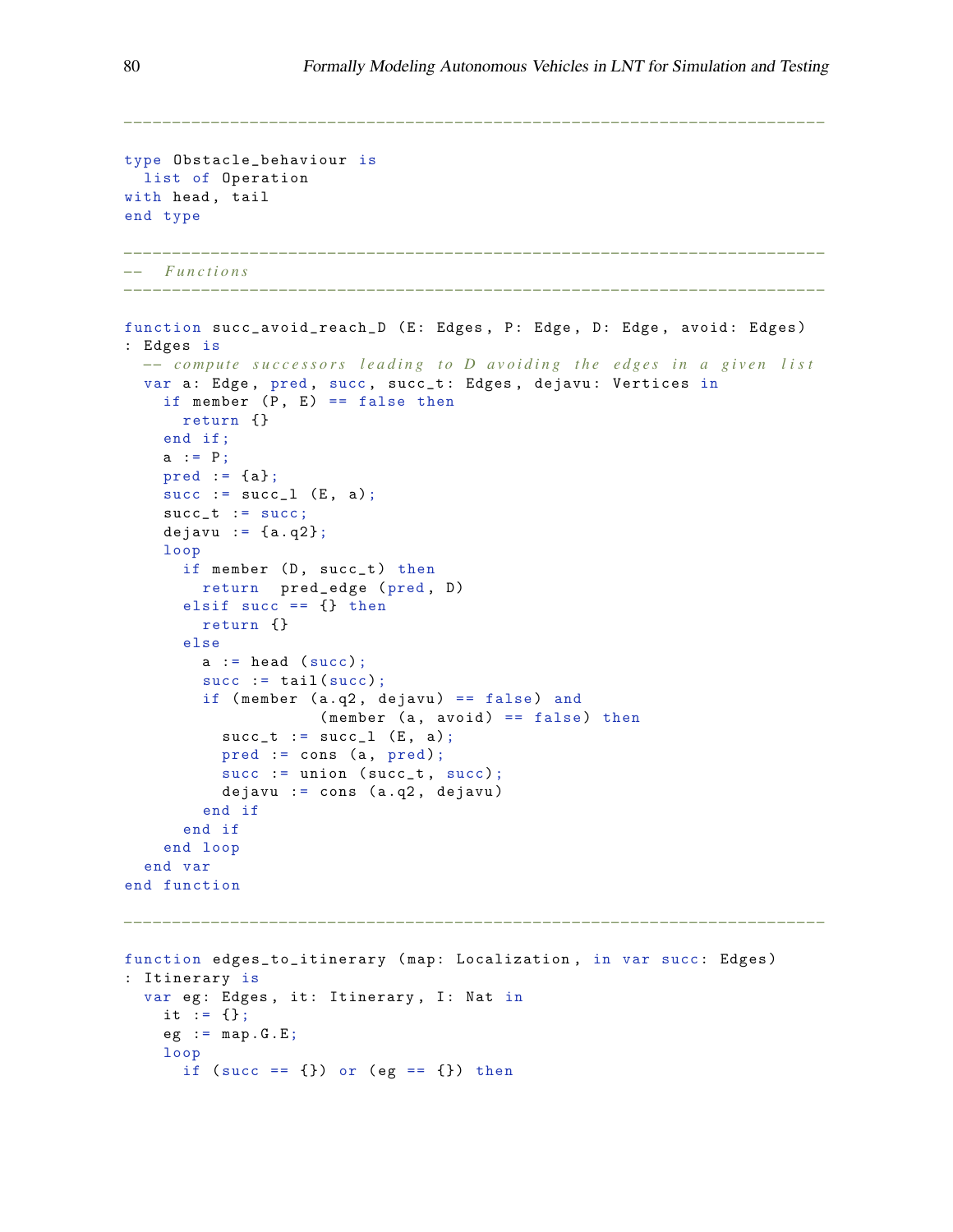```
return reverse (it)
      end if ;
      if head (eg) == head (succ) thenI := 0;succ := tail (succ);loop L in
           if (succ != {}) then
             eg := tail (eg);
             if eg == \{\} then
               eg := map.G.Eend if ;
             if head (eg). q1 == head (succ). q1 thenif head (eg). q2 == head (succ). q2 thenit := cons (turn_n (I), it);
                 break L
               end if;
               I := I + 1end if
           else
             return it
           end if
        end loop ;
        eg := map.G.Eelse
        eg := tail (eg)
      end if
    end loop
  end var
end function
                                              −−−−−−−−−−−−−−−−−−−−−−−−−−−−−−−−−−−−−−−−−−−−−−−−−−−−−−−−−−−−−−−−−−−−−−−−
function compute_itinary ( map: Graph , position , destination: Edge ,
                            avoid : Edges )
: Itinerary is
 -− return if possible an itinerary leading from S to D in map
 var succ: Edges in
    succ := succ_avoid_reach_D (map.E, position, destination, avoid);
    return edges_to_itinerary (Localization (position, map), succ)
  end var
end function
−−−−−−−−−−−−−−−−−−−−−−−−−−−−−−−−−−−−−−−−−−−−−−−−−−−−−−−−−−−−−−−−−−−−−−−−
function car_controls ( dir: Direction) : Control is
  case dir
  var N: Nat in
    turn_n (N) \rightarrow return turned_n (N)end case
end function
                         −−−−−−−−−−−−−−−−−−−−−−−−−−−−−−−−−−−−−−−−−−−−−−−−−−−−−−−−−−−−−−−−−−−−−−−−
```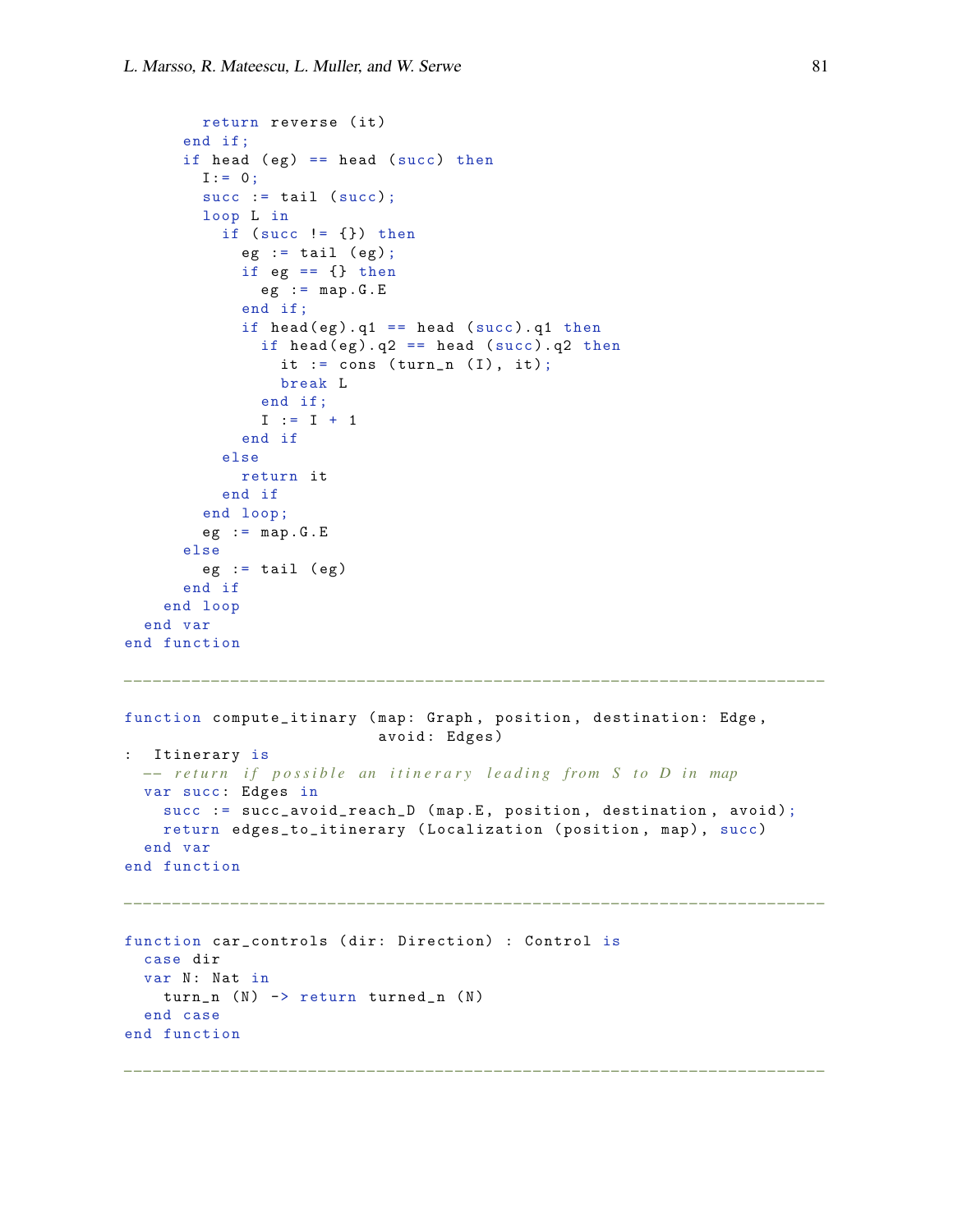```
function move_n (G: Graph, P: Edge, N: Nat) : Edge is
 −− return the car advancing in the n-th neighbourd
  var eg: Edges, i: Nat in
    eg := G.E;i : = 0;loop L in
      if eg == \{\} then
        −− no s u c c e s s o r f o u n d : do n o t move
        return P
      end if ;
      if head (eg) . q1 == P . q2 thenif i == N then
         return head (eg)
        else
          i := i + 1end if
      end if ;
      eg := tail (eg)
    end loop
  end var
end function
−−−−−−−−−−−−−−−−−−−−−−−−−−−−−−−−−−−−−−−−−−−−−−−−−−−−−−−−−−−−−−−−−−−−−−−−
function move_car ( map: Localization , action : Control) : Localization is
 case action
 var N: Nat in
   turned_n (N) ->
     return Localization (move_n (map.G, map.c, N), map.G)
  | any \rightarrowreturn map
  end case
end function
−−−−−−−−−−−−−−−−−−−−−−−−−−−−−−−−−−−−−−−−−−−−−−−−−−−−−−−−−−−−−−−−−−−−−−−−
function move_obstacle (g: Graph, movement: Operation, o: Obstacle)
: Edge is
 case movement
  var N: Nat in
   turned_n (N) -> return move_n (g, o.position, N)| leave -> return Edge (0, HIDDEN, 1)
  | random -> return Edge (0, HIDDEN, 1)
  end case
end function
   −−−−−−−−−−−−−−−−−−−−−−−−−−−−−−−−−−−−−−−−−−−−−−−−−−−−−−−−−−−−−−−−−−−−−−−−
function move_obstacle_grid (in var maj_radar: Radar_grid ,
                             obst : Obstacle)
: Radar_Grid is
```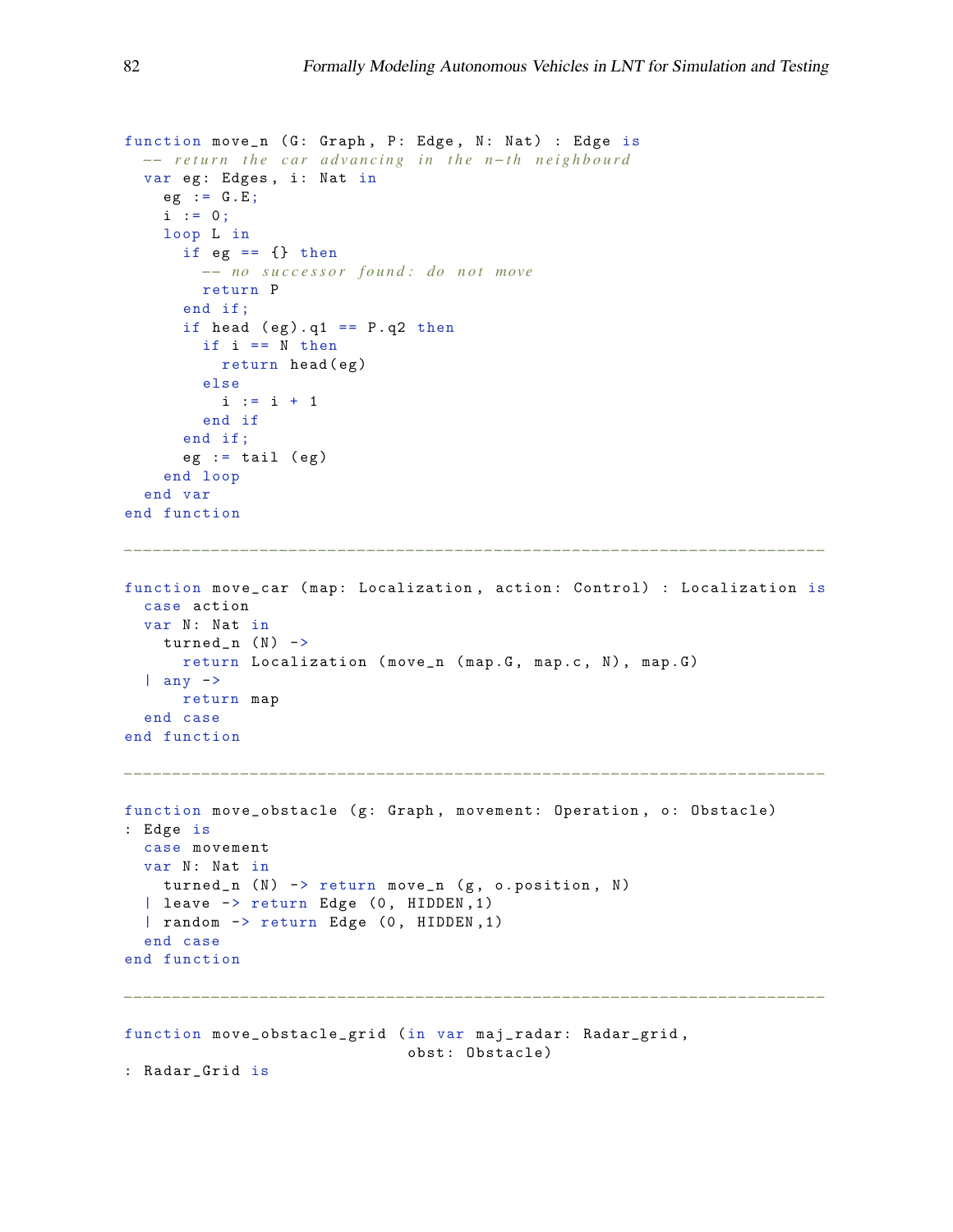```
−− return the same obstacle position exists
  if is_q1q2_in_E (maj_radar.E, obst.position) then
   return maj_radar
  end if ;
  −− d e l e t e t h e p r e v i o u s o b s t a c l e p o s i t i o n
  maj_radar := Radar ( delete_l_in_E (maj_radar.E, obst.name));
  −− add the new obstacle position
  return Radar ( add_Edge ( obst . position. q1 , obst . position.q2 ,
                            obst . name , maj_radar.E ))
end function
−−−−−−−−−−−−−−−−−−−−−−−−−−−−−−−−−−−−−−−−−−−−−−−−−−−−−−−−−−−−−−−−−−−−−−−−
function succ_edge (in var R: Radar_Grid, D: Edge)
: Radar_Grid is
  −− s u c e s s e u r o f D
  var succ: Edges, temp: Edge in
    succ := {};
    loop L in
      if R.E == \{\} then
        return Radar ( succ)
      end if ;
      temp := head ( R.E);if temp.q1 == D.q2) then
        succ := cons (temp, succ)
      end if ;
      R := R . {E \rightarrow \text{tail} (R.E)}end loop
  end var
end function
−−−−−−−−−−−−−−−−−−−−−−−−−−−−−−−−−−−−−−−−−−−−−−−−−−−−−−−−−−−−−−−−−−−−−−−−
−− C h a n n e l s
−−−−−−−−−−−−−−−−−−−−−−−−−−−−−−−−−−−−−−−−−−−−−−−−−−−−−−−−−−−−−−−−−−−−−−−−
channel C is (c: Control) end channel
channel E is (e: Edges) end channel
channel G is (g: Radar_Grid) end channel
channel I is (i: Itinerary) end channel
channel O is (o: Obstacle) end channel
channel P is (e: Edge) end channel
−−−−−−−−−−−−−−−−−−−−−−−−−−−−−−−−−−−−−−−−−−−−−−−−−−−−−−−−−−−−−−−−−−−−−−−−
end module
```
### <span id="page-23-0"></span>A.3 Definitions for the autonomous vehicle

The four component of the autonomous car are defined as separate LNT processes PERCEPTION\_RADAR, PERCEPTION\_GPS, DECISION, and ACTION. These four components are composed in parallel in the process CAR and synchronize on their shared actions using the parallel composition operator.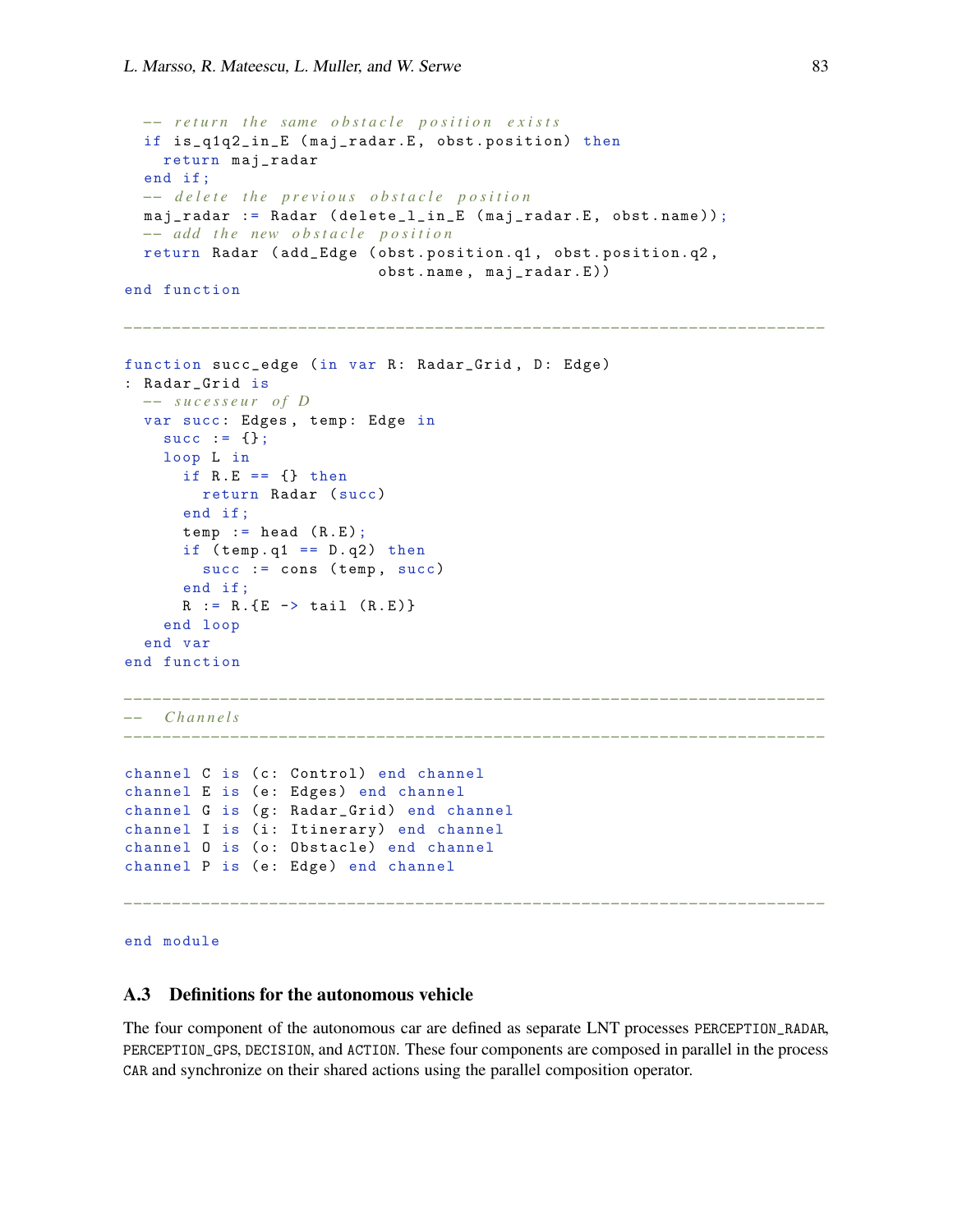```
process PERCEPTION_RADAR [ UPDATE_GRID , CURRENT_GRID: G] is
  −− l o c a l d e t e c t i o n o f o b s t a c l e s
  var current , previous: Radar_Grid in
    UPDATE_GRID (? current);
    previous := current;
    CURRENT_GRID ( current);
    loop
      −− r e c e i v e t h e c u r r e n t g r i d
      UPDATE_GRID (? current);
      −− if the grid has changed, inform the driving controller
      if current != previous then
        CURRENT_GRID ( current);
        previous := current
      end if
    end loop
  end var
end process
−−−−−−−−−−−−−−−−−−−−−−−−−−−−−−−−−−−−−−−−−−−−−−−−−−−−−−−−−−−−−−−−−−−−−−−−
process PERCEPTION_GPS [ UPDATE_POSITION: P ,
                          REQUEST_POSITION: none,
                          CURRENT_POSITION: P] is
  −− g l o b a l l o c a l i z a t i o n
  var current_street: Edge, pending_request: Bool in
    −− i n i t i a l i z e t h e c a r ' s p o s i t i o n ( i . e . , t h e c u r r e n t s t r e e t / e d g e )
    UPDATE_POSITION (? current_street );
    pending_request := false ;
    loop
      select
        −− update the car's position (i.e., the current street/edge)
        UPDATE_POSITION (? current_street )
      [1]−− trajectory controller requests the position
        REQUEST_POSITION;
        pending_request := true
      [1]−− upon request, send the position to the trajectory controller
        only if pending_request then
          CURRENT_POSITION ( current_street);
           pending_request := false
        end if
      end select
    end loop
  end var
end process
```
*−−−−−−−−−−−−−−−−−−−−−−−−−−−−−−−−−−−−−−−−−−−−−−−−−−−−−−−−−−−−−−−−−−−−−−−−*

process DECISION [ REQUEST\_PATH: E ,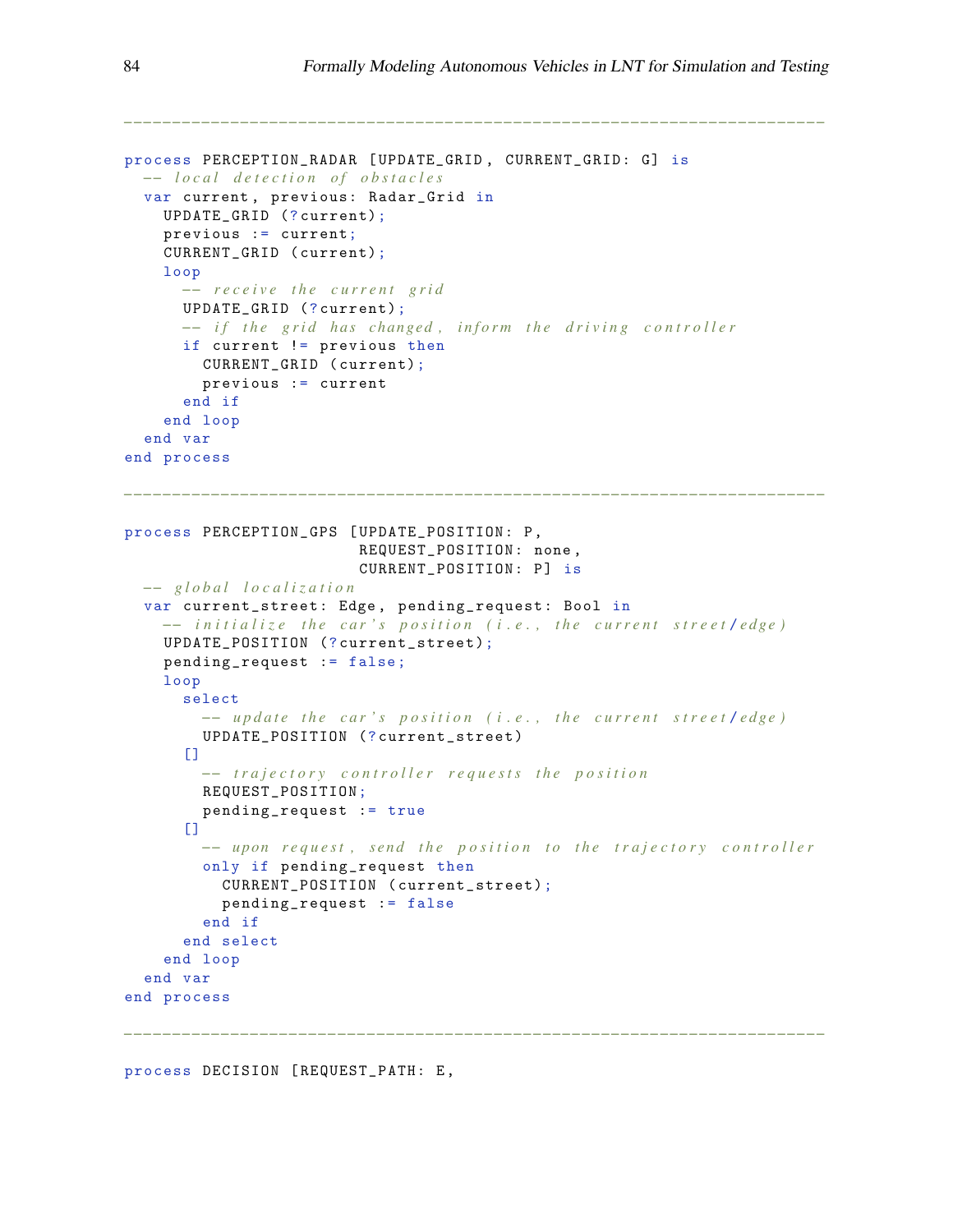```
CURRENT_PATH: I ,
                   REQUEST_POSITION : none ,
                   CURRENT_POSITION : P ,
                   ARRIVAL: none ]
                  (map: Graph, destination: Edge) is
  var l_avoid: Edges, path: Itinerary, current_street: Edge in
    loop
      −− wait for a request from the driving controller
      REQUEST_PATH (?l_avoid);
      −− r e q u e s t t h e c u r r e n t p o s i t i o n
      REQUEST_POSITION;
      CURRENT_POSITION (? current_street);
      if current_street == destination then
        −− the car arrived to the final destination
        ARRIVAL;
        −− s t o p
        loop i end loop
      end if ;
      −− compute an itineray and send it to the driving controller
      path := compute_itinary (map, current_street, destination,
                                 l_avoid);
      CURRENT_PATH ( path )
    end loop
  end var
end process
process ACTION [ REQUEST_PATH: E ,
                 CURRENT_PATH: I ,
                 CURRENT_GRID: G ,
                 CAR_MOVE: C ,
                 COLLISION: P] is
  var grid: Radar_Grid, path: Itinerary in
    grid := Radar (\{\});
    loop
      −− c h e c k f e a s i b i l i t y o f t h e i t i n e r a r y
      REQUEST_PATH ( grid .E);
      CURRENT_PATH (? path);
      if path == {} then
        −− wait for the obstacles to move ...
        CURRENT_GRID (? grid )
      else
        loop L in
           select
             if path == {} then -- last direction sent
               break L
             else
               CAR_MOVE ( car_controls ( head ( path )));
               path := tail (path)end if
           [
```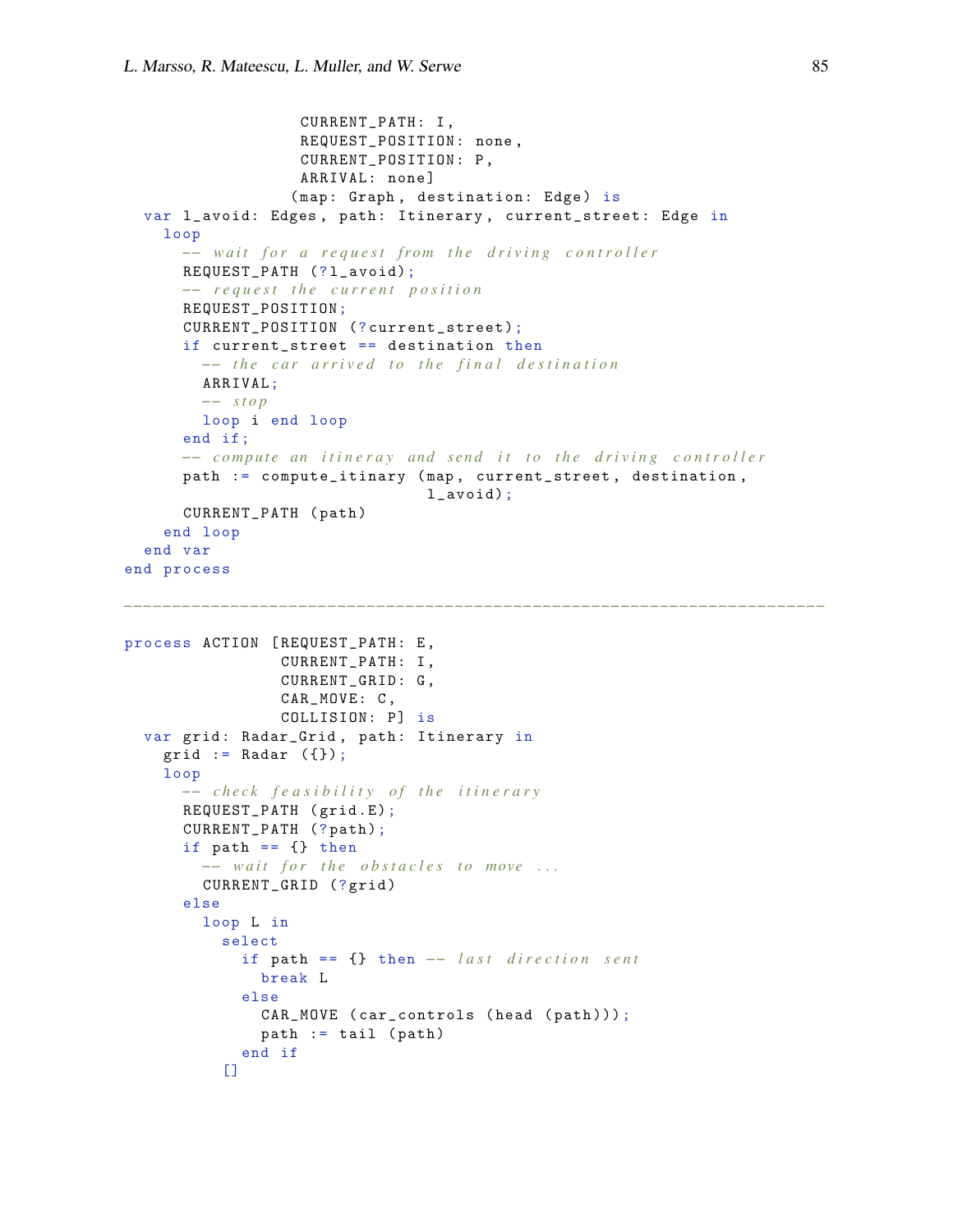```
−− receive the current local grid from the radar
            -− this branch should be prior than the previous one to
            −− never block the reception of a new grid from the radar
             CURRENT_GRID (?grid);
            break L
           \BoxCOLLISION (?any Edge);
            loop i end loop
           end select
        end loop
      end if
    end loop
  end var
end process
          −−−−−−−−−−−−−−−−−−−−−−−−−−−−−−−−−−−−−−−−−−−−−−−−−−−−−−−−−−−−−−−−−−−−−−−−
process CAR [ UPDATE_GRID: G ,
              UPDATE_POSITION : P ,
              CURRENT_GRID: G ,
              REQUEST_POSITION : none ,
              CURRENT_POSITION : P ,
              REQUEST_PATH: E ,
              CURRENT_PATH: I ,
              CAR_MOVE: C ,
              ARRIVAL: none ,
              COLLISION: P]
             (map: Graph, destination: Edge) is
  par
    CURRENT_GRID ->
      PERCEPTION_RADAR [ UPDATE_GRID , CURRENT_GRID]
  | \cdot |REQUEST_POSITION , CURRENT_POSITION ->
      PERCEPTION_GPS [ UPDATE_POSITION , REQUEST_POSITION ,
                       CURRENT_POSITION]
  ||REQUEST_PATH , CURRENT_PATH , REQUEST_POSITION , CURRENT_POSITION ->
      DECISION [ REQUEST_PATH , CURRENT_PATH , REQUEST_POSITION ,
                 CURRENT_POSITION , ARRIVAL] ( map , destination)
  ||
    CURRENT_PATH , CURRENT_GRID , REQUEST_PATH ->
      ACTION [ REQUEST_PATH , CURRENT_PATH , CURRENT_GRID , CAR_MOVE ,
               COLLISION]
  end par
end process
```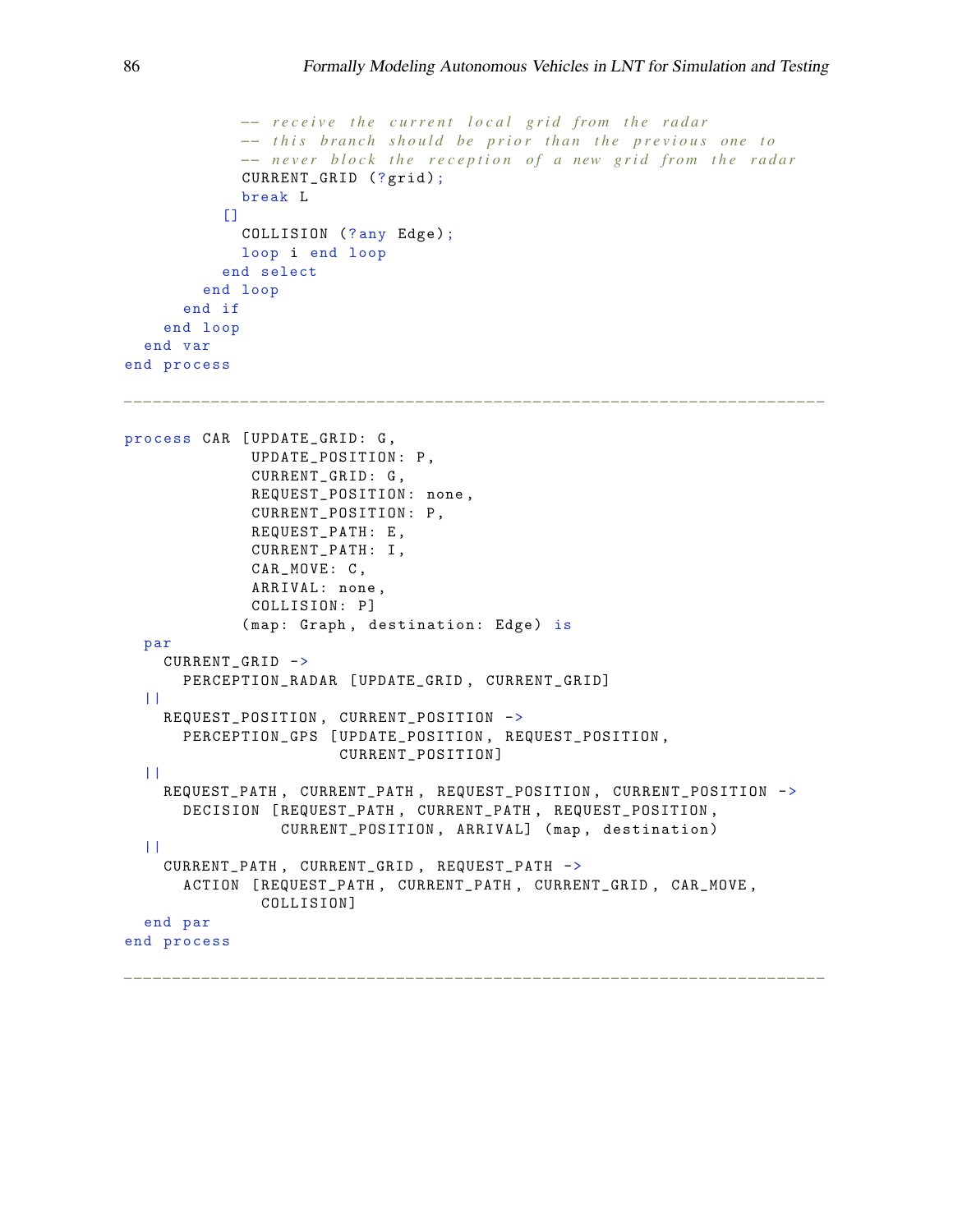# <span id="page-27-0"></span>A.4 Definitions for the autonomous vehicles environment

The environment of the car is modeled by two LNT processes. First, the process OBSTACLE specifies the behaviour of an obstacle. Second, the process MAP\_MANAGEMENT manages the ground truth, i.e., the positions of the car and obstacles on the map. Because many obstacles can be interacting with the AV, we added a third process OBSTACLES\_MANAGER instantiating the number of obstacles, this process is presented in the next section. The MAP\_MANAGEMENT and OBSTACLES\_MANAGER processes are composed in the process Environment.

```
process OBSTACLE [CAR_POSITION: P, OBSTACLES_GRID: G, OBSTACLE_MOVE: 0]
                  (map: Localization,
                  o: Obstacle ,
                   in var operations: Obstacle_behaviour) is
  −− execute the sequence of operations and then stop
  var present: Bool, grid: Radar_grid, car_street: Edge in
    present := false;
    grid := Radar (\{\});
    car_street := map.c;
    loop
      select
        −− apparition of the obstacle at its initial position
        only if not ( present or
                      is_q1q2_in_E (cons (car_street, grid.E),
                                     o . position ))
        then
          if member (o.position, map. G.E) then
            OBSTACLE_MOVE (o);
            present := true
          end if
        end if
      [1]−− m o veme nt o f t h e o b s t a c l e
        only if present and ( operations != {}) then
          var pos: Edge, opi: Operation in
            opi := head ( operations);
            if opi == random then
              select
                opi := leave
              \Boxvar n0, n1: Nat in
                  n1 := length ( succ_l ( map .G.E , o . position ));
                  n0 := any Nat where n0 \leq n1;opi := turned_n (n0)end var
              end select
            end if ;
            pos := move_obstacle (map.G, opi, o);
            if is_q1q2_in_E (cons (car_street, grid.E),
                              pos) == false
```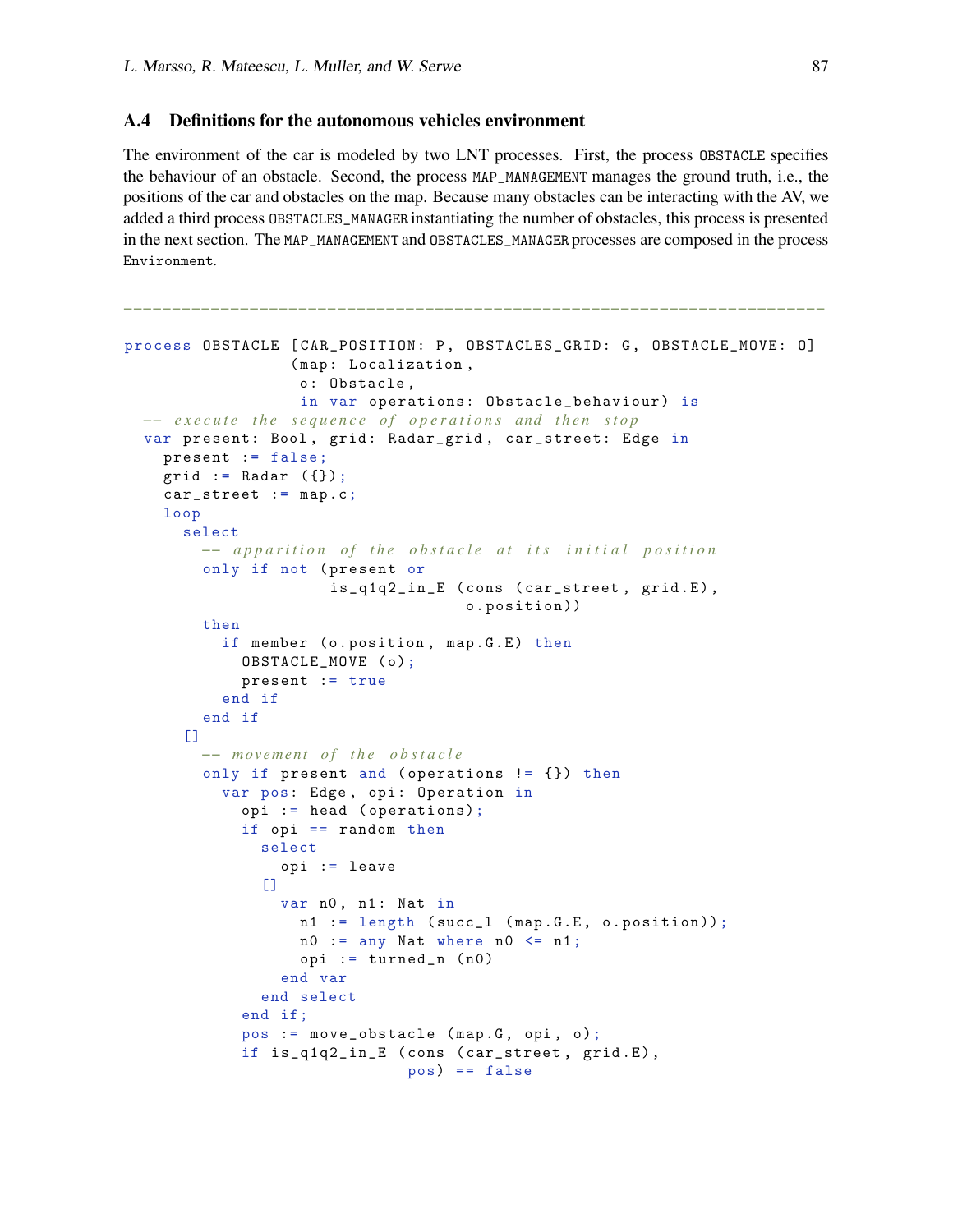```
then
              OBSTACLE_MOVE ( Obstacle (o . name , pos));
              operations := tail ( operations)
            else
              i -- to avoid problems with the translation to LOTOS
            end if
          end var
        end if
      \Box−− update the map with the current street of the car
        CAR_POSITION (? car_street)
      \Box−− update the grid with the current position of the obstacles
        OBSTACLES_GRID (?grid)
      end select
    end loop
  end var
end process
       −−−−−−−−−−−−−−−−−−−−−−−−−−−−−−−−−−−−−−−−−−−−−−−−−−−−−−−−−−−−−−−−−−−−−−−−
process MAP_MANAGEMENT [ UPDATE_POSITION: P ,
                         UPDATE_GRID: G ,
                         CAR_POSITION: P ,
                         OBSTACLES_GRID: G ,
                         CAR_MOVE: C ,
                         OBSTACLE_MOVE: O ,
                         COLLISION: P]
                        (in global_loc: Localization) is
  var map: Localization , grid : Radar_Grid , car_control: Control in
    map := global_loc;
    grid := Radar (\{\});
    −− initialize the position of the car: the map in the GPS does not
    −− change, thus send only the current street
    UPDATE_POSITION ( map .c);
    loop
      select
        −− h a n d l e c a r m o veme nt
        CAR_MOVE (? car_control);
        −− compute car position and new grid for the radar
        map := move_car (map, car_control);
        −− check if the car is in the same edge as an obstacle
        if is_q1q2_in_E (grid.E, map.c) then
          COLLISION (map.C);
          −− s t o p
          loop i end loop
        end if;
        −− inform the GPS, the radar, and the obstacles
        −− as before, no need for a parallel composition
        UPDATE_POSITION ( map .c );
        CAR_POSITION (map.c);
```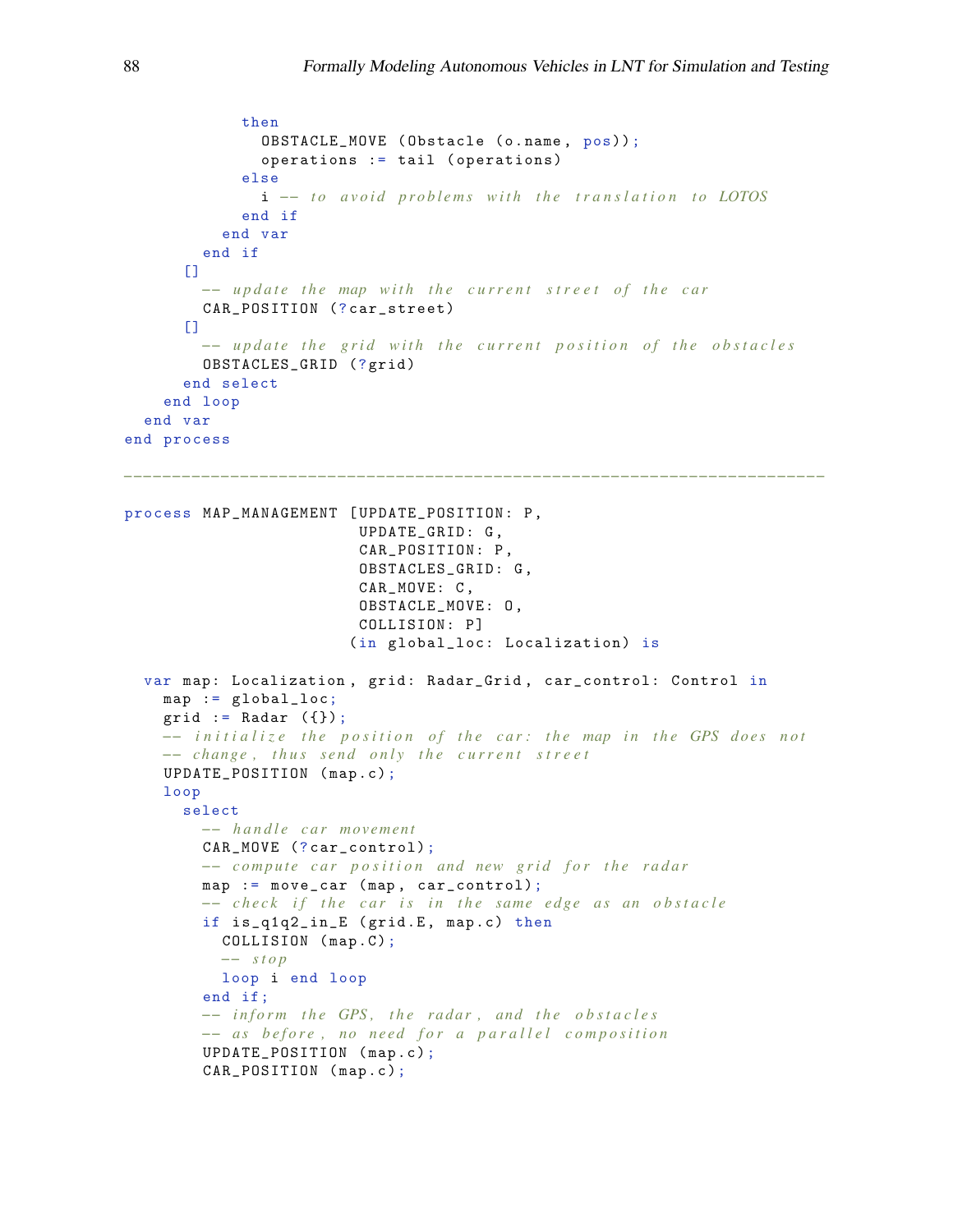```
UPDATE_GRID ( succ_edge( grid , map .c ))
      \Boxvar obst: Obstacle in
          −− h a n d l e o b s t a c l e m o veme nt
           OBSTACLE_MOVE (? obst );
          −− compute new grid for the radar
          grid := move_obstacle_grid (grid, obst);
           −− inform the radar and the obstacles about the change
          −− no need for a parallel composition, as long as the
           −− e n v i r o n m e n t i t s e l f i s s e q u e n t i a l
           UPDATE_GRID ( succ_edge( grid , map. c ));
           OBSTACLES_GRID ( grid )
         end var
      end select
    end loop
  end var
end process
                     −−−−−−−−−−−−−−−−−−−−−−−−−−−−−−−−−−−−−−−−−−−−−−−−−−−−−−−−−−−−−−−−−−−−−−−−
process ENVIRONMENT [ UPDATE_POSITION : P ,
                       UPDATE_GRID: G ,
                       CAR_MOVE: C ,
                       OBSTACLE_MOVE: O ,
                       ARRIVAL: none ,
                       COLLISION: P]
                      (in global_loc: Localization) is
  disrupt
    hide CAR_POSITION: P, OBSTACLES_GRID: G in
      par OBSTACLE_MOVE , CAR_POSITION , OBSTACLES_GRID in
        OBSTACLES_MANAGER [ CAR_POSITION , OBSTACLES_GRID , OBSTACLE_MOVE]
                                ( global_loc)
      | \ |MAP_MANAGEMENT [ UPDATE_POSITION , UPDATE_GRID ,
                          CAR_POSITION , OBSTACLES_GRID ,
                          CAR_MOVE ,
                          OBSTACLE_MOVE ,
                          COLLISION]
                         ( global_loc)
      end par
    end hide
  by
    −− stop the environment, when the car arrives at the destination
    ARRIVAL;
    loop i end loop - livelock to avoid warnings from the LNT compiler
  end disrupt
end process
```
The processes described in Sections [A.3](#page-23-0) and [A.4](#page-27-0) are grouped into a module car, collecting the behavioral specification.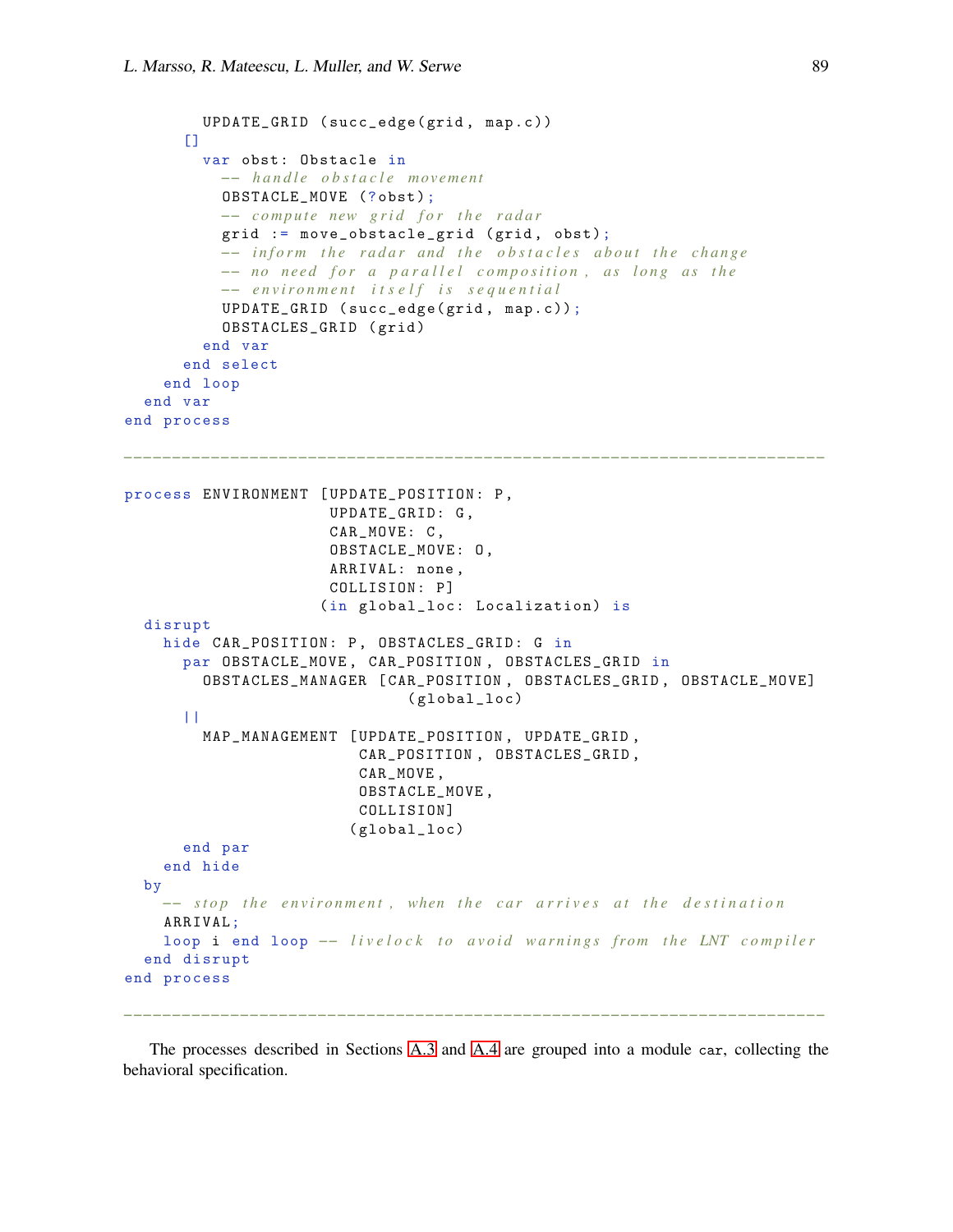### A.5 Example of a simulation scenario (scene and actor behaviour)

A scenario, or specific instance of the model, is characterized by the map, together with the initial position and destination of the car, and the set of obstacles with their initial position and behavior. This information is grouped in the main module, providing the (constant) functions for the initial\_map, the process handling the parallel composition of the various obstacles, and the principal process MAIN instantiating everything.

```
−−−−−−−−−−−−−−−−−−−−−−−−−−−−−−−−−−−−−−−−−−−−−−−−−−−−−−−−−−−−−−−−−−−−−−−−
function initial_map : Graph is
 var g: Graph, e: Edges, v: Vertices in
    v := \{0, 1, 2, 3, 4, 5, 6, 7, 8\};−− ATTENTION: the list e must be ordered by increasing source states
    e := \{ Edge (0, Coronation\_Street, 1),Edge (0, Corporation_Street, 3),
          Edge (1, Coronation_Street_bis, 0),
          Edge (1, two_CCoronation_Street, 2),
          Edge (1, Sackville, 4),
          Edge (2, two_Coronation_Street_bis, 1),
          Edge (2, Spring_Gardens, 5),
          Edge (3, Corporation_Street_bis, 0),
          Edge (3, Princess_Street, 4),
          Edge (3, two_Corporation_Street, 6),
          Edge (4, two_Princess_Street, 5),
          Edge (4, two_Sackville, 7),
          Edge (5, Spring_Gardens_bis, 2),
          Edge (5, two_Princess_Street_bis, 4),
          Edge (5, two_Spring_Gardens, 8),
          Edge (6, two_Corporation_Street_bis, 3),
          Edge (6, New_Cathedral_Street, 7),
          Edge (7, two_Sackville_bis, 4),
          Edge (7, New_Cathedral_Street_bis, 6),
          Edge (7, two_New_Cathedral_Street, 8),
          Edge (8, two_Spring_Gardens_bis, 5),
          Edge (8, two_New_Cathedral_Street_bis, 7)
          };
    g := Graph (v, e);
   return g
 end var
end function
−−−−−−−−−−−−−−−−−−−−−−−−−−−−−−−−−−−−−−−−−−−−−−−−−−−−−−−−−−−−−−−−−−−−−−−−
process OBSTACLES_MANAGER [ CAR_POSITION: P ,
                           OBSTACLES_GRID: G ,
                           OBSTACLE_MOVE: 0]
```
(map: Localization) is

*−− i n i t i a l i s a t i o n o f o b s t a c l e p o s i t i o n*

var baby, cyclist: Obstacle, b1, b2: Obstacle\_behaviour in

module main (car) is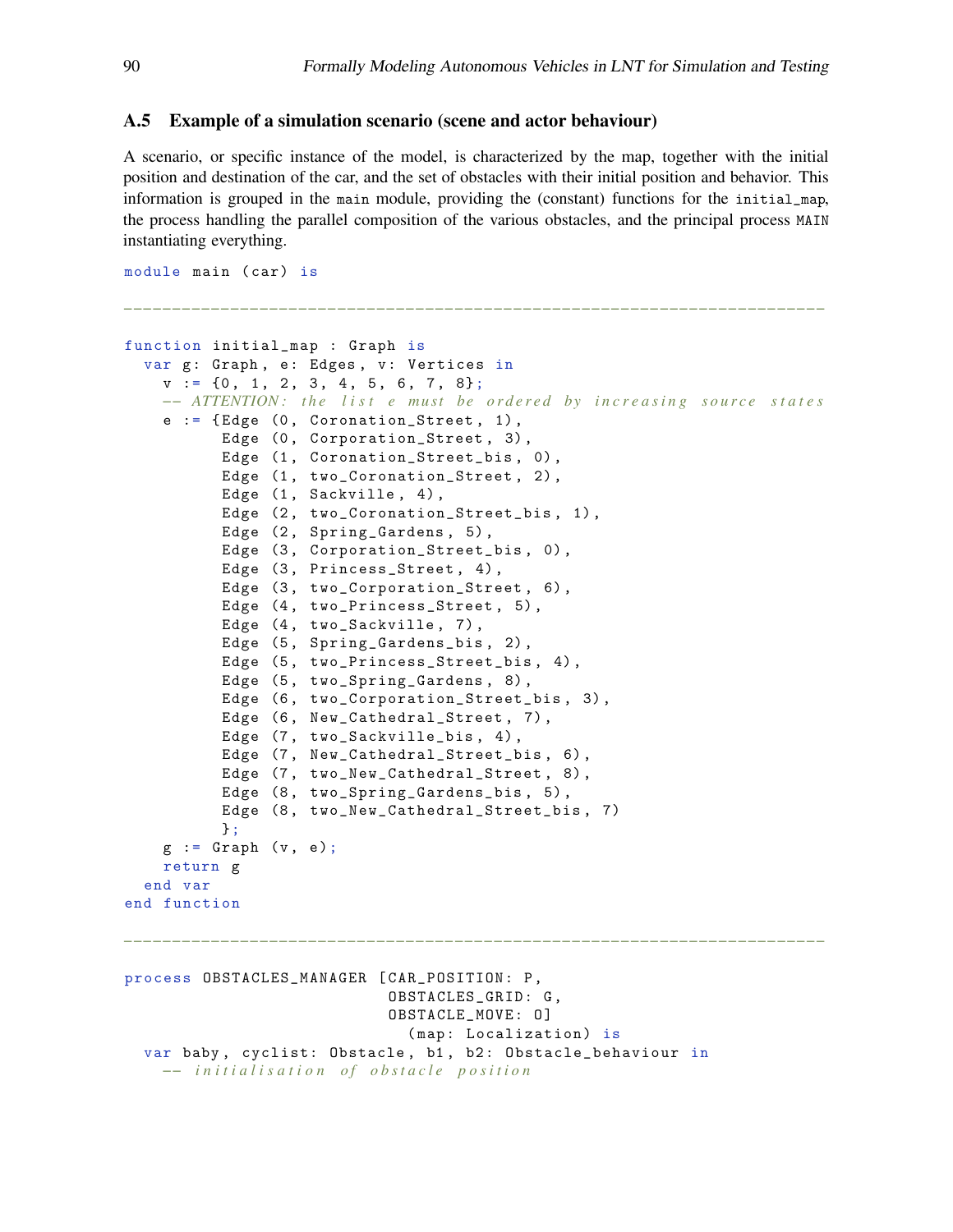```
baby := Obstacle (Lily, Edge (1, Sackville, 4));
    cyclist := Obstacle (Theo, Edge (5, two_Princess_Street_bis, 4));
    −− i n i t i a l i s a t i o n o f o b s t a c l e b e h a v i o u r s
    b1 := \{ \text{random} \};b2 := \{ \text{random} \};par CAR_POSITION , OBSTACLES_GRID in
      Obstacle [ CAR_POSITION , OBSTACLES_GRID , OBSTACLE_MOVE ]
               (map, baby, b1)
    \| \cdot \|Obstacle [ CAR_POSITION , OBSTACLES_GRID , OBSTACLE_MOVE ]
               (map, cyclist, b2)
    end par
  end var
end process
            −−−−−−−−−−−−−−−−−−−−−−−−−−−−−−−−−−−−−−−−−−−−−−−−−−−−−−−−−−−−−−−−−−−−−−−−
process MAIN [ UPDATE_GRID: G ,
               UPDATE_POSITION: P ,
               CURRENT_GRID: G ,
               REQUEST_POSITION : none ,
               CURRENT_POSITION : P ,
               REQUEST_PATH: E ,
               CURRENT_PATH: I ,
               CAR_MOVE: C ,
               OBSTACLE_MOVE: O ,
               ARRIVAL: none ,
               COLLISION: P ,
               raise BAD_PARAMETERS : none ]
              (source, destination: Street) is
  if not ( is_l_in_E ( initial_map.E , source ) and
     is_l_in_E ( initial_map.E , destination )) then
       raise BAD_PARAMETERS
  end if ;
  par UPDATE_GRID , UPDATE_POSITION , CAR_MOVE , ARRIVAL , COLLISION in
    CAR [ UPDATE_GRID , UPDATE_POSITION ,
          CURRENT_GRID , REQUEST_POSITION , CURRENT_POSITION ,
          REQUEST_PATH , CURRENT_PATH , CAR_MOVE ,
          ARRIVAL, COLLISION]
         (initial_map, edge_1 (initial_map.E, destination))
  | \ |ENVIRONMENT [ UPDATE_POSITION , UPDATE_GRID ,
                   CAR_MOVE , OBSTACLE_MOVE , ARRIVAL , COLLISION]
                  ( Localization ( edge_l ( initial_map.E , source ) ,
                                   initial_map ))
  end par
end process
```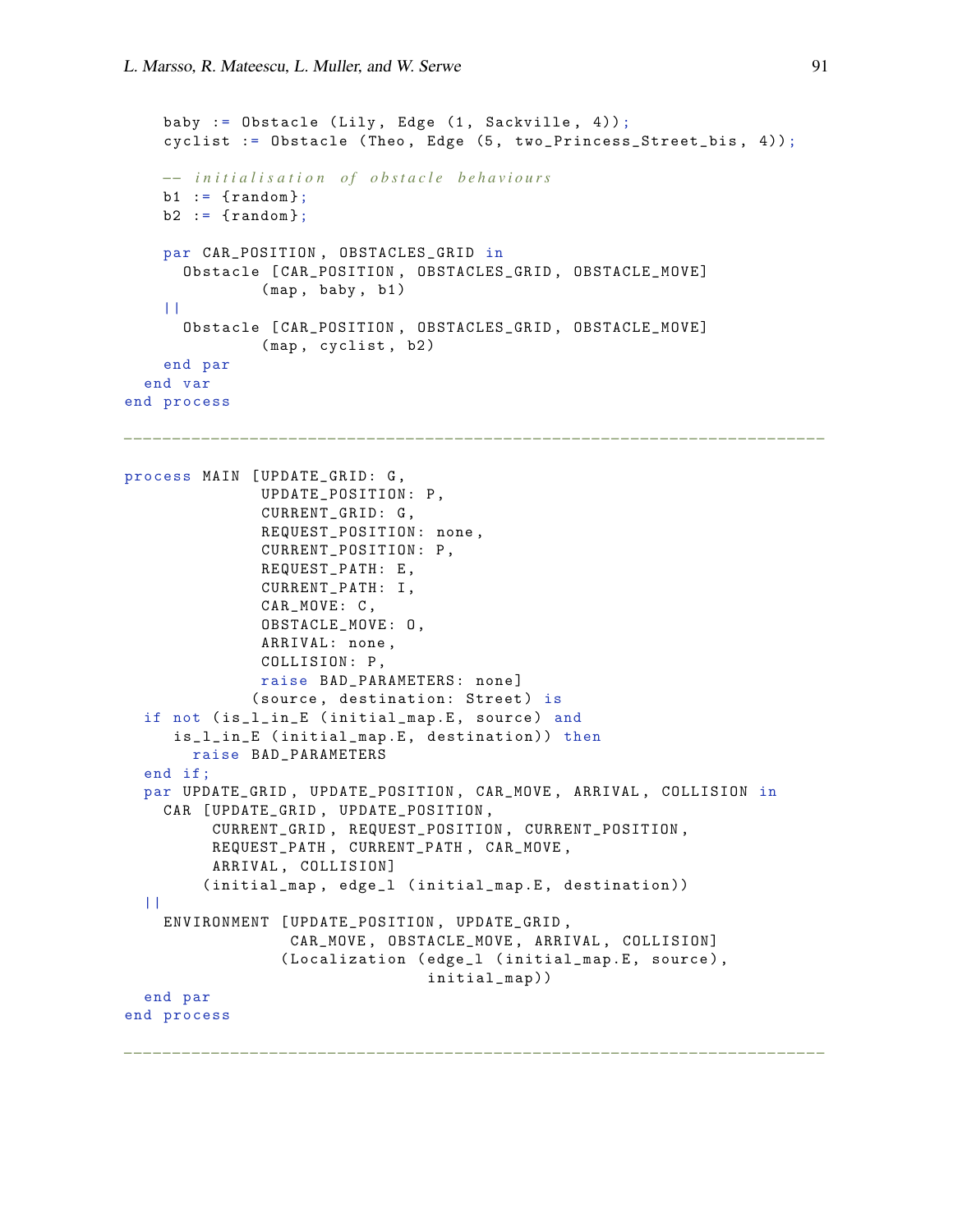

<span id="page-32-1"></span>Figure 5: Hierarchy of the LNT modules

end module

# <span id="page-32-0"></span>B Full model focused on perception

This appendix contains the full LNT code of the model with the refined array-based representation of the map required by the focus on the perception. There is a separate subsection for each module. The order of subsections follows the module inclusion as shown in architecture depicted in Figure [5](#page-32-1) (from the deepest inclusion to the top level module).

### B.1 Definitions of datatypes

Module modele\_types defines the constants (including the size of the arrays representing the map and the perception grid), the data types encoding the different actors and their attributes, and the channels used for communication between processes, together with two extra functions used to factor the update of the position for the obstacle data type.

```
module modele_types
with ==, !=, get, set
is
−−−−−−−−−−−−−−−−−−−−−−−−−−−−−−−−−−−−−−−−−−−−−−−−−−−−−−−−−−−−−−−−−−−−−−−−
−− C o n s t a n t s
−−−−−−−−−−−−−−−−−−−−−−−−−−−−−−−−−−−−−−−−−−−−−−−−−−−−−−−−−−−−−−−−−−−−−−−−
−− c o n s t a n t d e f i n i n g t h e h e i g h t o f t h e a r r a y r e p r e s e n t i n g t h e map
function max_map_height : Nat is
  return 9
end function
−− same constant as an Int (rather than a Nat)
function max_map_height_int : Int is
  return NatToInt ( max_map_height )
end function
−−−−−−−−−−−−−−−−−−−−−−−−−−−−−−−−−−−−−−−−−−−−−−−−−−−−−−−−−−−−−−−−−−−−−−−−
−− constant defining the width of the array representing the map
function max_map_width : Nat is
  return 9
end function
−− same constant as an Int (rather than a Nat)
```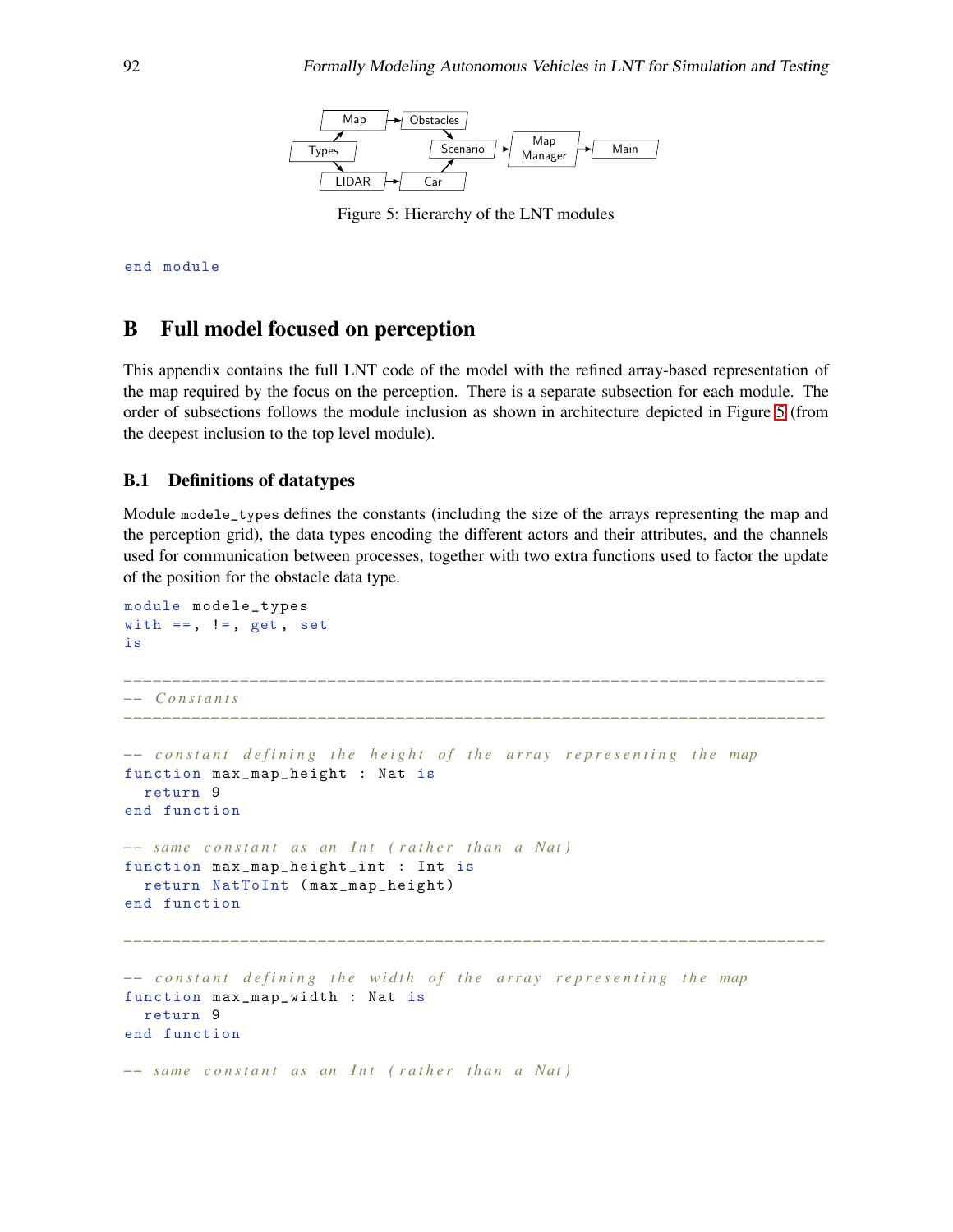```
function max_map_width_int : Int is
  return NatToInt ( max_map_width)
end function
−− c o n s t a n t d e f i n i n g t h e s i z e o f t h e s q u a r e a r r a y r e p r e s e n t i n g t h e LiDAR
function max_lidar_size : Nat is
  return 4
end function
−−−−−−−−−−−−−−−−−−−−−−−−−−−−−−−−−−−−−−−−−−−−−−−−−−−−−−−−−−−−−−−−−−−−−−−−
−− constant given as coordinate to an obstacle outside of the map array
−− note: must be greater than both max_map_height and max_map_width
function out_of_array : Nat is
  return 50
end function
−− same constant as an Int (rather than a Nat)
function out_of_array_int : Int is
  return NatToInt ( out_of_array)
end function
            −−−−−−−−−−−−−−−−−−−−−−−−−−−−−−−−−−−−−−−−−−−−−−−−−−−−−−−−−−−−−−−−−−−−−−−−
−− T y p e s
−−−−−−−−−−−−−−−−−−−−−−−−−−−−−−−−−−−−−−−−−−−−−−−−−−−−−−−−−−−−−−−−−−−−−−−−
-− name of the obstacles
type Obstacle_name is
  Pedestrian ,
  PedestrianB ,
  Other_car ,
  Other_carB ,
  Cyclist ,
  Scenery ,
  Misc
end type
                                          −−−−−−−−−−−−−−−−−−−−−−−−−−−−−−−−−−−−−−−−−−−−−−−−−−−−−−−−−−−−−−−−−−−−−−−−
−− p o s s i b l e v a l u e o f t h e map ' s c e l l s
type Map_Info is
  occupied (0:0bstacle),
  car_pos ,
  free
end type
    −−−−−−−−−−−−−−−−−−−−−−−−−−−−−−−−−−−−−−−−−−−−−−−−−−−−−−−−−−−−−−−−−−−−−−−−
−− o n e l i n e o f t h e map
```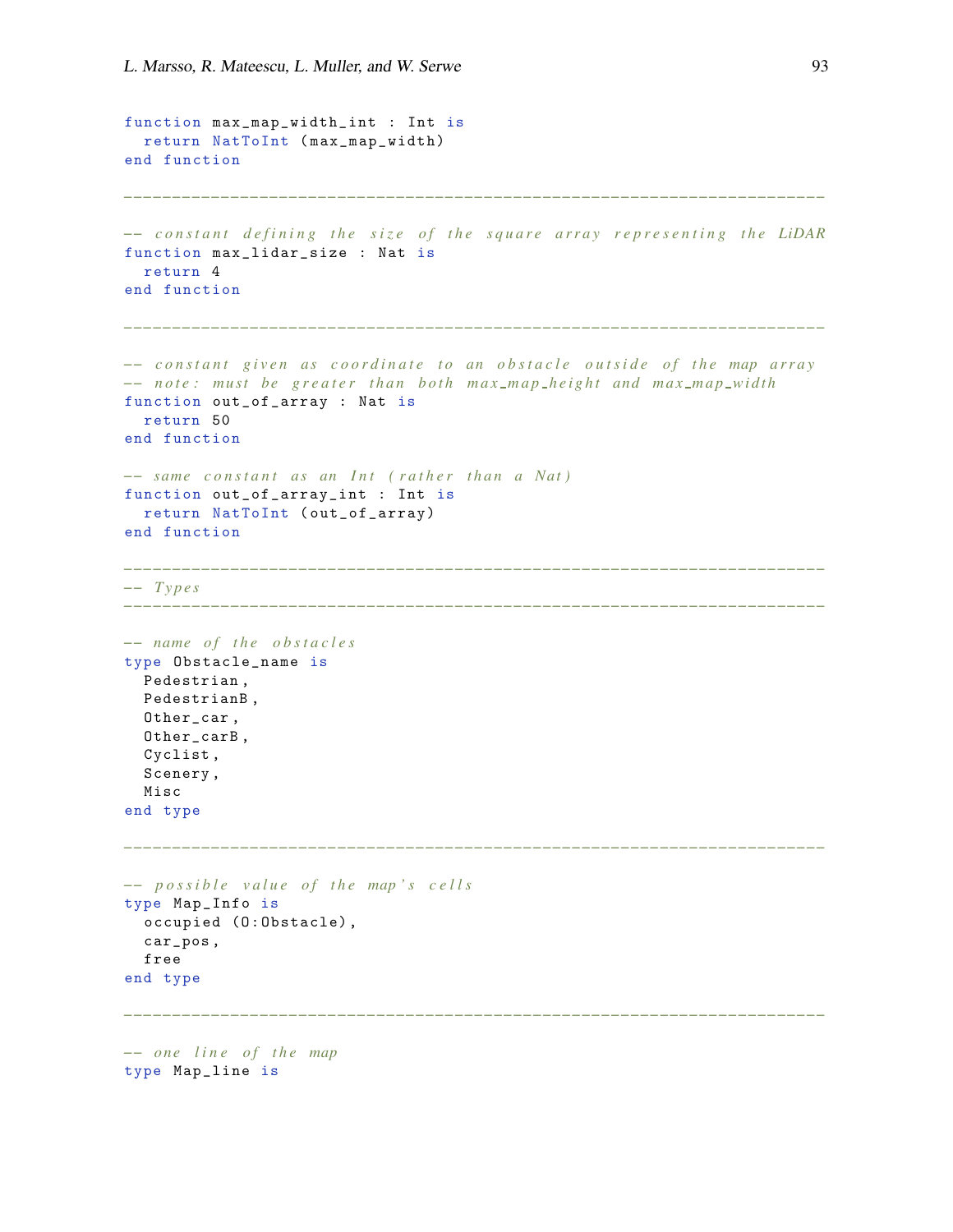```
array [0..9 ( * m a x m a p wi dt h * ) ] of Map_Info
end type
                                                     −−−−−−−−−−−−−−−−−−−−−−−−−−−−−−−−−−−−−−−−−−−−−−−−−−−−−−−−−−−−−−−−−−−−−−−−
−− the map (ground truth)
type Map is
  array [0..9 ( * m a x m a p h e i g h t * ) ] of Map_line
end type
                                                      −−−−−−−−−−−−−−−−−−−−−−−−−−−−−−−−−−−−−−−−−−−−−−−−−−−−−−−−−−−−−−−−−−−−−−−−
−− Possible value of the perception's cells
type Perception_Info is
  C , −− c a r p o s i t i o n
  F , −− f r e e
  O , −− o c c u p i e d b y an o b s t a c l e
  M, \rightarrow occupied by a moving obstacle
  T, \text{-}- occupied by a transparent obstacle
  N, <sup>−−</sup> occupied by a moving transparent obstacle
  U −− u nkn own
end type
−−−−−−−−−−−−−−−−−−−−−−−−−−−−−−−−−−−−−−−−−−−−−−−−−−−−−−−−−−−−−−−−−−−−−−−−
−− one line of the perception grid
type L ( * P e r c e p t i o n L i n e * ) is
  array [0..4 ( * m a x l i d a r s i z e * ) ] of Perception_Info
end type
−−−−−−−−−−−−−−−−−−−−−−−−−−−−−−−−−−−−−−−−−−−−−−−−−−−−−−−−−−−−−−−−−−−−−−−−
−− t h e p e r c e p t i o n g r i d
type P ( * P e r c e p t i o n * ) is
  array [0..4 ( * m a x l i d a r s i z e * ) ] of L
end type
−−−−−−−−−−−−−−−−−−−−−−−−−−−−−−−−−−−−−−−−−−−−−−−−−−−−−−−−−−−−−−−−−−−−−−−−
−− position of an element on the map; x column, y line
−− note: Int rather than Nat to allow actors to leave the map
type Position is
 Position (x: Int, y: Int)
end type
                                  −−−−−−−−−−−−−−−−−−−−−−−−−−−−−−−−−−−−−−−−−−−−−−−−−−−−−−−−−−−−−−−−−−−−−−−−
−− position of a rectangular object (upper left and bottom right corner)
type RectPosition is
 RectPosition (pos1: Position, pos2: Position)
end type
```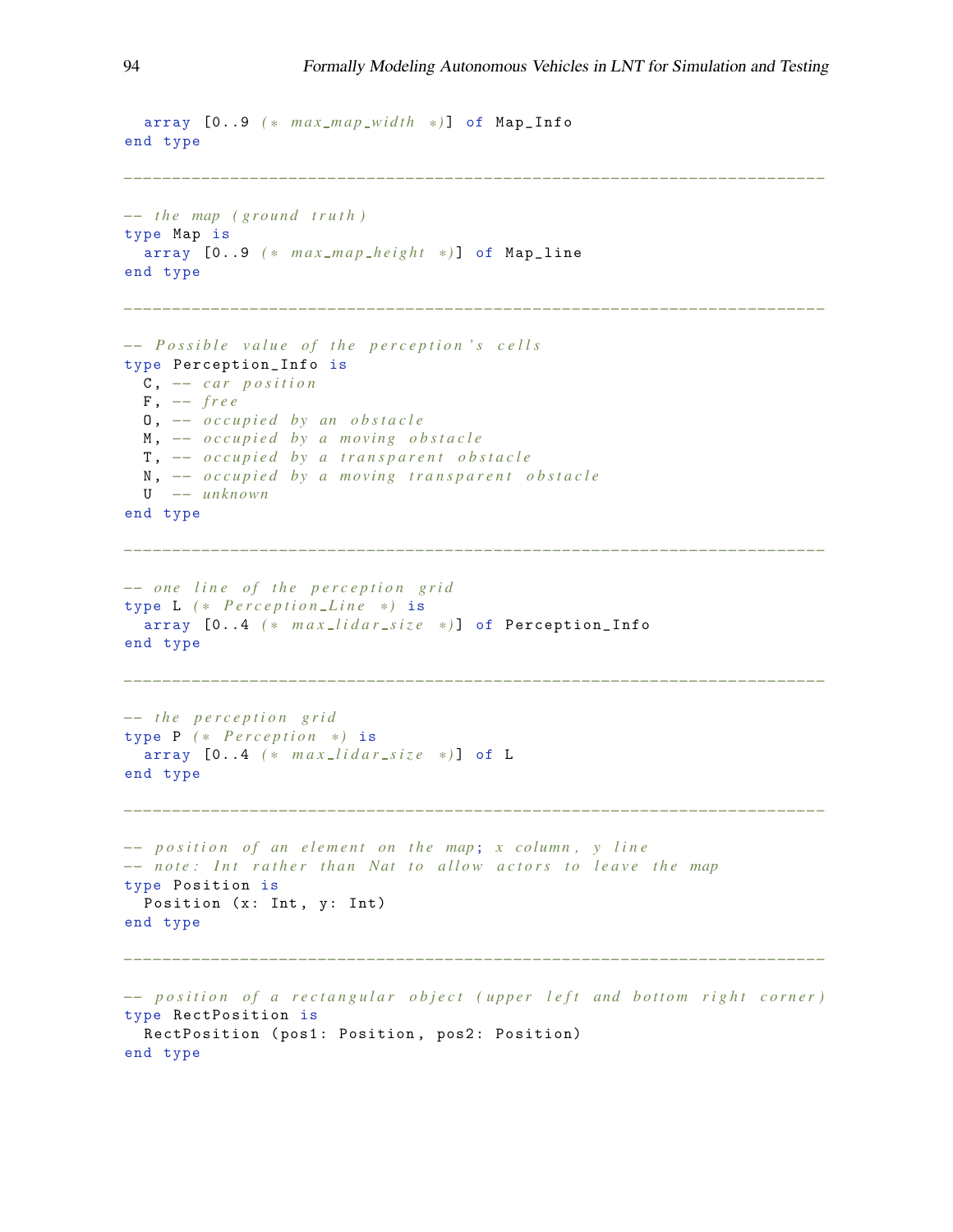```
−− number of cells an obstacle can travel in a single move
type Obstacle_Speed is
 −− static obstacles (speed = 0)
 range 0..3 of NAT
with \langle , \langle =, \rangle, \rangle =, first, last
end type
                                 −−−−−−−−−−−−−−−−−−−−−−−−−−−−−−−−−−−−−−−−−−−−−−−−−−−−−−−−−−−−−−−−−−−−−−−−
−− directions in which an actor can move, one random direction
type Direction is
  -− moves to adjacent cells
  up ,
  down ,
  right ,
  left ,
  −− d i a g o n a l m o ve s
  upright ,
  upleft ,
  downright ,
  downleft ,
  −− p a r t i c u l a r m o ve s
  none ,
  random
  with ==
end type
−−−−−−−−−−−−−−−−−−−−−−−−−−−−−−−−−−−−−−−−−−−−−−−−−−−−−−−−−−−−−−−−−−−−−−−−
−− list of directions defining an actor behavior
type Directions is
!card 35
 list of Direction
with head, tail, reverse, length
end type
                           −−−−−−−−−−−−−−−−−−−−−−−−−−−−−−−−−−−−−−−−−−−−−−−−−−−−−−−−−−−−−−−−−−−−−−−−
−− o b s t a c l e , c h a r a t e r i z e d b y a name , a r e c t a n g u l a r p o s i t i o n , a s p e e d
−− an initial direction, and whether it is transparent or not
type Obstacle is
  Obstacle (name: Obstacle_name,
             position: RectPosition ,
              speed : Obstacle_Speed ,
             dir: Direction,
             transparent: Bool )
end type
−−−−−−−−−−−−−−−−−−−−−−−−−−−−−−−−−−−−−−−−−−−−−−−−−−−−−−−−−−−−−−−−−−−−−−−−
```
*−− C h a n n e l s*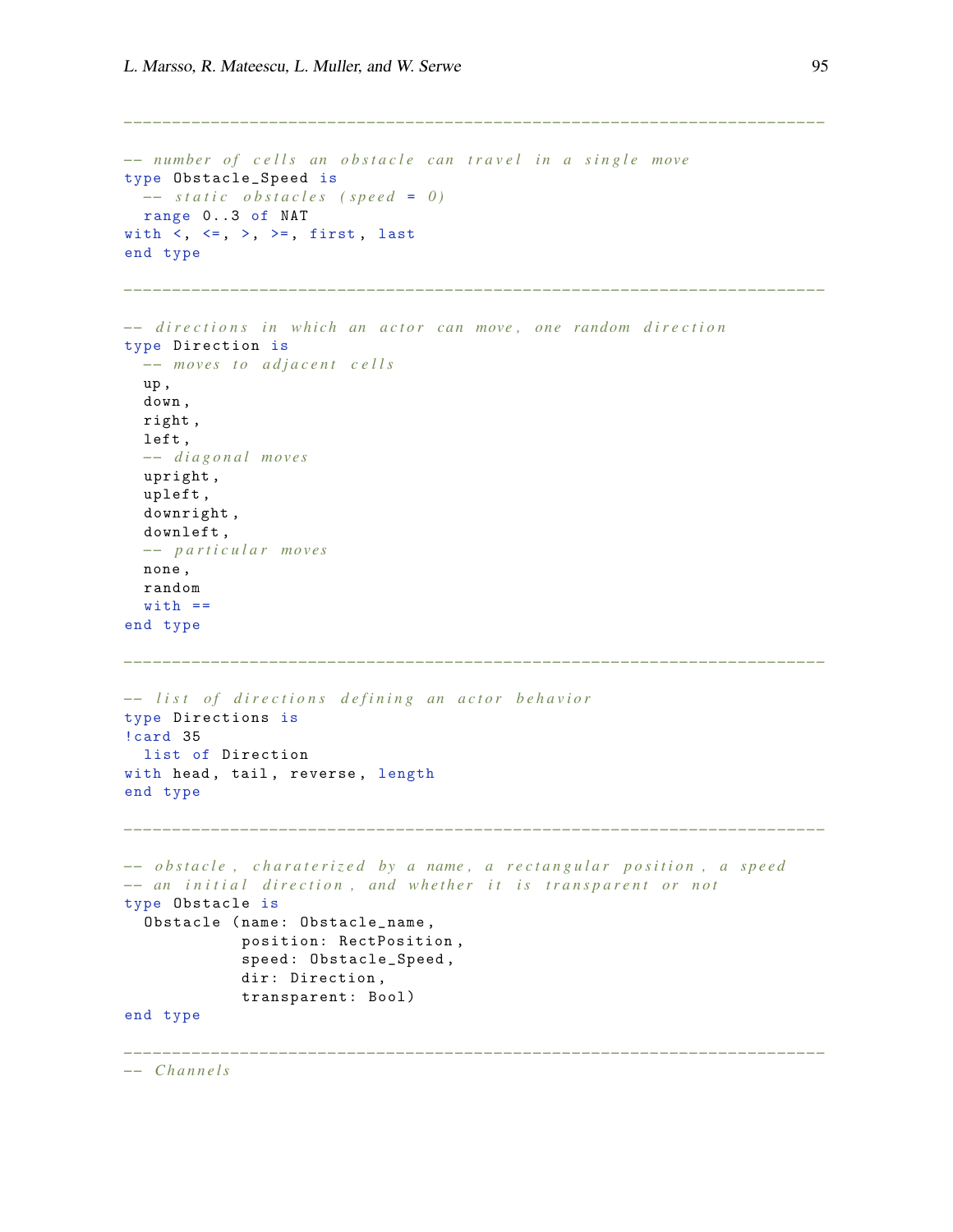```
channel C is
  ( current: Position , previous: Position)
end channel
channel G is
  ( ground_truth: Map )
end channel
channel O is
  ( current: Obstacle, previous: Obstacle, move: Direction)
end channel
channel L is
  ( perception: P, ground_truth: Map)
end channel
channel CG is
  ( current: Position , ground_truth: Map)
end channel
channel COLLISION_T is
  ( collision_at: Position)
end channel
channel COLLISION_O is
  ( collision_with : Obstacle_name)
end channel
−−−−−−−−−−−−−−−−−−−−−−−−−−−−−−−−−−−−−−−−−−−−−−−−−−−−−−−−−−−−−−−−−−−−−−−−
−− F u n c t i o n s
−−−−−−−−−−−−−−−−−−−−−−−−−−−−−−−−−−−−−−−−−−−−−−−−−−−−−−−−−−−−−−−−−−−−−−−−
−− wrapper of + for type Obstacle_Speed
function + (s1, s2: Obstacle_Speed) : Obstacle_Speed is
 return Obstate_Speed (Nat (s1) + Nat (s2))
end function
−−−−−−−−−−−−−−−−−−−−−−−−−−−−−−−−−−−−−−−−−−−−−−−−−−−−−−−−−−−−−−−−−−−−−−−−
−− return the value of the cell of the array m in the coordinates (x, y)
function cell_value (m: Map, x, y: Int) : Map_Info is
 return m [IntToNat (y)] [IntToNat (x)]
end function
    −−−−−−−−−−−−−−−−−−−−−−−−−−−−−−−−−−−−−−−−−−−−−−−−−−−−−−−−−−−−−−−−−−−−−−−−
−− function transformg a Position into a single-cell RectPosition
function CellRectPosition ( pos: Position) : RectPosition is
 return RectPosition (pos, pos)
end function
```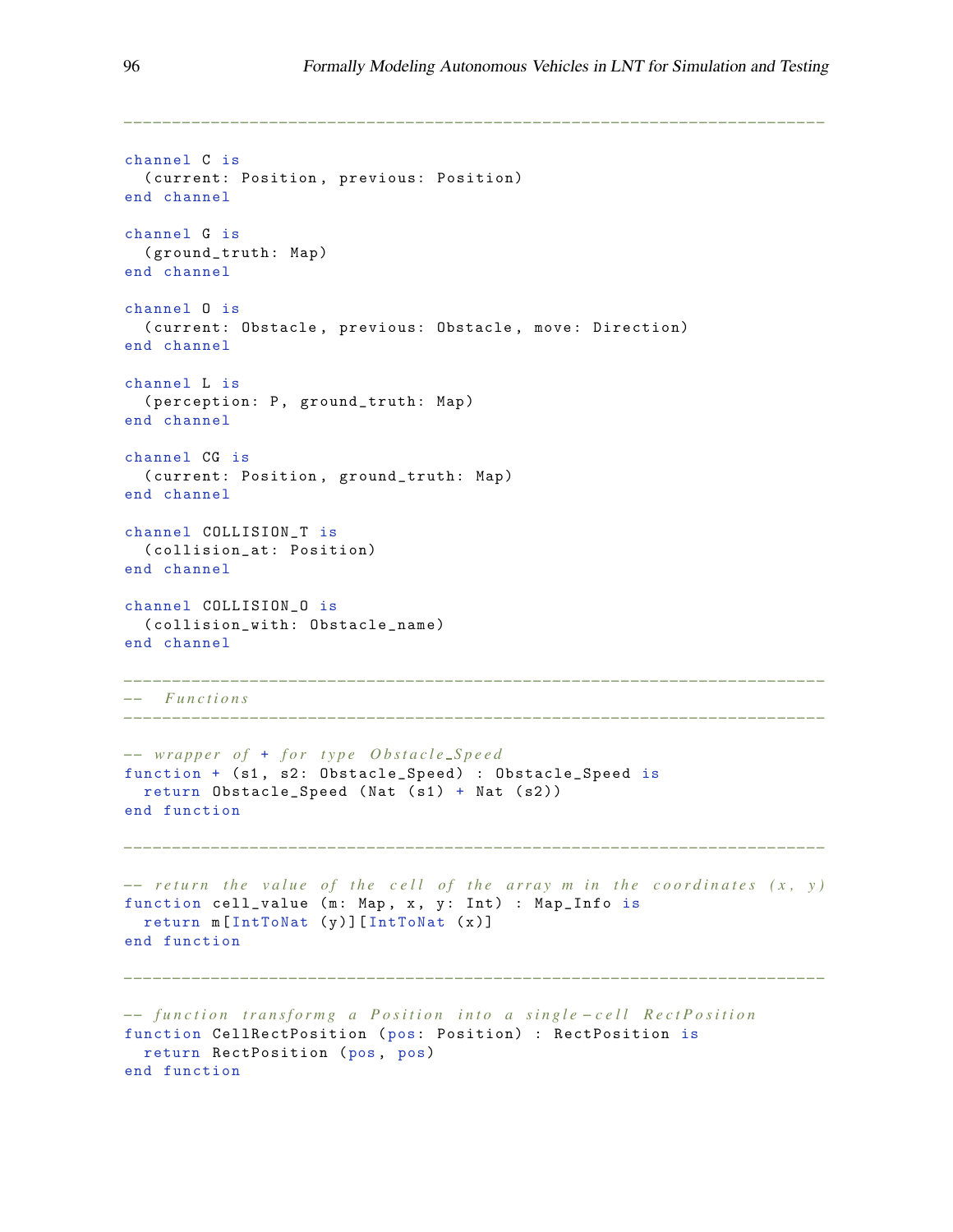```
−− return the distance (computed as the sum of the squared differences
−− b e t w e e n c o o r d i n a t e s ) b e t w e e n tw o p o s i t i o n s
function dist (pos1, pos2: position) : Int is
  var x, y: Int in
    x := pos2.x - pos1.x;y := pos2.y - pos1.y;return (x * x) + (y * y)end var
end function
−−−−−−−−−−−−−−−−−−−−−−−−−−−−−−−−−−−−−−−−−−−−−−−−−−−−−−−−−−−−−−−−−−−−−−−−
−− return true iff position (x, y) is free in m
function free (m: Map, x, y: Int) : Bool is
  return cell_value (m, x, y) == free
end function
−−−−−−−−−−−−−−−−−−−−−−−−−−−−−−−−−−−−−−−−−−−−−−−−−−−−−−−−−−−−−−−−−−−−−−−−
−− update map m by setting contents of cell (x, y) to v
function update_cell (in out m: Map, x, y: Int, v: Map_Info) is
  var 1: Map_line in
    l := m[IntToNat(y)];l[IntToNat(x)] := v;m[IntToNat(y)] := 1end var
end function
−−−−−−−−−−−−−−−−−−−−−−−−−−−−−−−−−−−−−−−−−−−−−−−−−−−−−−−−−−−−−−−−−−−−−−−−
−− update the parameter x for a Position
function update_position_x ( pos: Position , N: Int) : Position is
 return pos.(x \rightarrow N)end function
−−−−−−−−−−−−−−−−−−−−−−−−−−−−−−−−−−−−−−−−−−−−−−−−−−−−−−−−−−−−−−−−−−−−−−−−
−− update the parameter y for a Position
function update_position_y ( pos: Position , N: Int) : Position is
  return pos.(y \rightarrow N)end function
−−−−−−−−−−−−−−−−−−−−−−−−−−−−−−−−−−−−−−−−−−−−−−−−−−−−−−−−−−−−−−−−−−−−−−−−
−− update the parameter x for a RectPosition
-− N1 is for the top left corner, N2 for the bottom right one
function update_rectpos_x (in var pos: RectPosition, N1, N2: Int)
: RectPosition is
  pos := pos. {pos1 - > pos. pos1. {x - > N1 } };
```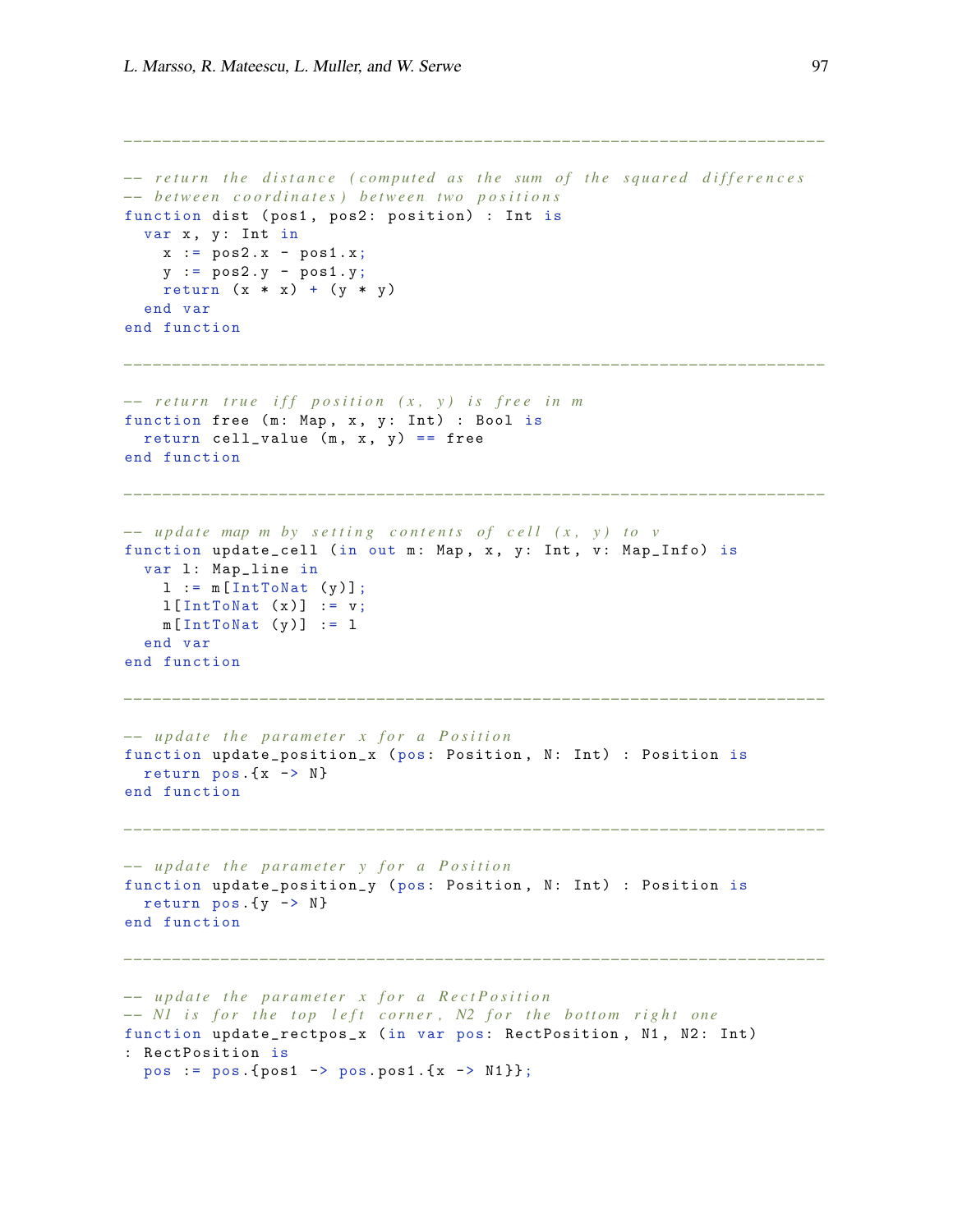*−−−−−−−−−−−−−−−−−−−−−−−−−−−−−−−−−−−−−−−−−−−−−−−−−−−−−−−−−−−−−−−−−−−−−−−−*

return pos.  $\{pos2 \rightarrow pos.pos2.\{x \rightarrow N2\}\}$ end function

```
−− update the parameter y for a RectPosition
-− N1 is for the top left corner, N2 for the bottom right one
function update_rectpos_y (in var pos: RectPosition, N1, N2: Int)
: RectPosition is
  pos := pos. {pos1 - > pos. pos1. {y - > N1 }};
  return pos.\{pos2 \rightarrow pos.pos2.\{y \rightarrow N2\}\}\end function
```
end module

### B.2 Definition of the LiDAR

Module modele\_lidar contains the functions to create and modify the perception grid, together with the process managing the grid.

```
module modele_lidar ( modele_types) is
−−−−−−−−−−−−−−−−−−−−−−−−−−−−−−−−−−−−−−−−−−−−−−−−−−−−−−−−−−−−−−−−−−−−−−−−
−− F u n c t i o n s
−−−−−−−−−−−−−−−−−−−−−−−−−−−−−−−−−−−−−−−−−−−−−−−−−−−−−−−−−−−−−−−−−−−−−−−−
−− convert the contents of a cell of the ground truth into the contents
−− of the corresponding cell of the perception grid
function array_to_perception ( cell : Map_Info) : Perception_Info is
  case cell in
    occupied (any Obstacle) ->
      if cell .O. transparent then
        return T
      else
        return O
      end if
  | car_pos ->
     return C
  | free ->
     return F
  end case
end function
−−−−−−−−−−−−−−−−−−−−−−−−−−−−−−−−−−−−−−−−−−−−−−−−−−−−−−−−−−−−−−−−−−−−−−−−
−− shorthand to access cell map[y+j][x+i]
function map_value (map: Map, x, y: Int, i, j: Nat) : Map_Info is
 return map [IntToNat (y + NatToInt (j))][IntToNat (x + NatToInt (i))]
end function
```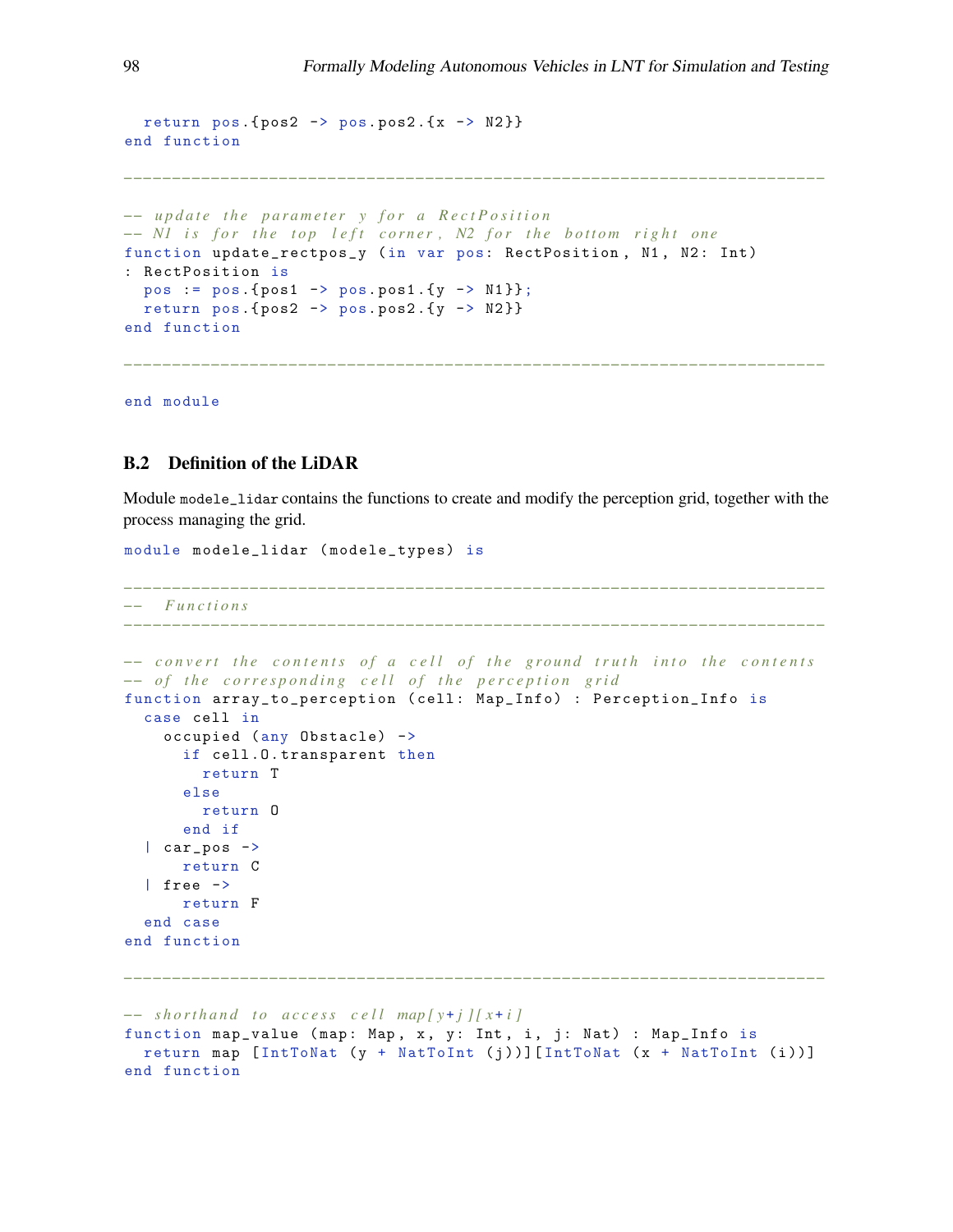```
−− change the LiDAR cell in the position (x, y) to the perception info v
function update_lidar (in out lid: P, x, y: Nat, v: Perception_Info) is
  var b: L in
    b := \text{lid}[y];
    b[x] := v;
    lid[y] := bend var
end function
−−−−−−−−−−−−−−−−−−−−−−−−−−−−−−−−−−−−−−−−−−−−−−−−−−−−−−−−−−−−−−−−−−−−−−−−
−− c h a n g e t h e LiDAR g r i d b y s e t t i n g t o U a l l c e l l s h i d d e n b y a n on
−− transparent obstacle at position (x, y); the positions of the
−− c ells to hide are (a, b), (c, d), and (e, f)
function hide_cells (in out lid: P, x, y, a, b, c, d, e, f: Nat) is
  if li{d[y]}[x] == 0 then
    update\_lidar (!?lid, a, b, U);
    update\_lidar (!?lid, c, d, U);
    update_lidar (!?lid, e, f, U)
  end if
end function
−−−−−−−−−−−−−−−−−−−−−−−−−−−−−−−−−−−−−−−−−−−−−−−−−−−−−−−−−−−−−−−−−−−−−−−−
−− compare two LiDAR grids lid and prev_lid, and change any O to M and
−− T to N in lid, if the cells are free in prev_lid
function report_moving_cells (in out lid: P, prev_lid: P) is
  var I, J: Nat in
    I := 0;while I <= max_lidar_size loop
      J := 0;while J <= max_lidar_size loop
        if prev\_lid[J][I] == F thenif lid[J][I] == 0 then
            update_lidar (!?lid, I, J, M)
          else
            if lid[J][I] == T thenupdate_lidar (!?lid, I, J, N)
            end if
          end if
        end if;
        J := J + 1end loop ;
      I := I + 1end loop
  end var
end function
−−−−−−−−−−−−−−−−−−−−−−−−−−−−−−−−−−−−−−−−−−−−−−−−−−−−−−−−−−−−−−−−−−−−−−−−
```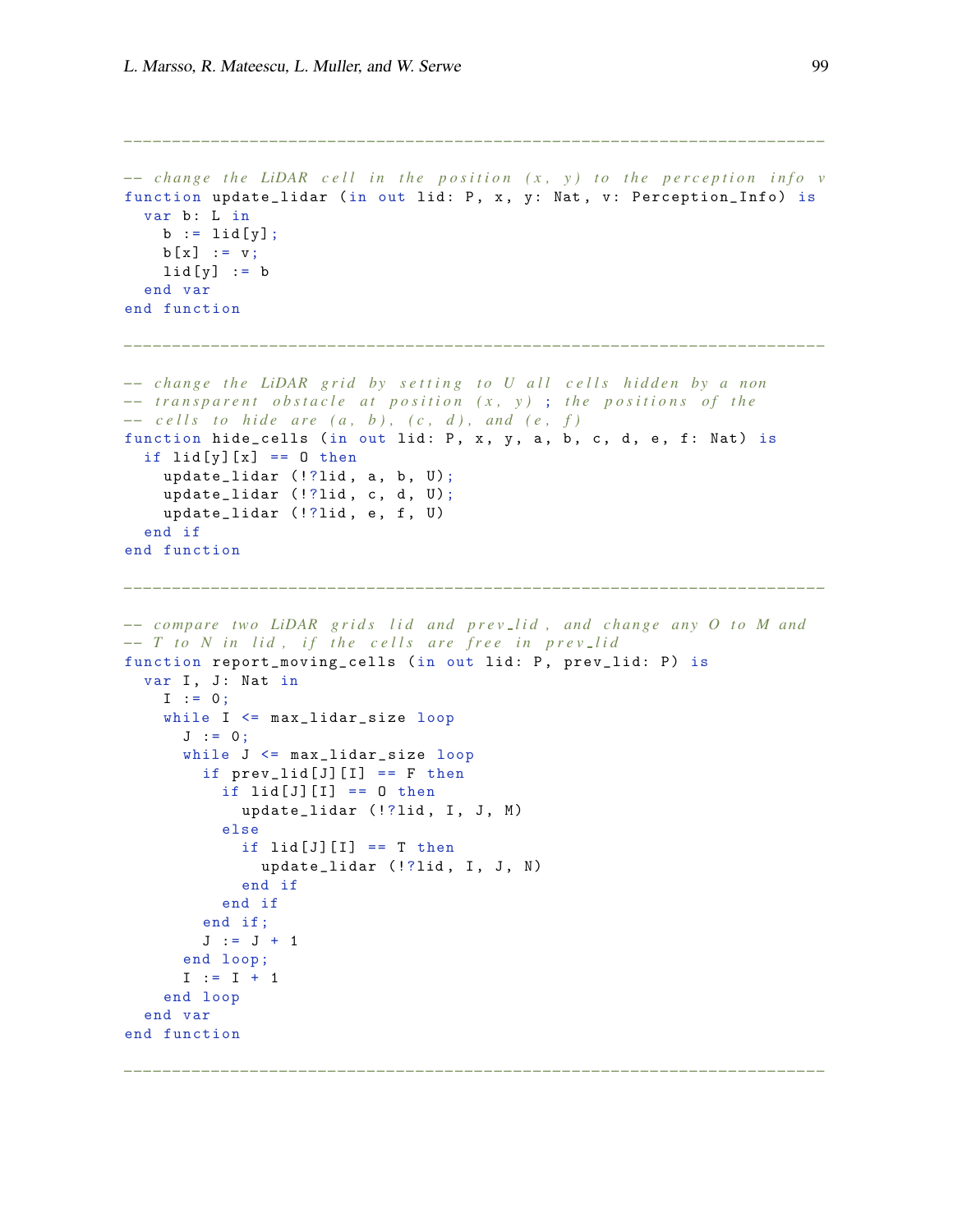```
−− create a perception grid depending on the position of the car and the
−− elements around it, and hide the cells behind any non transparent
−− o b s t a c l e
function fill_lidar ( car: Position, map: Map, prev: P) : P is
  var newLid: P, X, Y: Int, I, J: Nat in
    X := \text{car} \cdot x - 2:
    Y := car.y - 2;newLid := P (L (F)); -- initially, all cells are considered free
    I : = 0;while I <= max_lidar_size loop
      J := 0;while J \leq max\_lidar\_size loop
        if (Y + NatToInt (J) > max-map\_height\_int) or
           (X + \text{NatToInt} (I) > \text{max\_map\_width\_int} ) or
            (Y + \text{NatToInt } (J) < 0) or
           (X + NatToInt (I) < 0) then−− car cannot perceive beyond the edge of the map
          update_lidar (!?newLid, I, J, U)
        else
          update_lidar (!?newLid, I, J,
                      array_to_perception (map_value (map, X, Y, I, J)))
        end if;
        J := J + 1end loop ;
      I := I + 1end loop ;
    −− check the cells around the car and compute appropriate hiding
    hide_cells (!?newLid, 1, 1, 0, 0, 0, 1, 1, 0);
    hide_cells (!? \text{newLid}, 1, 2, 0, 1, 0, 2, 0, 3);hide_cells (!?newLid, 1, 3, 0, 3, 0, 4, 1, 4);
    hide_cells (!?newLid, 2, 1, 1, 0, 2, 0, 3, 0);
    hide_cells (!?newLid, 2, 3, 1, 4, 2, 4, 3, 4);
    hide_cells (!?newLid, 3, 1, 3, 0, 4, 0, 4, 1);
    hide_cells (!? \text{newLid}, 3, 2, 4, 1, 4, 2, 4, 3);hide_cells (!?newLid, 3, 3, 3, 4, 4, 3, 4, 4);
    report_moving_cells (!? newLid , prev );
    return newLid
  end var
end function
−−−−−−−−−−−−−−−−−−−−−−−−−−−−−−−−−−−−−−−−−−−−−−−−−−−−−−−−−−−−−−−−−−−−−−−−
−− P r o c e s s e s
```

```
−− process updating the LiDAR depending one the position of the car
−− a n d t h e s t a t e o f t h e map
process LIDAR_MANAGER [ GRID_CAR:CG , LIDAR_MAP: L] ( updateLidar: Bool ) is
  var lid, prev_lid: P, grid : Map, car: Position in
    lid := P (L (F));loop
      prev_lid := lid;
```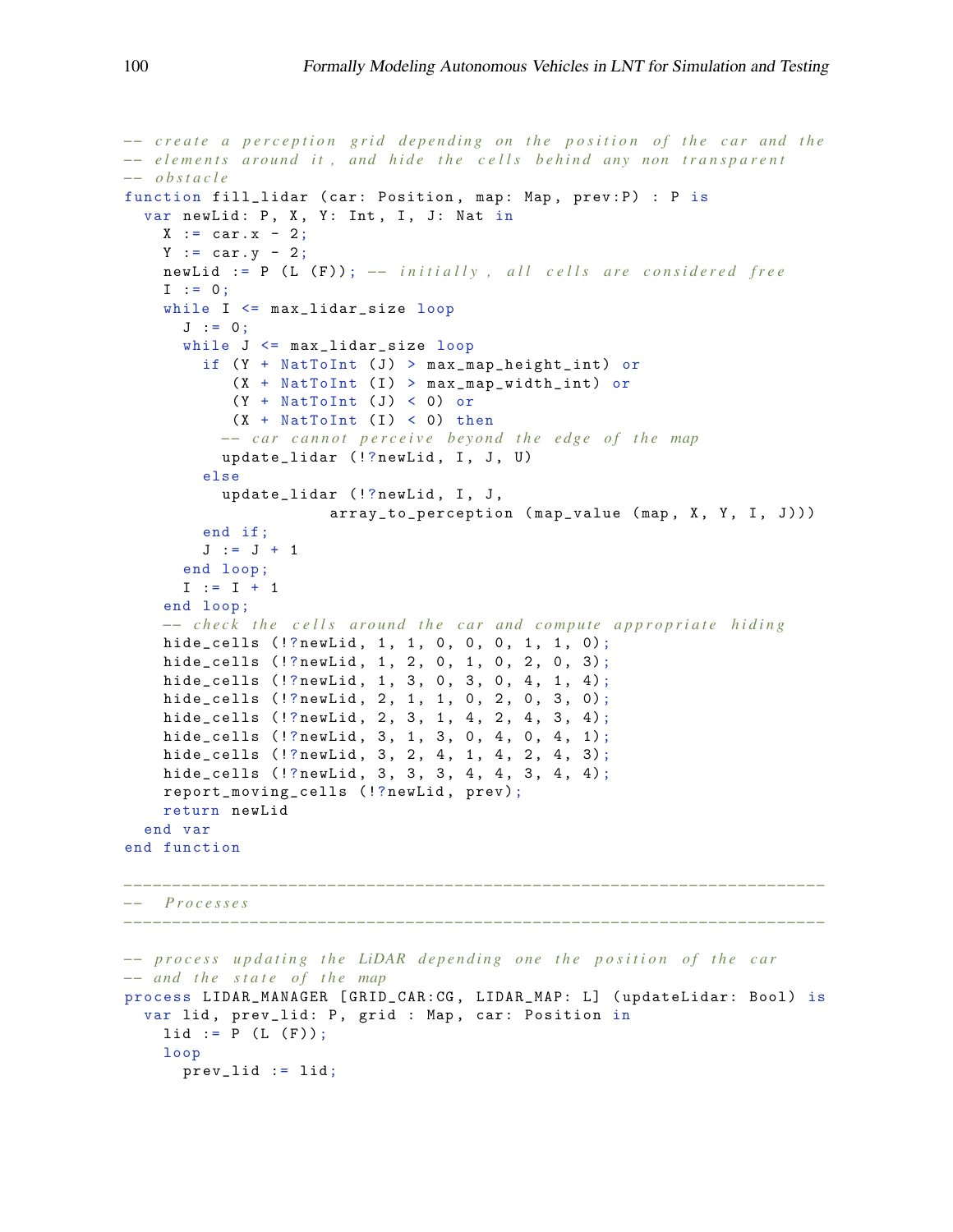```
GRID_CAR (?car, ?grid);
      if updateLidar then
        lid := fill_lidar (car, grid, prev_lid)
      end if ;
      LIDAR_MAP (lid, grid)
    end loop
  end var
end process
```
end module

### B.3 Definitions of the car

Module modele\_car contains the functions to compute the moves of the car and the process managing the car's behaviour, according to the current configuration of the ground truth and the arguments given in the scenario module to define the car's behaviour.

*−−−−−−−−−−−−−−−−−−−−−−−−−−−−−−−−−−−−−−−−−−−−−−−−−−−−−−−−−−−−−−−−−−−−−−−−*

*−−−−−−−−−−−−−−−−−−−−−−−−−−−−−−−−−−−−−−−−−−−−−−−−−−−−−−−−−−−−−−−−−−−−−−−−*

```
module modele_car ( modele_lidar) is
```

```
−− F u n c t i o n s
```

```
−− function to move the car c in the fixed direction dir for a number of
−− steps corresponding to speed; the move stops earlier if it traverses
−− a non free cell; diagonal moves move one cell at a time to allow
−− d i f f e r e n t t u r n r a n g e s i n d e p e n d e n t f r o m s p e e d
function car_move (in out c: Position, dir: Direction, grid: Map,
                    speed : Nat) is
  var N, N2: Int, S: Nat in
    S := 0;case dir in
      up -> −− y −1
        loop L in
          if ((c.y == 0) or (S == speed)) then
            break L
          end if ;
          N := c. y - 1;c := update\_position_y (c, N);
          if not (free (grid, c.x, c.y)) then
            break L
          end if ;
          S := S + 1end loop
    | down -> −− y +1
        loop L in
           if (c.y == max_map\_height\_int) or (S == speed) then
            break L
          end if ;
```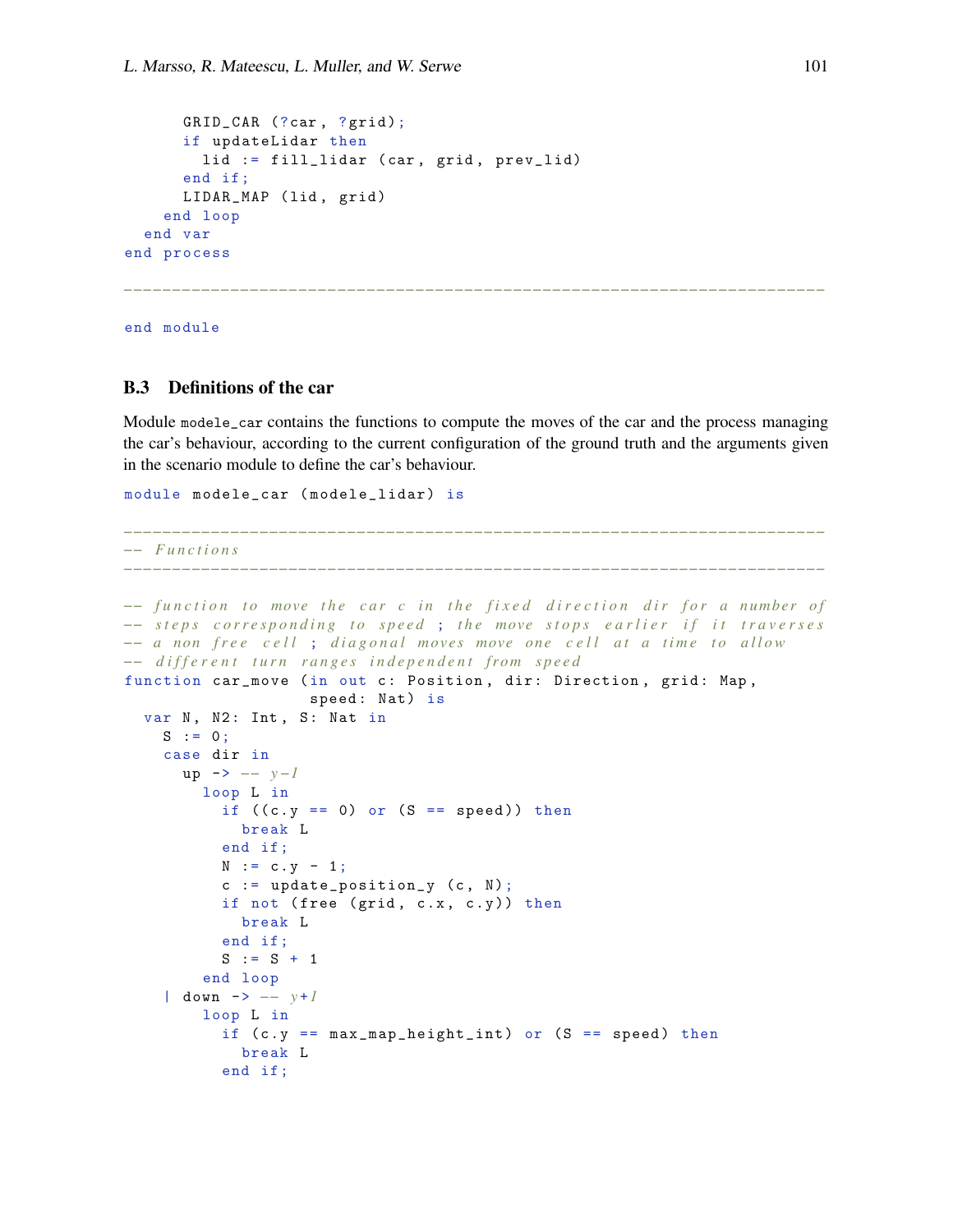```
N := c. y + 1;c := update\_position_y (c, N);
      if not (free (grid, c.x, c.y)) then
        break L
      end if ;
      S := S + 1end loop
| right -> −− x +1
    loop L in
      if (c.x == max_map\_width\_int) or (S == speed) then
       break L
      end if ;
      N := C \cdot X + 1;c := update\_position_x (c, N);
      if not (free (grid, c.x, c.y)) then
        break L
      end if ;
      S := S + 1end loop
| left -> −− x −1
    loop L in
      if (c.x == 0) or (S == speed) then
        break L
      end if ;
      N := c.x - 1;c := update\_position_x (c, N);
      if not (free (grid, c.x, c.y)) then
        break L
      end if ;
      S := S + 1end loop
| upright -> −− x +1 y −1
    if not ((c.x == max_map\_width\_int) or (c.y == 0)) then
     N := c \cdot x + 1;N2 := c . y - 1;c := update\_position_x (c, N);
      c := update\_position_y (c, N2)
    end if
| upleft -> −− x −1 y −1
    if not ((c.x == 0) or (c.y == 0)) then
     N := c \cdot x - 1;N2 := c \cdot y - 1;c := update\_position_x (c, N);
      c := update_{position_y} (c, N2)end if
| downright -> −− x +1 y +1
    if not ((c.x == max_map\_width\_int) or(c.y == max_map_{height\_int})) then
      N := c \cdot x + 1;N2 := c \cdot y + 1;c := update\_position_x (c, N);c := update\_position_y (c, N2)
```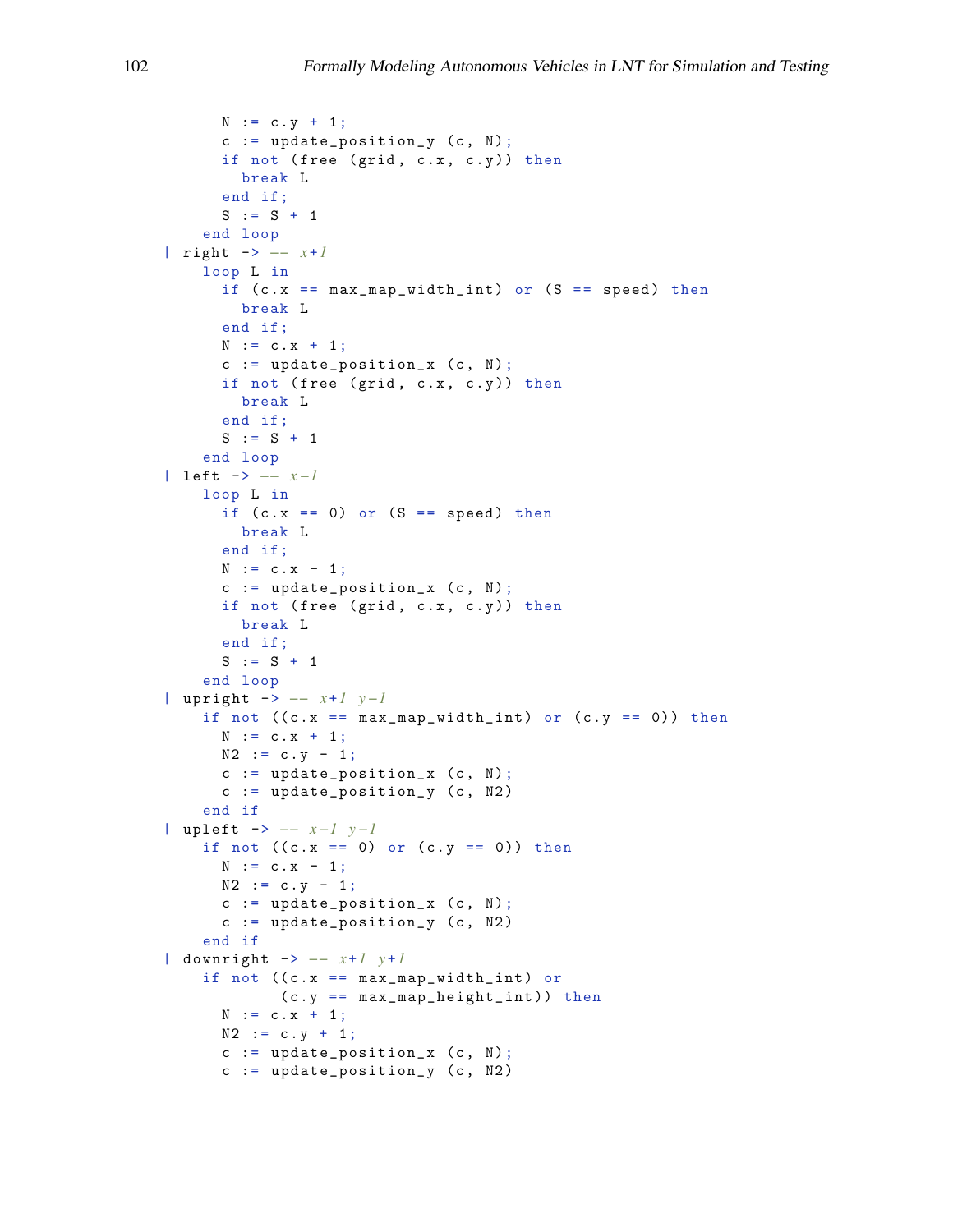```
end if
    | downleft -> −− x −1 y +1
        if not ((c.x == 0) or (c.y == max-map\_height\_int) ) then
          N := c \cdot x - 1;N2 := c . y + 1;c := update\_position_x (c, N);
          c := update\_position_y (c, N2)
        end if
    | any -> null −− n e v e r r e a c h e d
    end case
  end var
end function
−−−−−−−−−−−−−−−−−−−−−−−−−−−−−−−−−−−−−−−−−−−−−−−−−−−−−−−−−−−−−−−−−−−−−−−−
−− P r o c e s s e s
−−−−−−−−−−−−−−−−−−−−−−−−−−−−−−−−−−−−−−−−−−−−−−−−−−−−−−−−−−−−−−−−−−−−−−−−
−− animate the car according to behaviour
process MOVE_CAR [ LIDAR_MAP:L , CAR_POSITION:C , ARRIVAL: none ]
                  (in var pos: Position ,
                   in var behaviour: Directions ,
                   cycle : Bool ,
                   speed : Nat )
is
  var initial_behaviour: Directions, prev_pos: Position, grid: Map in
    initial_behaviour := behaviour;
    prev_pos := pos;
    select
      null
    \BoxLIDAR_MAP (?any P, ?any Map)
    end select ;
    CAR_POSITION (pos , prev_pos);
    loop
      LIDAR_MAP (?any P, ?grid);
      select
        null
      \Gamma]
        if behaviour == {} then
          if cycle then
            behaviour := initial_behaviour
           else
            ARRIVAL;
            loop i end loop
          end if
        end if;
        prev_pos := pos;
        eval car_move (!?pos, head (behaviour), grid, speed);
        CAR_POSITION (pos , prev_pos);
        behaviour := tail ( behaviour)
      end select
    end loop
```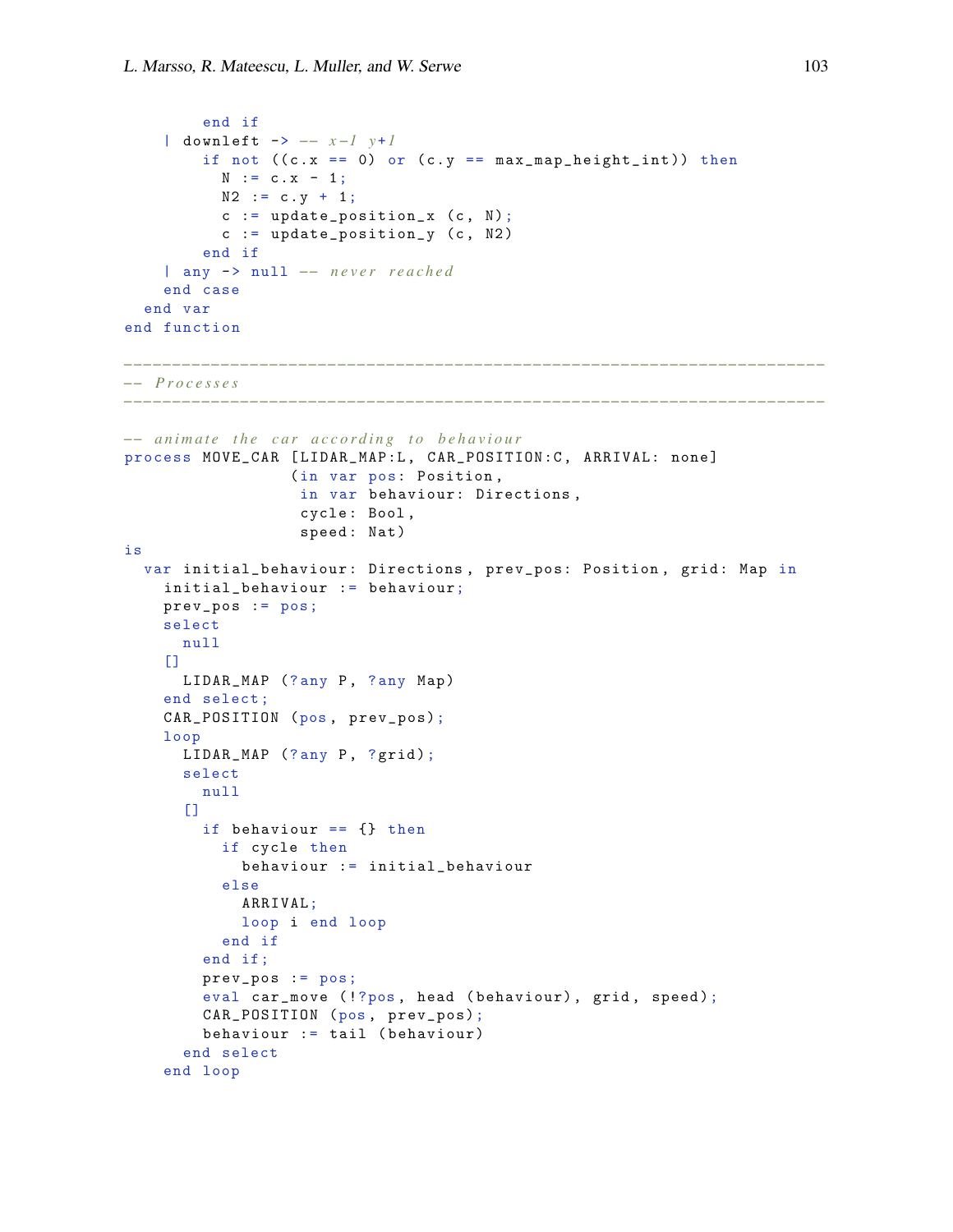```
end var
end process
```
end module

# B.4 Definitions of the geographical map

Module modele\_map contains all necessary functions to manage the array representing the ground truth. These functions are used to update the array and check the value of cells when moving an actor. The module also contains functions factoring some features, such as the update of an attribute or the access to an array cell.

```
module modele_map ( modele_types) is
                      −−−−−−−−−−−−−−−−−−−−−−−−−−−−−−−−−−−−−−−−−−−−−−−−−−−−−−−−−−−−−−−−−−−−−−−−
−− F u n c t i o n s
−−−−−−−−−−−−−−−−−−−−−−−−−−−−−−−−−−−−−−−−−−−−−−−−−−−−−−−−−−−−−−−−−−−−−−−−
−− update the position of an obstacle for the x coordinates
function obst_update_position_x (in out obst: Obstacle, N1, N2: Int) is
  obst := obst .{ position -> update_rectpos_x ( obst . position , N1 , N2 )}
end function
−−−−−−−−−−−−−−−−−−−−−−−−−−−−−−−−−−−−−−−−−−−−−−−−−−−−−−−−−−−−−−−−−−−−−−−−
−− update the position of an obstacle for the y coordinates
function obst_update_position_y (in out obst: Obstacle, N1, N2: Int) is
  obst := obst. {position \rightarrow update_rectpos_y (obst. position, N1, N2)}
end function
−−−−−−−−−−−−−−−−−−−−−−−−−−−−−−−−−−−−−−−−−−−−−−−−−−−−−−−−−−−−−−−−−−−−−−−−
−− update all coordinates of an obstacle out of the map to out of array
function obst_update_position (in out obst: Obstacle) is
  if obst. position. pos1.x == out_of_array-int. then−− by construction, all other coordinates of O are also out_of_array
    null −− n o t h i n g t o do
  else
    obst_update_position_x (!?obst , out_of_array_int , out_of_array_int );
    obst_update_position_y (!?obst, out_of_array_int, out_of_array_int)
  end if
end function
−−−−−−−−−−−−−−−−−−−−−−−−−−−−−−−−−−−−−−−−−−−−−−−−−−−−−−−−−−−−−−−−−−−−−−−−
−− return true iff the coordinates (x, y) are outside the ground truth
```

```
function is_outside (x, y: Int) : Bool is
 return (x > max_map\_width\_int) or (x < 0) or
         (y > max_map\_height\_int) or (y < 0)
```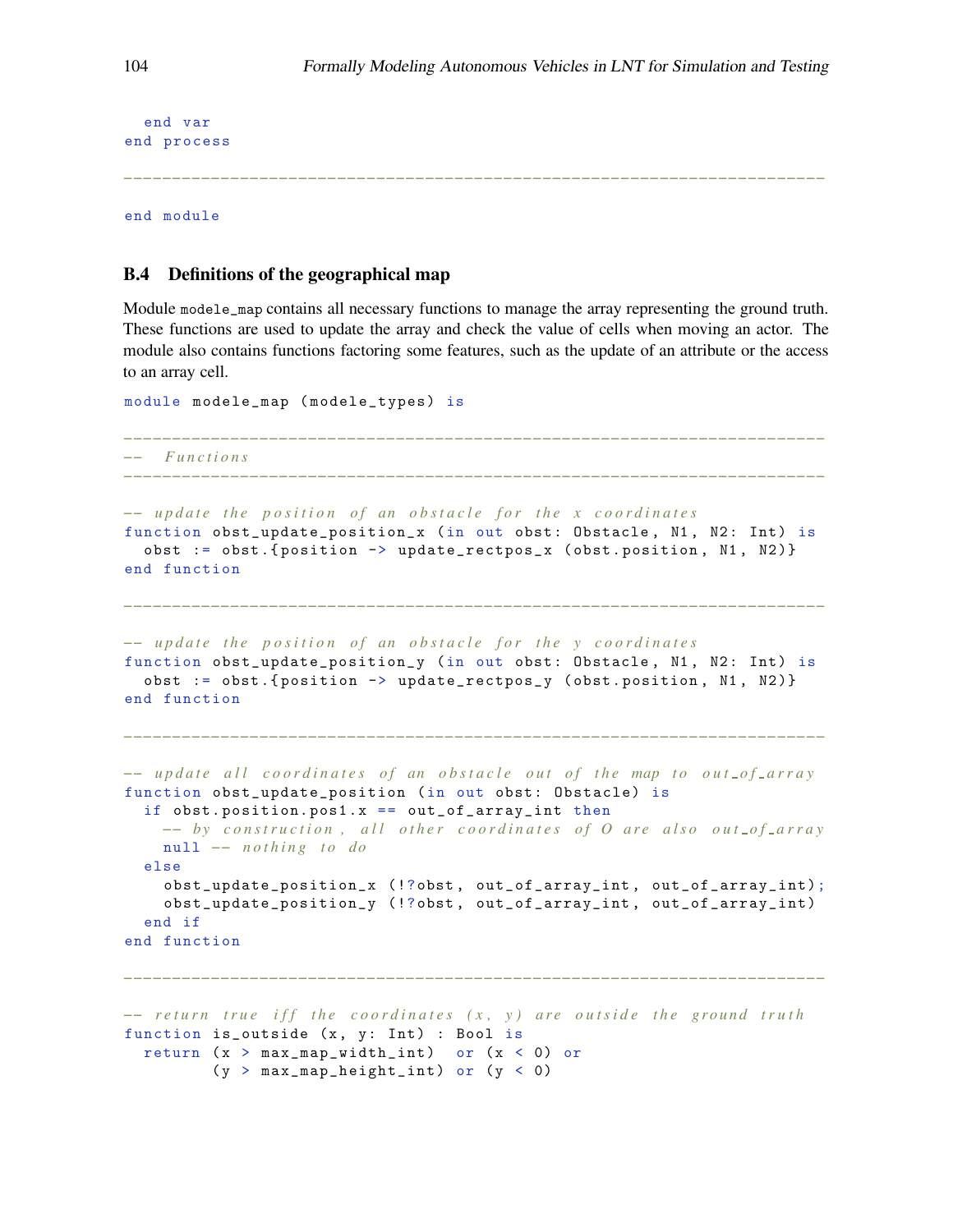```
end function
```

```
−−−−−−−−−−−−−−−−−−−−−−−−−−−−−−−−−−−−−−−−−−−−−−−−−−−−−−−−−−−−−−−−−−−−−−−−
−− return true iff obstacle obst is completely out of the ground truth
function is_obstacle_out ( obst : Obstacle) : Bool is
  return is_outside ( obst . position. pos1 .x , obst . position. pos1 .y ) and
         is_outside ( obst . position. pos2 .x , obst . position. pos2 .y )
end function
−−−−−−−−−−−−−−−−−−−−−−−−−−−−−−−−−−−−−−−−−−−−−−−−−−−−−−−−−−−−−−−−−−−−−−−−
−− add obstacle obst in the right position on the ground truth array and
−− return the updated grid, checking whether the obstacle is at least
−− p a r t i a l l y i n t h e a r r a y
function add_obstacle (in out m: Map, obst: Obstacle) is
  if obst. position. pos1 == obst. position. pos2 then−− special case of a single-cell obstacle
    update_cell (!?m, obst.position.pos1.x, obst.position.pos1.y,
                  Occupied (obst))
  else
    var x, y: Int in
      x := \text{obst.position.pos1.x};while x \leq 0bst.position.pos2.x loop
        y := obst . position. pos1 .y;
        while y <= obst . position. pos2 .y loop
          if not (is_outside (x, y)) then
            update_cell (!?m, x, y, Occupied(obst))
          end if ;
          y := y + 1end loop ;
        x := x + 1end loop
    end var
  end if
end function
−−−−−−−−−−−−−−−−−−−−−−−−−−−−−−−−−−−−−−−−−−−−−−−−−−−−−−−−−−−−−−−−−−−−−−−−
−− remove obstacle obst from the ground truth array m
function remove_obstacle (in out m: Map, obst: Obstacle) is
  if obst . position. pos1 == obst . position. pos2 then
    −− special case of a single-cell obstacle
    update_cell (!?m, obst.position.pos1.x, obst.position.pos1.y, free)
  else
    var x, y: Int in
      x := \text{obst.position.pos1.x};while x \leq 0bst.position.pos2.x loop
        y := obst . position. pos1 .y;
        while y <= obst . position. pos2 .y loop
          if not (is_outside (x, y)) then
            update_cell (!?m, x, y, free)
```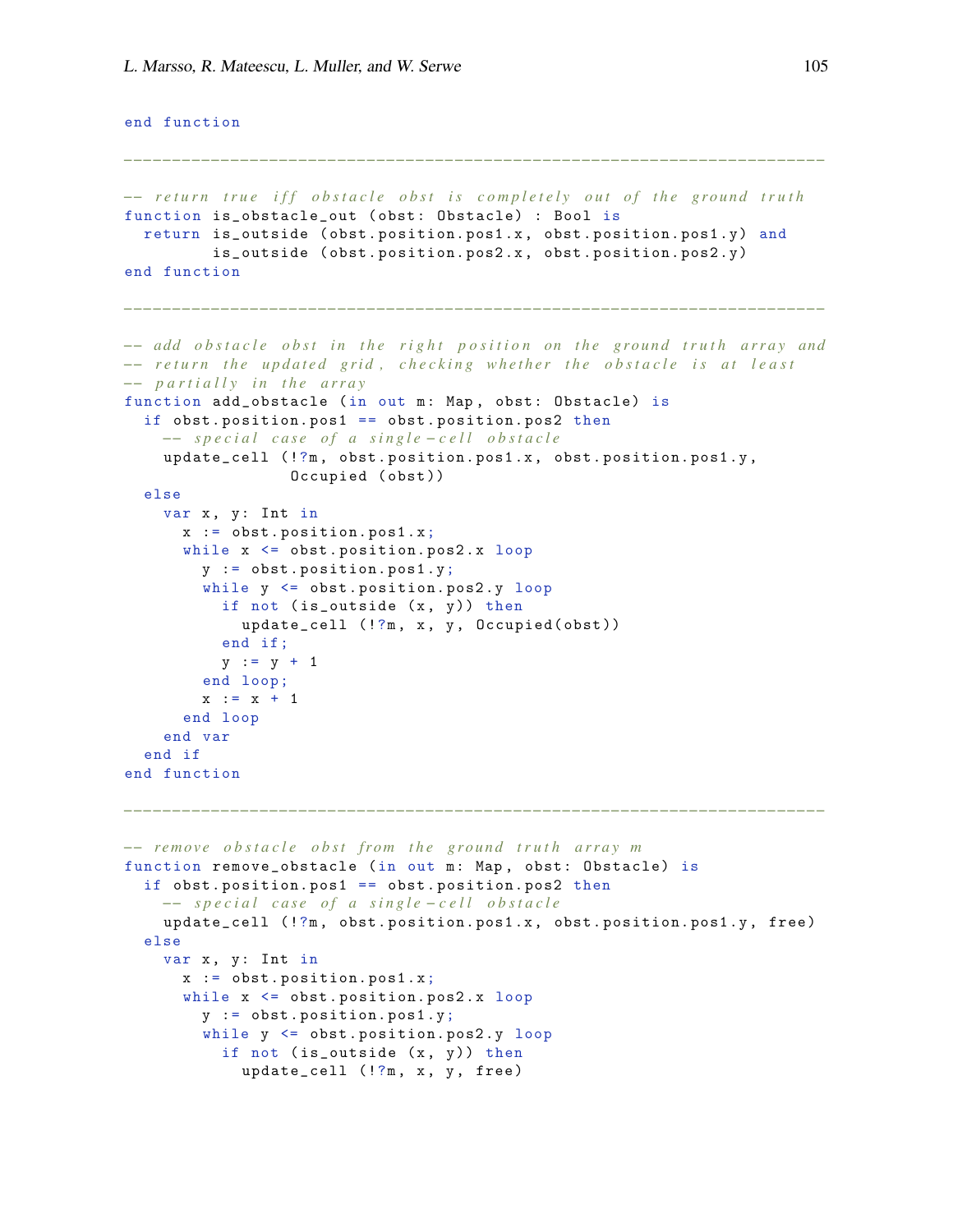```
end if ;
           y := y + 1end loop ;
         x := x + 1end loop
    end var
  end if
end function
−−−−−−−−−−−−−−−−−−−−−−−−−−−−−−−−−−−−−−−−−−−−−−−−−−−−−−−−−−−−−−−−−−−−−−−−
−− for an obstacle O at RectPosition p moving in direction dir, return
−− true iff at least one cell of the next RectPosition occupied by O
−− a f t e r t h e move i s n o t f r e e
−− n o t e : c u r r e n t l y , d i a g o n a l m o ve s a r e o n l y s u p p o r t e d f o r s i n g l e − c e l l
−− o b s t a c l e s
function is_next_pos_occupied (p: RectPosition, dir: Direction, m: Map)
: Bool is
  var x, y: Int in
    case dir in
      up \rightarrowy := p.pos1.y - 1;if y \ge 0 then
           for x := p.pos1.x while x \le p.pos2.x by x := x + 1 loop
             if not (free (m, x, y)) then
               return true
             end if
           end loop
         end if;
         return false
    | down ->
         y := p.pos1.y - 1;if y <= max_map_height_int then
           for x := p.pos1.x while x \le p.pos2.x by x := x + 1 loop
             if not (free (m, x, y)) then
               return true
             end if
           end loop
         end if;
         return false
    | right \rightarrowx := p.pos1.x + 1;if x <= max_map_width_int then
           for y := p.pos1.y while y \leq p.pos2.y by y := y + 1 loop
             if not (free (m, x, y)) then
               return true
             end if
           end loop
         end if;
         return false
     | left \rightarrowx := p.pos1.x - 1;
```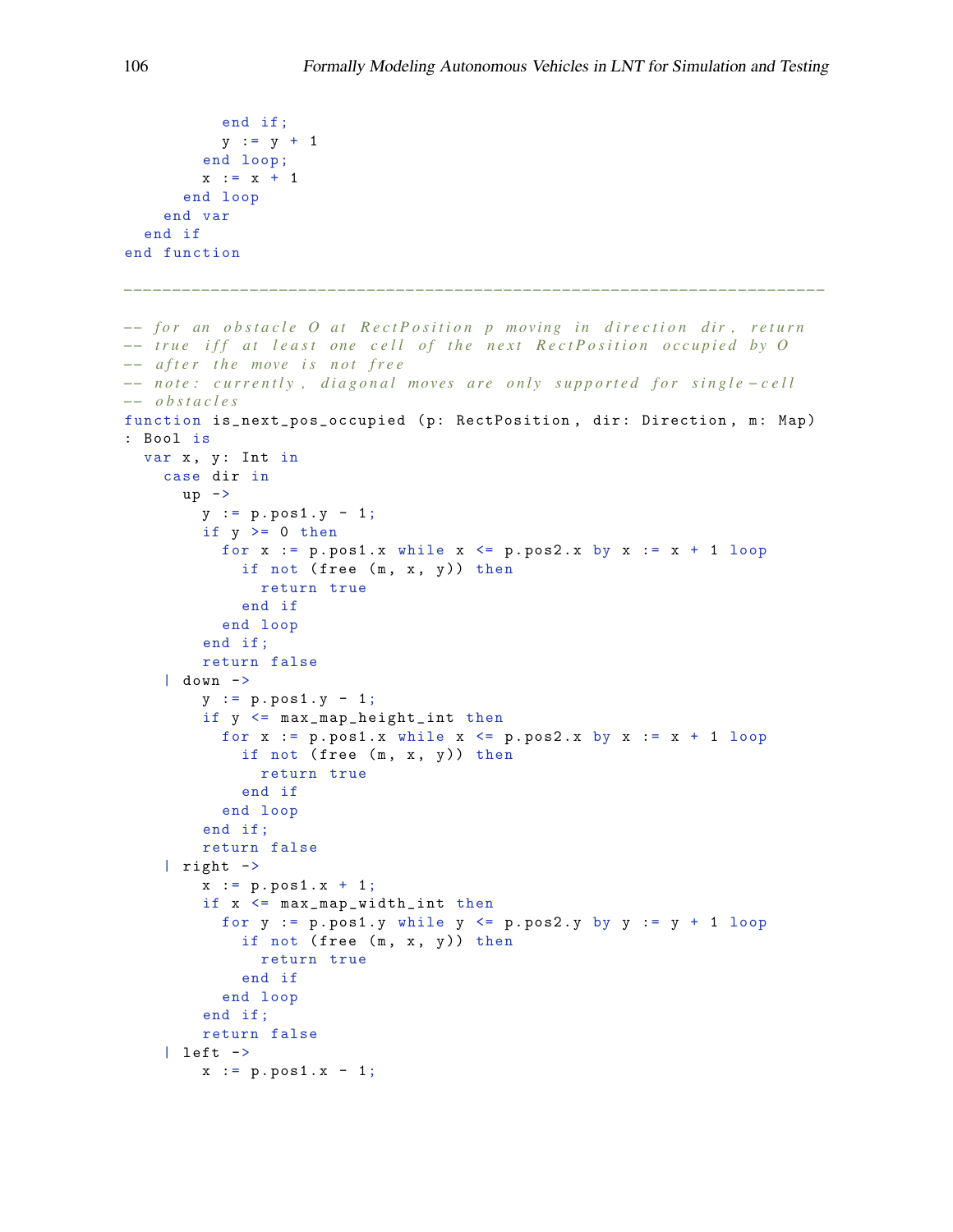```
if x \ge 0 then
          for y := p.posh.y while y \leq p.posh.y by y := y + 1 loop
             if not (free (m, x, y)) then
               return true
            end if
          end loop
        end if;
        return false
    | upright ->
        return (p. pos1.x + 1 \leq max_map\_width\_int) and
                (p. pos1.y - 1 \ge 0) and
                not ( free (m, p. pos1.x + 1, p. pos1.y - 1))
    | upleft ->
        return (p. pos1.x - 1 \ge 0) and
                (p. pos1.y - 1 \ge 0) and
                not (free (m, p. pos1.x - 1, p. pos1.y - 1))
    | downleft ->
        return (p.pos2.x - 1 \ge 0) and
                (p. pos2.y + 1 \leq max\_map\_height\_int) and
                not (free (m, p.pos2.x - 1, p.pos2.y + 1))
    | downright ->
        return (p. pos2.x + 1 \leq max_map\_width\_int) and
                (p. pos2.y + 1 \leq max\_map\_height\_int) and
                not ( free (m, p. pos2.x + 1, p. pos2.y + 1))
    | none ->
        −− the obstacle already occupies the cells
        return false
    | any ->
        return false −− n e v e r r e a c h e d
    end case
  end var
end function
```
end module

# B.5 Definitions of the obstacles

Module modele\_obstacles contains the function to correctly compute obstacle moves and the process managing the behaviour of the obstacles, depending on the arguments given in the scenario module (see Section [B.6](#page-51-0) and the current version of the grid received via the gate with channel G. It also contains the functions used to restrain the random moves of an obstacle.

*−−−−−−−−−−−−−−−−−−−−−−−−−−−−−−−−−−−−−−−−−−−−−−−−−−−−−−−−−−−−−−−−−−−−−−−−*

*−−−−−−−−−−−−−−−−−−−−−−−−−−−−−−−−−−−−−−−−−−−−−−−−−−−−−−−−−−−−−−−−−−−−−−−−*

```
module modele_obstacles ( modele_map) is
```
*−*− compute a move of obstactle O, according to its current position, *−− speed and direction; in the case O completely leaves the ground −− truth array, all its coordinates become the constant out\_of\_array,*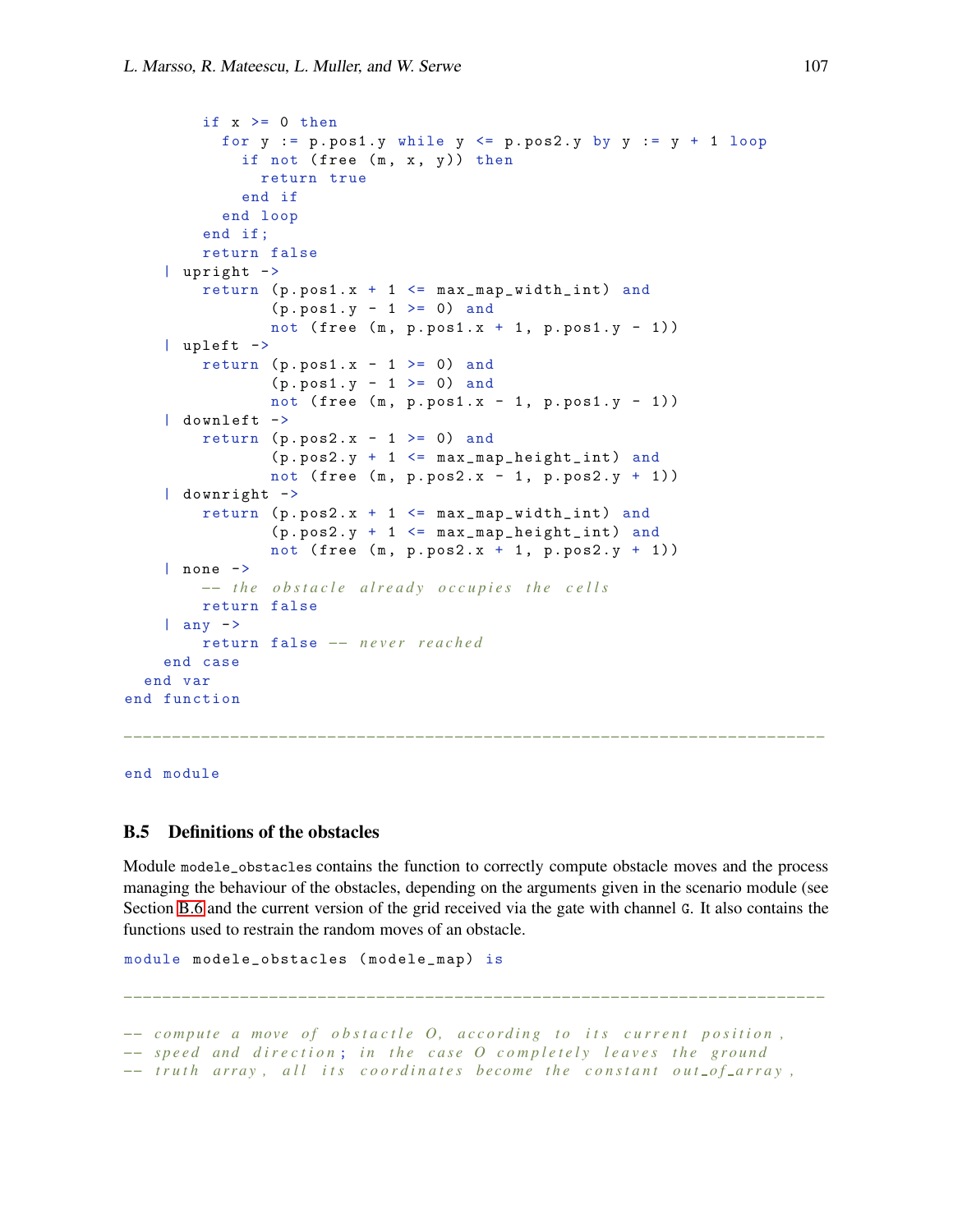```
−− so that the obstacle cannot return to the map; diagonal moves are
−− c u r r e n t l y s u p p o r t e d o n l y f o r one − c e l l o b s t a c l e s a n d e x e c u t e a l w a y s
−− a one cell move (regardless of the speed of the obstacle)
function move_obstacle (in var O: Obstacle, m: Map) : RectPosition is
  case O. dir of Direction in
    up | down | right | left ->
       var n: Obstacle_Speed in
         n := 0 of Obstacle_Speed;
         while n < O. speed loop
           −− check whether O moves out of the map
           if is_obstacle_out (0) then
             obst_update_position (!?0);
             return O . position
           end if ;
           −− c o m p ut e o b s t a c l e move
           if is_next_pos_occupied (O . position , O. dir , m) then
             -− case next cell is not free
             return O . position
           else
             −− c a s e n e x t c e l l i s f r e e
             case O. dir of Direction in
                up -> −− y −1
                  obst\_update\_position\_y ( !?0, 0. position.post.y - 1,0. position. pos2. y - 1)
              | down -> −− y +1
                  obst_update_position_y ( !?O , O . position. pos1 .y + 1 ,
                                                   O . position. pos2 .y + 1)
              | right -> −− x +1
                  obst\_update\_position_x ( !?0, 0. position.post.x + 1,0. position. pos2.x + 1)| left -> −− x −1
                  obst_update_position_x ( !?O , O . position. pos1 .x - 1 ,
                                                   0. position. pos2.x - 1)| any \rightarrownull −− n e v e r r e a c h e d
             end case
           end if ;
           n := n + (1 of Obstackale_Speed)end loop ;
         return O. position
       end var
    | upright | upleft | downright | downleft ->
       −− c u r r e n t l y , o n l y a o n e s t e p move
      −− check whether O moves out of the map
       if is_obstacle_out (0) then
         obst_update_position (!?O);
         return O. position
       end if ;
       −− c o m p ut e o b s t a c l e move
       if is_next_pos_occupied (O. position , O. dir , m) then
         −− c a s e n e x t c e l l i s n o t f r e e
         return O. position
```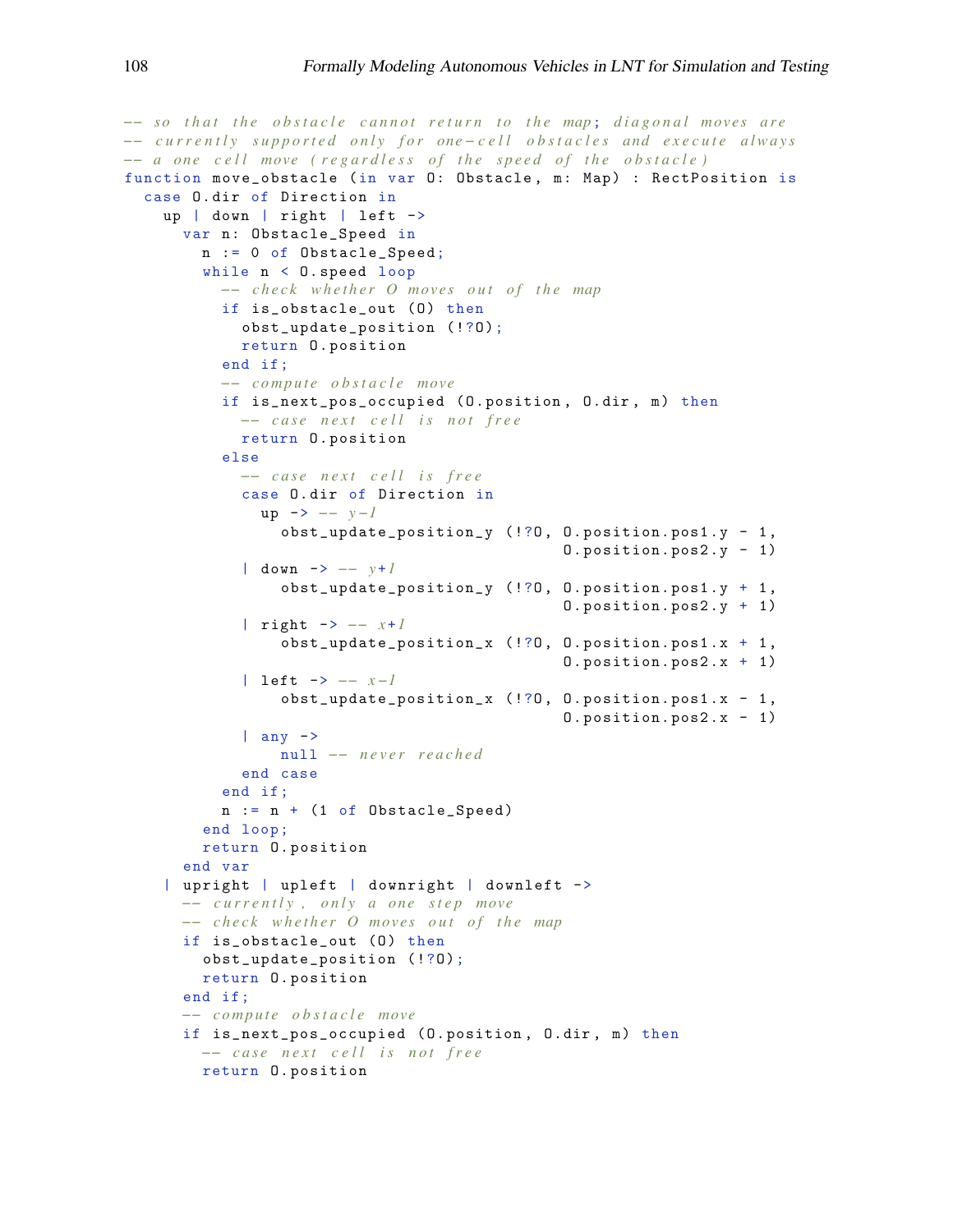```
else
        −− c a s e n e x t c e l l i s f r e e
        case O. dir of Direction in
           upright ->
             obst\_update\_position_x ( !?0, 0. position.post.x + 1,0. position. pos2.x + 1;
             obst_update_position_y ( !?O , O. position. pos1 .y - 1 ,
                                              O. position. pos2 .y - 1)
         | upleft ->
             obst_update_position_x ( !?O , O. position. pos1 .x - 1 ,
                                              0. position. pos2.x - 1);obst\_update\_position\_y ( !?0, 0. position.post. y - 1,
                                              0. position. pos2. y - 1)| downright ->
             obst\_update\_position_x (!?0, 0. position. pos1. x + 1,
                                               0. position. pos2.x + 1;
             obst\_update\_position\_y ( !?0, 0. position.post.y + 1,0. position. pos2. y + 1)
         | downleft ->
             obst_update_position_x ( !?O , O. position. pos1 .x - 1 ,
                                              0. position. pos2.x - 1);obst_update_position_y ( !?O , O. position. pos1 .y + 1 ,
                                               O. position. pos2 .y + 1)
         | any \rightarrownull −− n e v e r r e a c h e d
         end case
      end if
  | none -> -- the position of 0 remains unchanged
      return O. position
  | any->
      null −− n e v e r r e a c h e d
  end case ;
  return O . position
end function
```

```
−− return the Position of the center of gravity of a RectPosition
function center (r: RectPosition) : Position is
  return Position ((r. pos1.x + r. pos2.x) div 2,
                   (r. pos1.y + r. pos2.y) div 2)
end function
```
*−− returns true iff obstacle obst can move in direction dir, depending −− on the distance to the car; this is useful to reduce the state space −− by forcing obstacles to move towards the car and avoid uninteresting −−* obstacle moves (too far from the car to impact the scenario) *−− this function is used for random obstacle movements only* function moveAllowed (car: Position, obst: Obstacle, dir: Direction, distMin: Int) : Bool is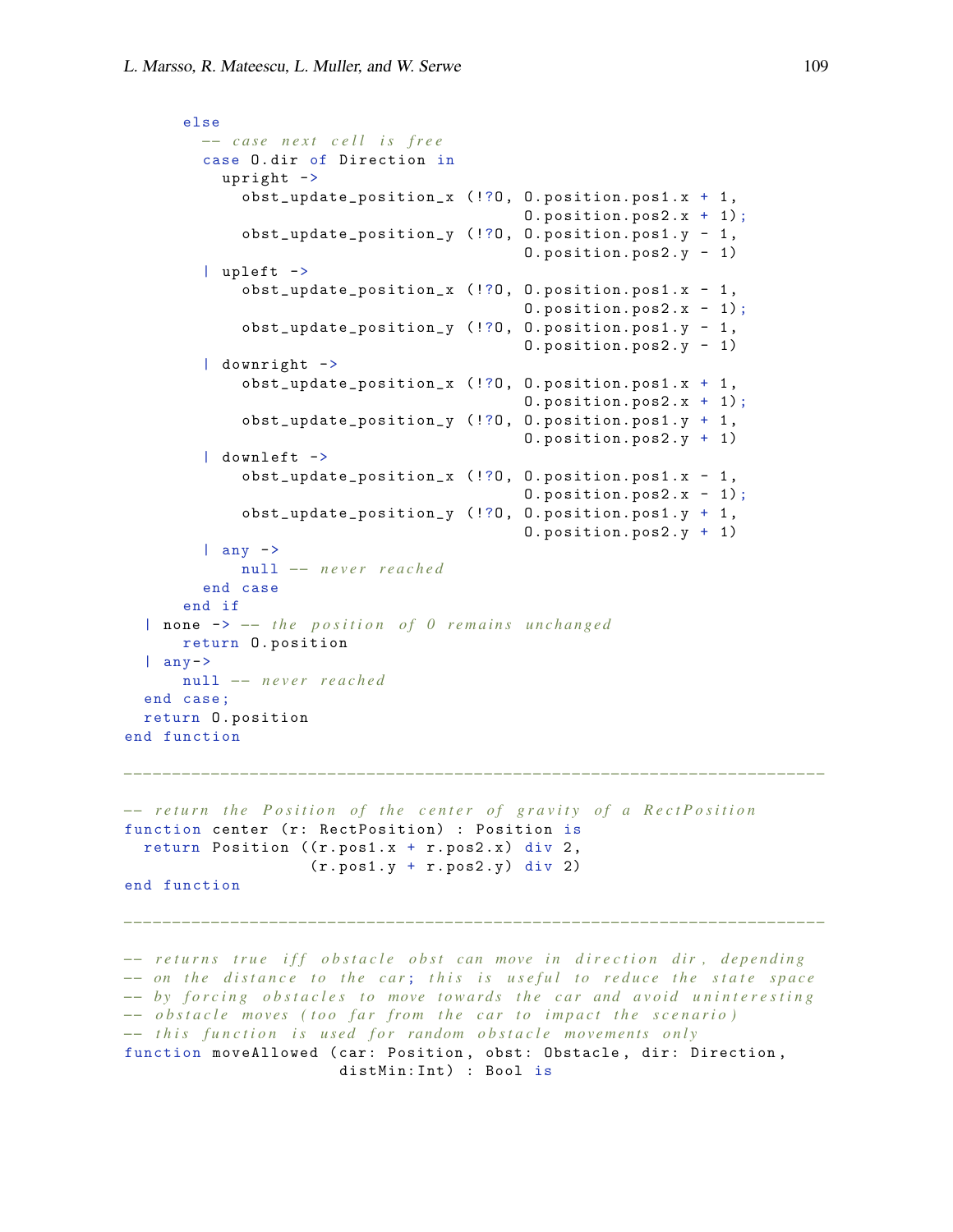```
var oc: Position, dx, dy : Int in
    oc := center ( obst . position);
    if (oc.x) = (car.x - distMin)) and (oc.x \le (car.x + distMin)) and
       (oc.y \geq (car.y - distMin)) and (oc.y \leq (car.y + distMin))then
      return true
    else
      dx := car.x - oc.x;dy := car.y - oc.y;if abs (dx) >= abs (dy) then
        return ((dx < 0) and (dir == left)) or
               ((dx \ge 0) and (dir == right))else
        return ((dy < 0) and (dir == up)) or
              ((dx \ge 0) and (dir == down))end if
    end if
  end var
end function
−−−−−−−−−−−−−−−−−−−−−−−−−−−−−−−−−−−−−−−−−−−−−−−−−−−−−−−−−−−−−−−−−−−−−−−−
−− P r o c e s s e s
−−−−−−−−−−−−−−−−−−−−−−−−−−−−−−−−−−−−−−−−−−−−−−−−−−−−−−−−−−−−−−−−−−−−−−−−
−− process potentially updating the position of the obstacle obst
process POSITION_UPDATE [OBSTACLE_POSITION: 0] (obst: Obstacle) is
  select
   null
  \BoxOBSTACLE_POSITION ( obst , obst , obst . dir )
  end select
end process
−−−−−−−−−−−−−−−−−−−−−−−−−−−−−−−−−−−−−−−−−−−−−−−−−−−−−−−−−−−−−−−−−−−−−−−−
−− process to manage one obstacle, depending on the behavior,
−− the direction and the speed of the obstacle
process OBSTACLE [GRID_UPDATE: G, OBSTACLE_POSITION: 0,
                  END_OBSTACLE: none ]
                  (in var obst: Obstacle,
                  in var behavior: Directions, cycle: Bool) is
  var m: Map, prev_obst: Obstacle,
      initial_behavior : Directions , rand_dir: Direction
  in
    initial_behavior := behavior;
    loop
      GRID_UPDATE (?m );
      select
        null -- case of an GRID_UPDATE from the car
      \Boxif (behavior == {}) and (not (cycle)) then
          END_OBSTACLE;
```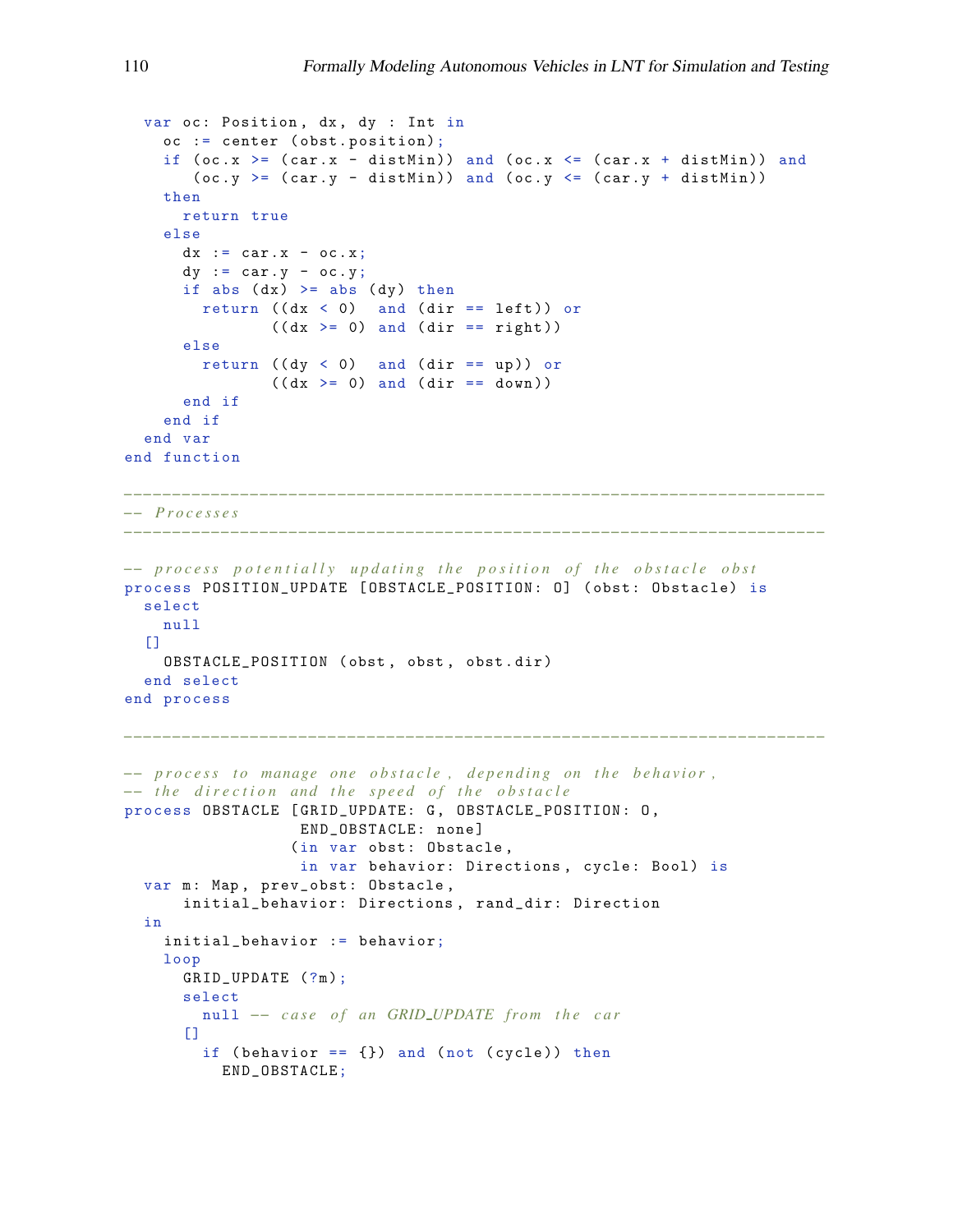```
POSITION_UPDATE [OBSTACLE_POSITION] (obst);
          loop
             GRID_UPDATE (?any Map);
             POSITION_UPDATE [OBSTACLE_POSITION] (obst)
           end loop
        else
           select
             only if (behavior != {}) and
                      ( head ( behavior) != random )
             then
               OBSTACLE_POSITION ( obst , obst , obst . dir )
             end if
           \Gamma]
             if behavior == {} and cycle then
               behavior := initial_behavior
             end if ;
             prev_obst := obst;
             obst := obst.{dir \rightarrow head (behavior)};
             if (head (behavior) == random) then
               rand_dir := any Direction
                 where (rand_dir != random) and
                        ( rand_dir != upright) and
                        ( rand_dir != upleft ) and
                        ( rand_dir != downright) and
                        ( rand_dir != downleft);
               obst := obst .\{ dir \rightarrow rand\_dir\}end if ;
             obst := obst. {position \rightarrow move_obstacle (obst, m)};
             OBSTACLE_POSITION ( obst , prev_obst , head ( behavior ));
             behavior := tail ( behavior)
           end select
        end if
      end select
    end loop
  end var
end process
−−−−−−−−−−−−−−−−−−−−−−−−−−−−−−−−−−−−−−−−−−−−−−−−−−−−−−−−−−−−−−−−−−−−−−−−
```

```
end module
```
#### <span id="page-51-0"></span>B.6 Example of a simulation scenario (scene and actor behaviour)

Module modele\_scenario is an example of a scenario definition. It illustrates how the model is configured for a particular scenario (scenery and actors with their behaviour). Concretely, module modele\_scenario defines a ten×ten ground truth array scenery with four buildings (i.e., a X-shaped crossroad as shown in Figure [4](#page-7-0) (x-coordinates increase from zero on the left to ten on the right, ycoordinates increase from zero on top to ten on the bottom). Moving actors are a pedestrian (moving to the right at speed one), a car (moving upwards at speed two), and the ego vehicle (moving upwards after waiting a bit).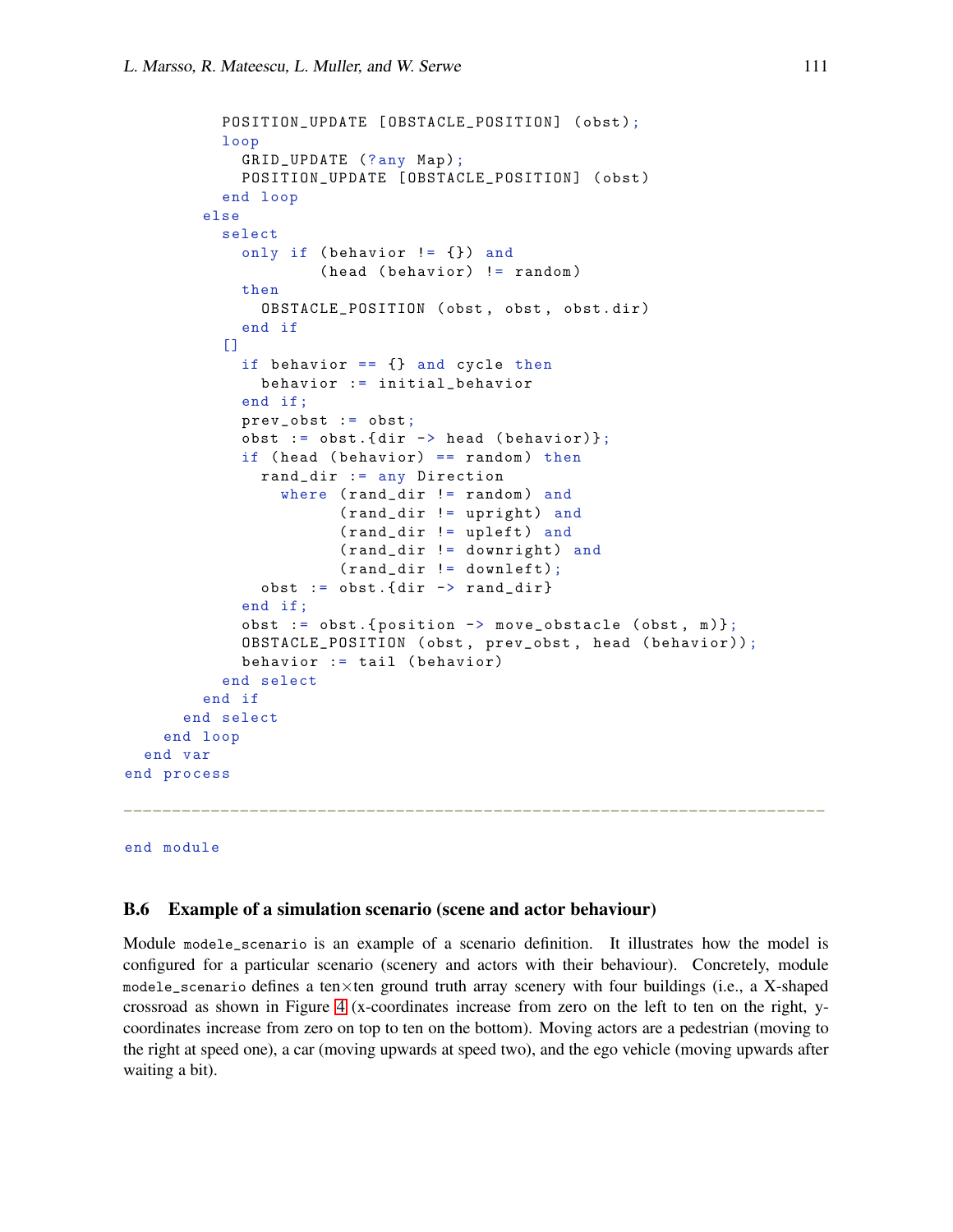Besides functions to initialize the scenario, module modele\_scenario contains also a process with a parallel composition with an instance of process OBSTACLE for each moving obstacle and a process instantiating the ego vehicle as a parallel composition of the motion control process MOVE\_CAR and the perception process LIDAR\_MANAGER.

Last, but not least, module modele\_scenario contains also the processes SCHEDULER and RESTRAND, which depend on the initial position of the car and the number of moving obstacles in the scenario.

```
module modele_scenario ( modele_obstacles , modele_car) is
```

```
−−−−−−−−−−−−−−−−−−−−−−−−−−−−−−−−−−−−−−−−−−−−−−−−−−−−−−−−−−−−−−−−−−−−−−−−
−− C o n s t a n t s
−−−−−−−−−−−−−−−−−−−−−−−−−−−−−−−−−−−−−−−−−−−−−−−−−−−−−−−−−−−−−−−−−−−−−−−−
−− initial position of the car (ego vehicle)
function initial_car_position : Position is
  return Position (6, 9)
end function
−−−−−−−−−−−−−−−−−−−−−−−−−−−−−−−−−−−−−−−−−−−−−−−−−−−−−−−−−−−−−−−−−−−−−−−−
−− half diagonal of the square around the car, where the random moves of
−− o b s t a c l e s a r e n o t r e s t r i c t e d
function distMin : Int is
  return 2
end function
−−−−−−−−−−−−−−−−−−−−−−−−−−−−−−−−−−−−−−−−−−−−−−−−−−−−−−−−−−−−−−−−−−−−−−−−
−− F u n c t i o n
            −−−−−−−−−−−−−−−−−−−−−−−−−−−−−−−−−−−−−−−−−−−−−−−−−−−−−−−−−−−−−−−−−−−−−−−−
-− function creating an initial configuration (obstacles in the scenery)
function initiate_map ( out var m: Map) is
 −− c r e a t e an empty map
  m := Map ( Map_line ( free ));
  −− a d d s t a t i c o b s t a c l e s ( b u i l d i n g s )
  add_obstacle (!?m, Obstacle (Scenery,
                                  CellRectPosition (Position (0, 0)),
                                  Obstacle_Speed (0) ,
                                  none ,
                                  false));
  add_obstacle (!?m, Obstacle (Scenery,
                                  RectPosition (Position (8, 0),
                                                 Position (9, 0)),
                                  Obstacle_Speed (0) ,
                                  none ,
                                  false));
  add_obstacle (!?m, Obstacle (Scenery,
                                  RectPosition (Position (0, 8),
                                                 Position (0, 9)),
                                   Obstacle_Speed (0) ,
                                  none ,
                                  false));
```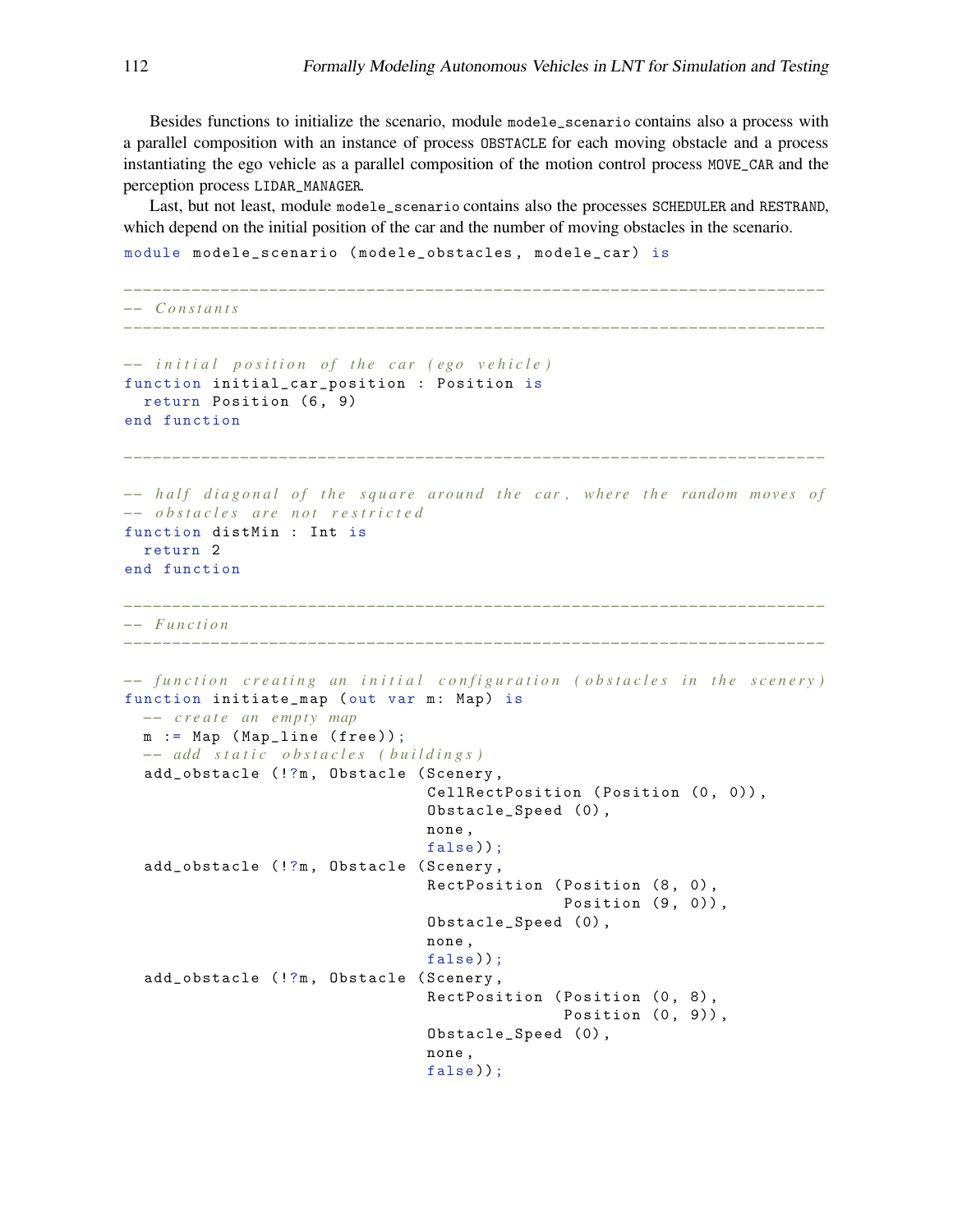```
add_obstacle (!?m, Obstacle (Scenery,
                                  RectPosition (Position (8, 8),
                                                 Position (9, 9)),
                                  Obstacle_Speed (0) ,
                                  none ,
                                  false));
  −− a d d m o b i l e o b s t a c l e s
  add_obstacle (!?m , Obstacle ( Other_Car ,
                                  CellRectPosition (Position (6, 7)),
                                  Obstacle_Speed (1) ,
                                  up ,
                                  false));
  add_obstacle (!?m, Obstacle (Pedestrian,
                                  CellRectPosition (Position (2, 3)),
                                  Obstacle_Speed (1) ,
                                  right ,
                                  true))
end function
```
*−−−−−−−−−−−−−−−−−−−−−−−−−−−−−−−−−−−−−−−−−−−−−−−−−−−−−−−−−−−−−−−−−−−−−−−−*

```
−− P r o c e s s e s
```

```
−− process handling all dynamically moving obstacles: the parallel
−− composition contains for each of them a dedicated instance of
−− p r o c e s s OBSTACLES
process OBSTACLES_MANAGER [ GRID_UPDATE: G , OBSTACLE_POSITION : O,
                            END_OBSTACLE: none] is
  par GRID_UPDATE in
    OBSTACLE [ GRID_UPDATE , OBSTACLE_POSITION , END_OBSTACLE]
              ( Obstacle ( Other_Car ,
                          RectPosition (Position (6, 7),
                                        Position (6, 7)),
                          Obstacle_Speed (2) ,
                          up ,
                          false) ,
               {up , up , up , up , up , up , up , up , up , up , up } ,
               false )
 ||OBSTACLE [ GRID_UPDATE , OBSTACLE_POSITION , END_OBSTACLE]
              ( Obstacle ( Pedestrian ,
                          RectPosition (Position (2, 3),
                                        Position (2, 3)),
                          Obstacle_Speed (1) ,
                          right ,
                          true) ,
               {right, right, right, right, right, right},
               false )
  end par
end process
```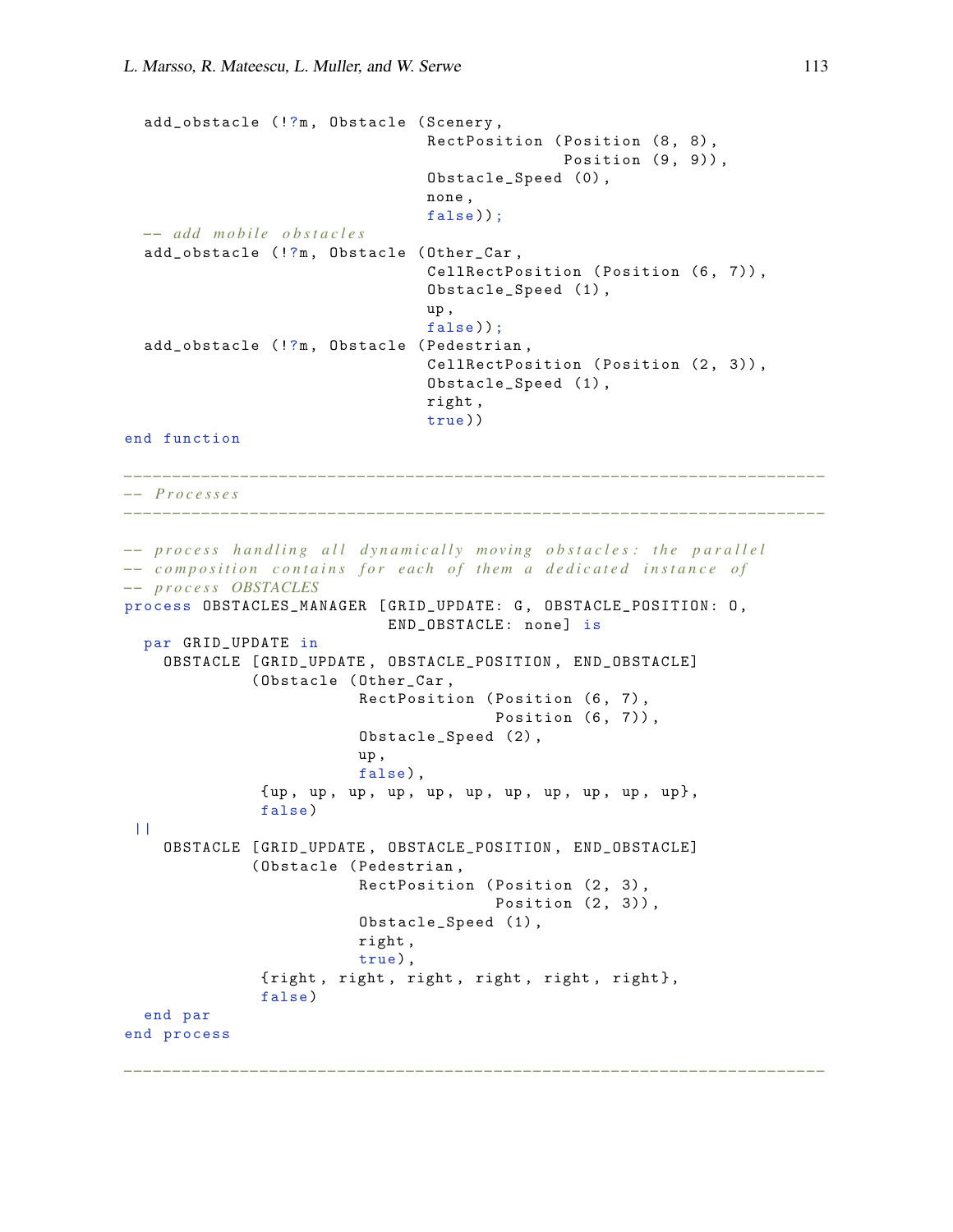```
−− p r o c e s s h a n d l i g n t h e e g o v e h i c l e ( c a r ) b y i n s t a n t i a t i n g MOVE CAR
−− w i t h a p p r o p r i a t e v a l u e s
process CAR [LIDAR_MAP: L, CAR_POSITION: C, GRID_CAR: CG,
               ARRIVAL: none] is
  par LIDAR_MAP in
    MOVE_CAR [ LIDAR_MAP , CAR_POSITION , ARRIVAL]
               ( initial_car_position ,
                { none , none , up , up , up , up , up , up , up , up , up , up } ,
                false ,
                2)
  |||LIDAR_MANAGER [ GRID_CAR , LIDAR_MAP] ( true)
  end par
end process
−−−−−−−−−−−−−−−−−−−−−−−−−−−−−−−−−−−−−−−−−−−−−−−−−−−−−−−−−−−−−−−−−−−−−−−−
−− p r o c e s s e n f o r c i n g a r o u n d − r o b i n e x e c u t i o n o f a l l m o vi n g a c t o r s : e a c h
−− actor (car or obstacle) moves once between two TICK actions
process SCHEDULER [OBSTACLE_POSITION: 0, CAR_POSITION: C, TICK: none] is
  loop
    OBSTACLE_POSITION (? Obstacle ( Pedestrian , any RectPosition ,
                                       any Obstacle_Speed , any Direction ,
                                       true) ,
                          ? any Obstacle ,
                          ? any Direction);
    OBSTACLE_POSITION (? Obstacle ( Other_Car , any RectPosition ,
                                       any Obstacle_Speed , any Direction ,
                                       false) ,
                          ? any Obstacle ,
                          ? any Direction);
    CAR_POSITION (?any Position, ?any Position);
    TICK
  end loop
end process
−−−−−−−−−−−−−−−−−−−−−−−−−−−−−−−−−−−−−−−−−−−−−−−−−−−−−−−−−−−−−−−−−−−−−−−−
−− p r o c e s s r e s t r a i n i n g t h e ra n d om m o ve s o f o b s t a c l e s t o f o r c e t h e m t o
−− move towards the car, whenever they are too far away from the car
process RESTRAND [OBSTACLE_POSITION: 0, CAR_POSITION: C] is
  var car: Position, dir: Direction, obst, obst_prev: Obstacle in
    car := initial_car_position;
    loop
        select
          −− observe the moves of the ca to update the car's position
          CAR_POSITION (?car, ?any Position)
        \Box−− u n c o n s t r a i n t non −ra n d om move o f an o b s t a c l e
          OBSTACLE_POSITION (? any Obstacle , ? any Obstacle , ? dir)
            where dir != random
```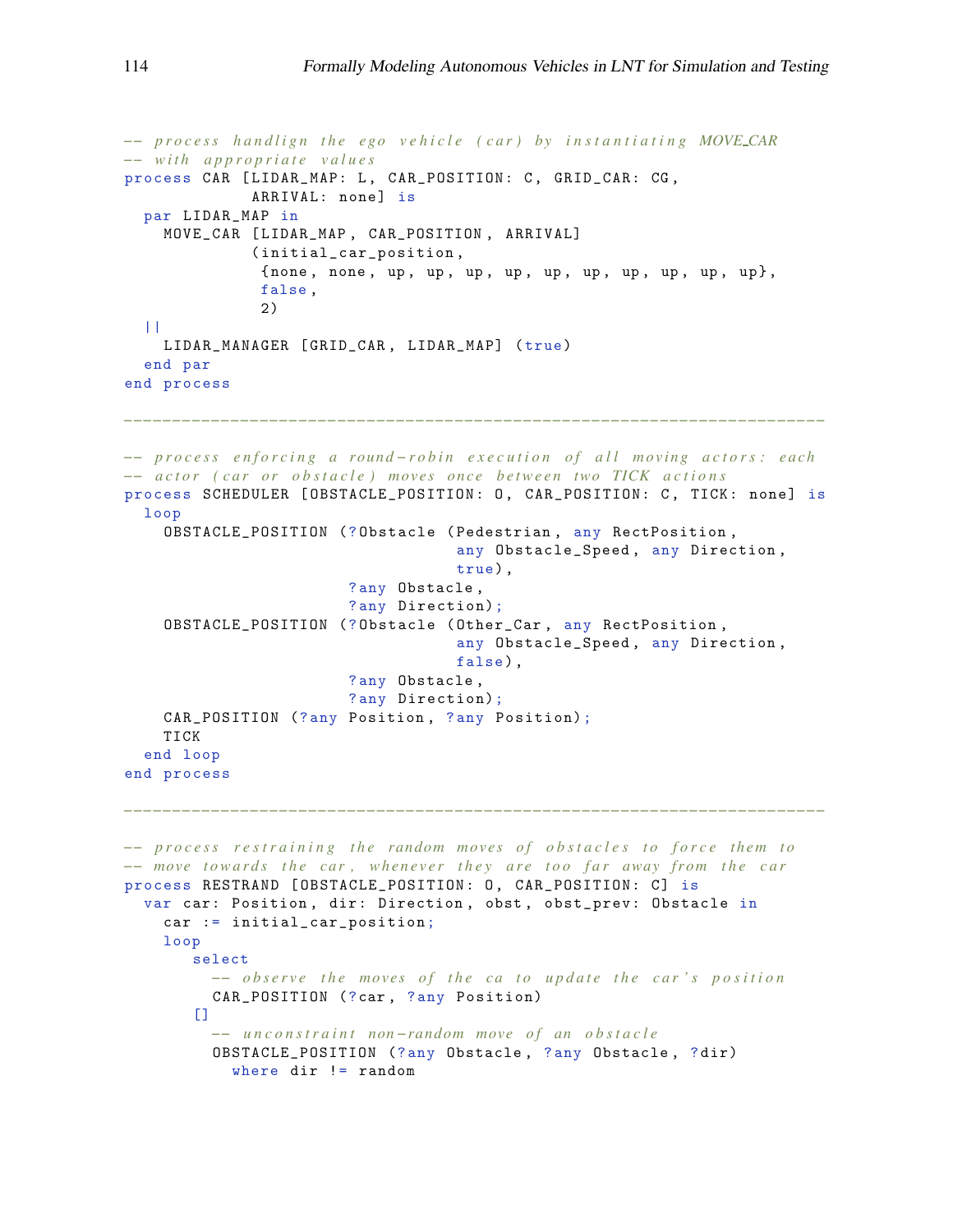```
[−− c o n s t r a i n e d ra n d om move o f an o b s t a c l e
          OBSTACLE_POSITION (?obst , ? obst_prev , random )
            where moveAllowed (car, obst_prev, obst.dir, distMin)
        end select
    end loop
  end var
end process
```
end module

Different scenarios are obtained by simply modifying the contents of module modele\_scenario.

*−−−−−−−−−−−−−−−−−−−−−−−−−−−−−−−−−−−−−−−−−−−−−−−−−−−−−−−−−−−−−−−−−−−−−−−−*

### B.7 Definitions for the environment of the autonomous vehicle

Module modele\_map\_manager contains the process managing the ground truth map. Observing the moves of the actors (car and obstacles), process MAP\_MANAGER updates the map accordingly. It also detects and signals a collision of the car with an obstacle.

Module modele\_map\_manager also contains the process ENVIRONMENT, which models the environment of the autonomous vehicle, i.e., the parallel composition of the moving obstacles and the map manager.

module modele\_map\_manager ( modele\_scenario) is

```
−−−−−−−−−−−−−−−−−−−−−−−−−−−−−−−−−−−−−−−−−−−−−−−−−−−−−−−−−−−−−−−−−−−−−−−−
−− P r o c e s s e s
−−−−−−−−−−−−−−−−−−−−−−−−−−−−−−−−−−−−−−−−−−−−−−−−−−−−−−−−−−−−−−−−−−−−−−−−
−− process handling the map (ground truth array); this process observes
−− the moves of the car and the obstacles and broadcasts the updated
−− map to all actors; it also detects and signal any collision of the
−− car with an obstacle
process MAP_MANAGER [ GRID_UPDATE: G , OBSTACLE_POSITION : O ,
                        CAR_POSITION: C, GRID_CAR: CG,
                        COLLISION: COLLISION_O] is
  var m: Map, obst, prev_obst: Obstacle, car, prev_car: Position in
    eval initiate_map (?m);
    loop
       GRID_UPDATE (m);
       select
         −− recup\tilde{A} re position obstacle
         OBSTACLE_POSITION (? obst , ? prev_obst , ? any Direction);
         if not (is_obstacle_out (prev_obst)) then
           eval remove_obstacle (!?m, prev_obst)
         end if;
         if not ( is_obstacle_out ( obst )) then
           eval add_obstacle (!?m, obst)
         end if
       \Box−− r e c u p A ¨ r e p o s i t i o n v o i t u r e ˜
         CAR_POSITION (?car , ? prev_car);
```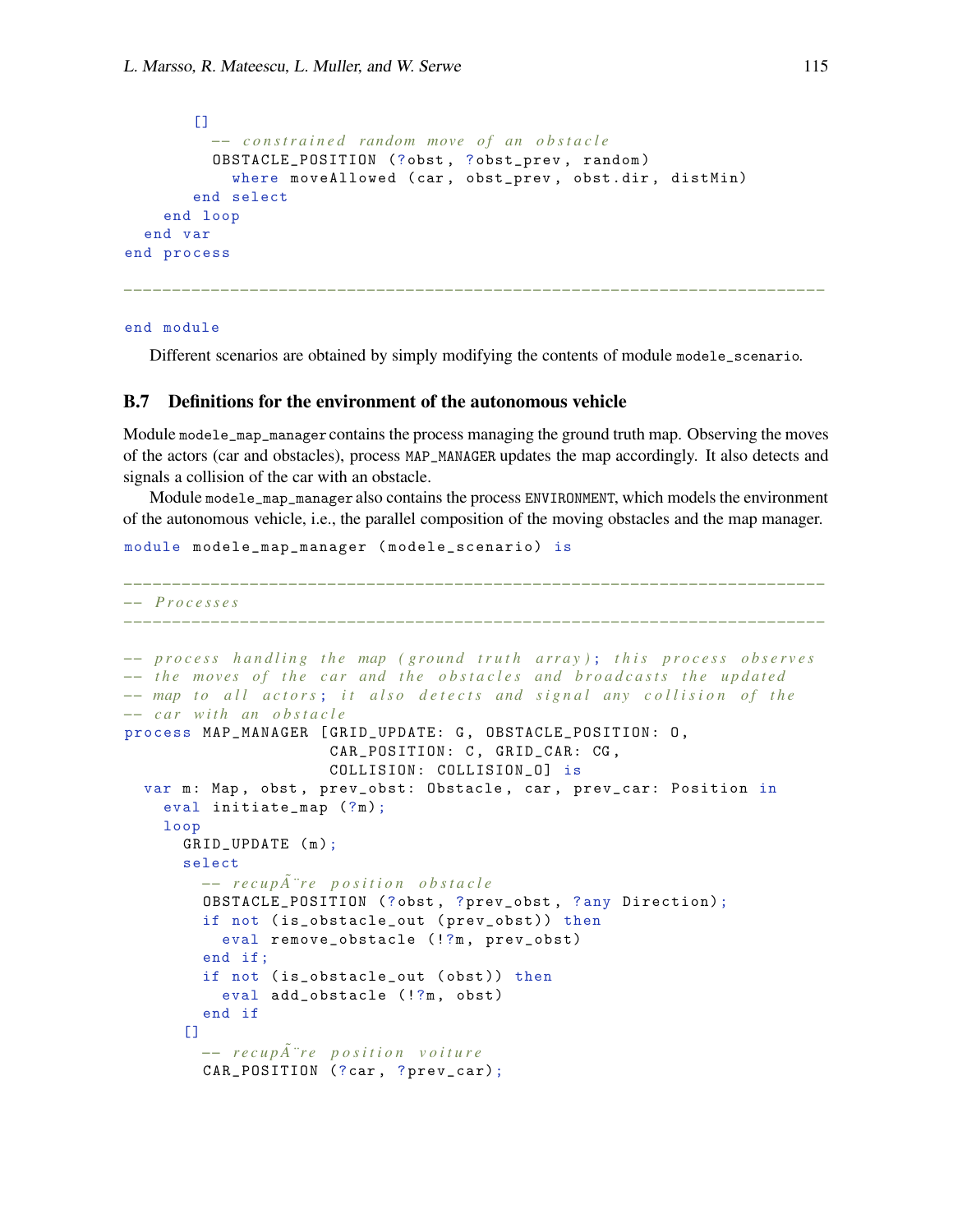```
if not (free (m, car.x, car.y)) and
            (cell_vvalue (m, car.x, car.y) != car_pos)then
           −− the car collided with an obstacle
          COLLISION ( cell_value (m, car.x, car.y). O. name);
          loop i end loop - stop (livelock)
        end if;
        −− move t h e c a r
        if not (is_outside (prev_car.x, prev_car.y)) then
          eval update_cell (!?m, prev_car.x, prev_car.y, free)
        end if;
        eval update_cell (!?m, car.x, car.y, car_pos);
        GRID_CAR ( car , m)
      end select
    end loop
  end var
end process
−−−−−−−−−−−−−−−−−−−−−−−−−−−−−−−−−−−−−−−−−−−−−−−−−−−−−−−−−−−−−−−−−−−−−−−−
−− p a r a l l e l c o m p o s i t i o n b e t w e e n MAP MANAGER a n d OBSTACLES MANAGER ,
−− s y n c h r o n i z e d on g a t e s GRID UPDATE a n d OBSTACLE POSITION
process ENVIRONMENT [GRID_UPDATE: G, OBSTACLE_POSITION: 0,
                      CAR_POSITION: C, GRID_CAR: CG,
                      COLLISION: COLLISION_0, END_OBSTACLE: none] is
  par OBSTACLE_POSITION , GRID_UPDATE in
    MAP_MANAGER [ GRID_UPDATE , OBSTACLE_POSITION , CAR_POSITION , GRID_CAR ,
                  COLLISION]
  | \cdot |OBSTACLES_MANAGER [ GRID_UPDATE , OBSTACLE_POSITION , END_OBSTACLE]
  end par
end process
−−−−−−−−−−−−−−−−−−−−−−−−−−−−−−−−−−−−−−−−−−−−−−−−−−−−−−−−−−−−−−−−−−−−−−−−
```
end module

#### B.8 Definition of the principal process

The main module contains the principal process MAIN, mandatory to compile and generate the model. This process is the parallel composition of the two major processes ENVIRONMENT and CAR, together with the processes SCHEDULER and RESTRAND adding the global constraints.

```
module main_modele ( modele_map_manager ) is
```

```
−−−−−−−−−−−−−−−−−−−−−−−−−−−−−−−−−−−−−−−−−−−−−−−−−−−−−−−−−−−−−−−−−−−−−−−−
−− Main p r o c e s s
```
process MAIN [GRID\_UPDATE: G, OBSTACLE\_POSITION: O, CAR\_POSITION: C, GRID\_CAR: CG , COLLISION , ARRIVAL: none , LIDAR\_MAP: L ,